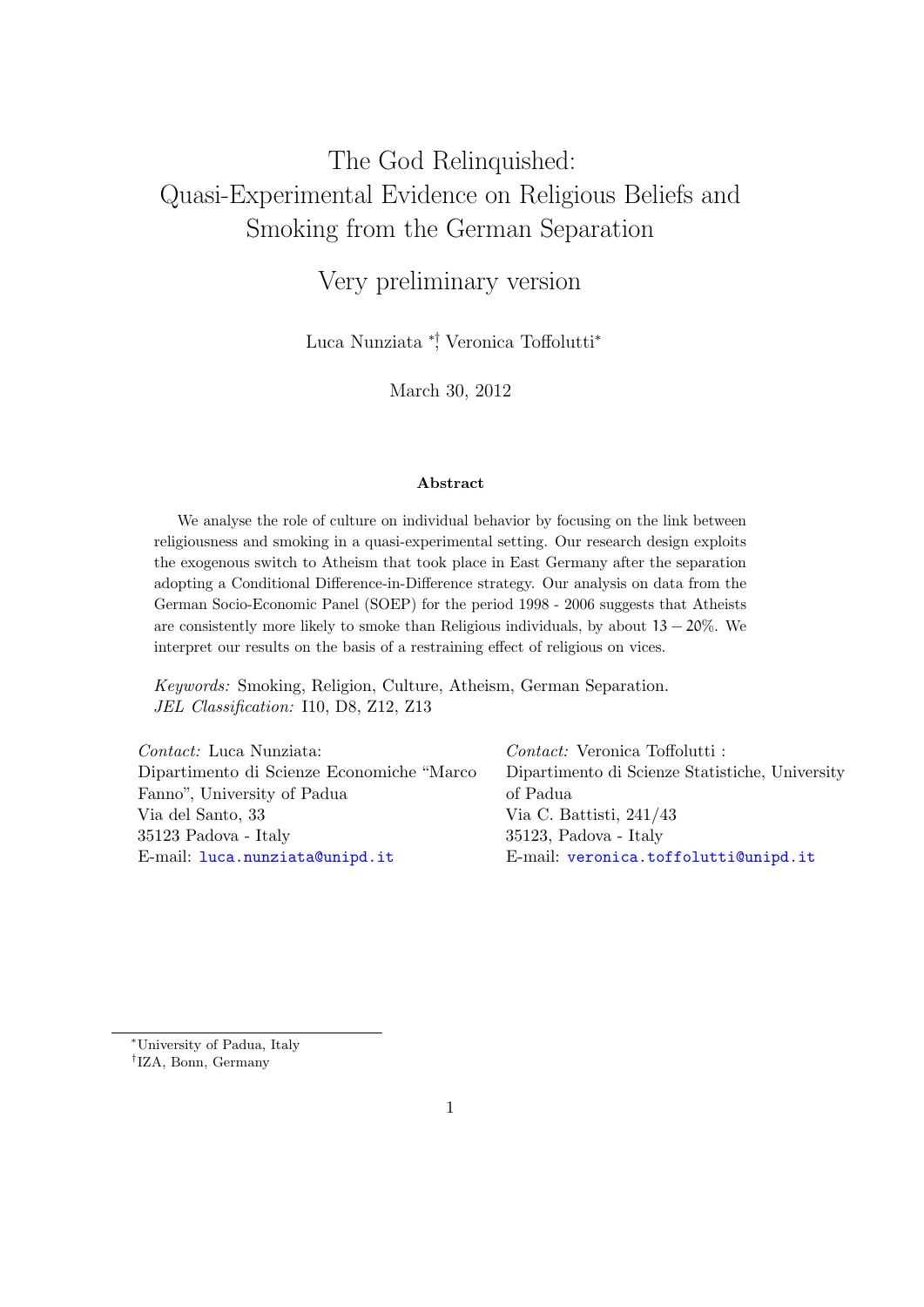"Or do you not know that your body is a temple of the Holy Spirit within you, which you have from God, and that you are not your own? For you were bought with a price; therefore glorify God in your body"

(Corinthians:6:19-20 New Revised Standard Version).

"You may say, 'I am allowed to do anything.' But I reply, 'Not everything is good for you.' And even though 'I am allowed to do anything,' I must not become a slave to anything" (Corinthians:6:12 New Living Translation).

### 1 Introduction

Understanding the effect of culture on individual behavior has recently attracted great attention in the economic literature. It is widely recognized that cultural norms might explain differences in redistribution preferences [\(Luttmer and Singhal,](#page-33-0) [2011\)](#page-33-0), social capital [\(Guiso,](#page-31-0) [Sapienza, and Zingales,](#page-31-0) [2009\)](#page-31-0), household living arrangements [\(Giuliano,](#page-31-1) [2007\)](#page-31-1), women's attitude toward work and fertility [\(Alesina and Giuliano,](#page-29-0) [2010,](#page-29-0) [Fernandez and Fogli,](#page-31-2) [2009\)](#page-31-2).

This paper aims at analyzing the role of culture on economic outcomes focusing on the causal link between religiousness and smoking. Of all cultural dimensions religion is one of the most pervasive and influential. Almost all individuals in their lifetime have to face the problem of the existence of God, and the beliefs and cultural implications associated to the answer given to this question are likely to have important consequences as regards their attitude towards life in general and economic behavior in particular. Our analysis investigates whether religion have a causal effect on smoking. The theoretical framework we have in mind can be traced to the seminal paper by [Becker and Murphy](#page-29-1) where smoking is a consumer choice decision, in which individuals maximize their utility or pleasure by keeping into account the associated health risks and costs and decide whether to smoke or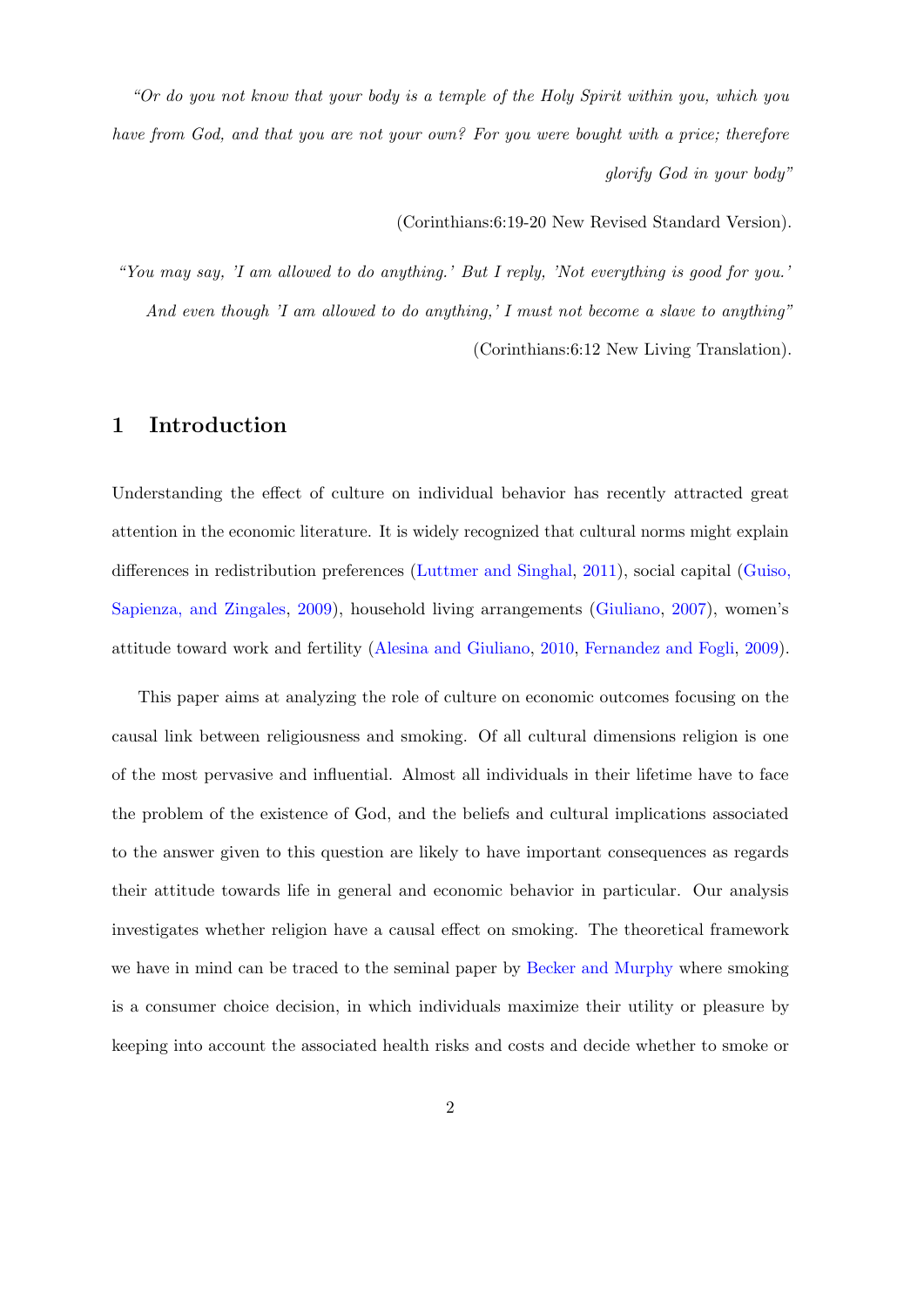not. In this sense, religion, with its emphasis on leading a "good" and ethical life and the need of exercising a restraint on vices, provides a set of incentives that may significantly affect individual smoking behavior. On the other hand, internalizing the idea of God and of an after-life may change the individual attitude towards death, and consequently towards all risky habits that may affect the length of the life span.

Our aim is to assess whether the ethical norms attached to religion may affect smoking. Our emphasis is on causality, i.e. on the estimation of a relationship between religion and smoking that may go beyond a simple empirical correlation.

Since [Miller and Hoffmann,](#page-33-1) most empirical evidence highlights a positive link between religiousness and risk-aversion. The rationale behind this relationship might be due to fear of God's punishment in the after-life emphasized by many religions [\(Miller,](#page-33-2) [2000,](#page-33-2) [Miller](#page-33-1) [and Hoffmann,](#page-33-1) [1995\)](#page-33-1) as well as to the psychological traits that are usually associated to religiousness, such as anxiety [\(Ahmad,](#page-29-2) [1973\)](#page-29-2) which is strictly correlated with risk-aversion [\(Gasper and Clore,](#page-31-3) [1998,](#page-31-3) [Lerner and Keltner,](#page-32-0) [2000\)](#page-32-0). [Osoba](#page-34-0) [\(2004\)](#page-34-0) shows that people who attend church less frequently appear to be more risk-lover by about 1%. Likewise, [Diaz](#page-31-4) [\(2000\)](#page-31-4) finds evidence of the no-independence between gambling and religiosity. However, most of the existing literature has failed to solve the problem of the potential endogeneity of religion with respect to many of the investigated outcomes. Therefore, most of the existing findings on the economic implications of religion may be plagued by biasedness. [Hilary and Hui](#page-32-1) [\(2009\)](#page-32-1) try to approach the question using 2SLS but their analysis is an evaluation of how companies perform in a religious environment rather than an assessment of the management's religiosity on company performance[.Nunziata and Rocco](#page-33-3) [\(2011\)](#page-33-3)'s emphasis is on causality. They exploit the exogenous historical minority patterns of Christian creeds across European regions in order to evaluate the causal impact of Protestantism versus Catholicism on the propensity to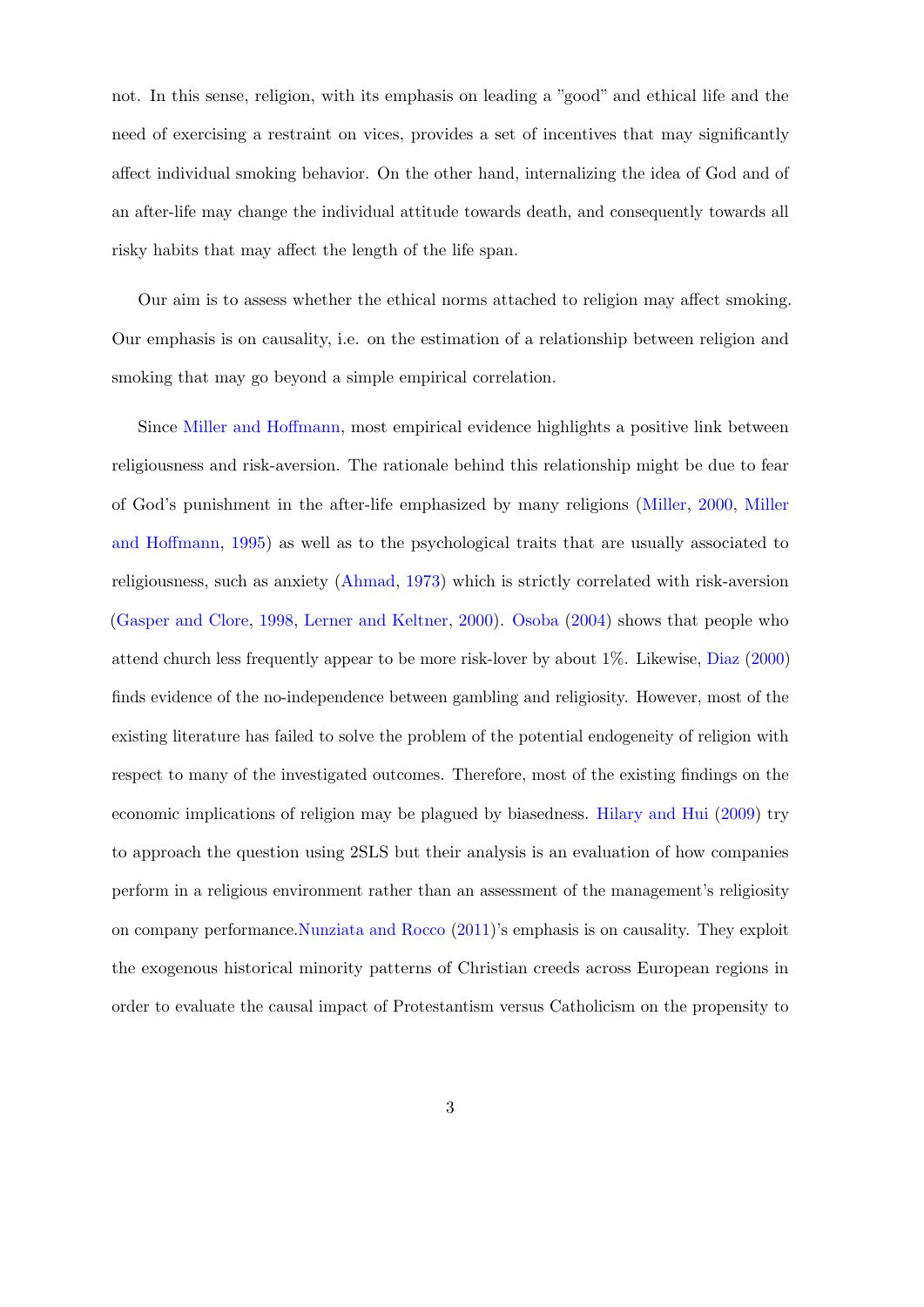be entrepreneurs. However, they focus on religious individuals only and do not examine the causal impact of religiouness and atheism.

Differently from previous works, the aim of this paper is to provide the first contribution where the causal behavioral impact of religiousness versus atheism is investigated under a proper quasi-experimental setting. Germany represents, indeed, an exceptional breeding ground for this issue. The country is commonly known as a melting-pot of different cultures: Germans, Italians, Spanish, Greeks and Turkish and likewise a mixture of religions - even among Germans: Protestants (more widespread in the North of Germany), Catholics (more widespread in the South), high percentage of Atheists (in particular in the former German Democratic Republic). In this setting, we exploit the German separation after World War II as a unique natural experiment of history. Indeed, simple descriptive statistics from the German Socio-Economic Panel (SOEP) after re-unification reveal an impressive difference in the patterns of Atheism across former Eastern German Democratic Republic (GDR, henceforth) in the East with respect to the Federal German Republic (FGR, henceforth) in the West. Today, even after more than twenty years from German re-unification, Atheists are almost 70% of total population in the East, and only 10% in the West. This divergence can be imputed to the dramatic differences in the public attitude versus religion between the two regimes. While in the FGR religion was essentially free<sup>1</sup>, the political system in the GDR strongly opposed religion in many ways under the influence of the Marxist ideology that was at the core of the leading Socialist Unity Party (SED, henceforth). This large divergence in religiousness was not present before the separation. Froese and Pfaff (2005) report that over 92% of Eastern Germans were affiliated with a religious denomination in 1950. The persistent shift towards Atheism in GDR can therefore be attributed to the exogenous shift in

<sup>&</sup>lt;sup>1</sup>Freedom of religion was explicitly mentioned by Article 4 of the Basic Law.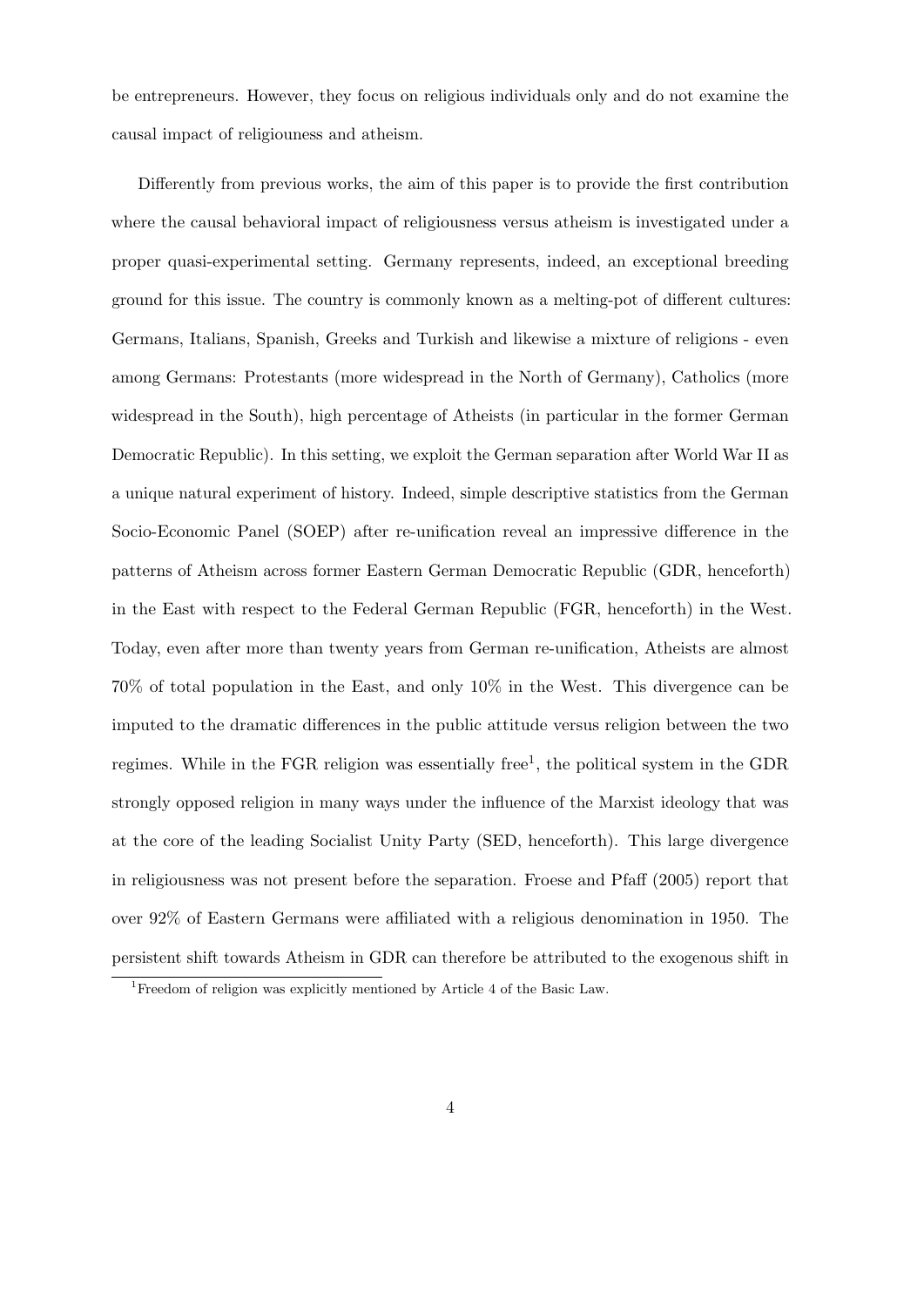the political regime, providing a unique quasi-experimental setting for investigating whether Atheism might play a role in shaping individual behavior.

The main idea behind our research design is to identify those individuals on the East who declare themselves Atheists but would have been religious under different political circumstances. The idea is to match them with those individuals on the West who share a similar family background but chose to be religious since they were not exposed to an atheist-biased education and set of incentives. The choice of atheism versus religion by the specific group of individuals identified by the matching procedure is therefore entirely due to the exogenous shock experienced under the Communist regime. We can therefore compare the economic behavior of atheists versus religious where their difference in religiosity is entirely due to an exogenous shock and not to other latent individual characteristics.

However, in doing so we need to separate the direct effect of the Eastern regime on the outcome of interest from the indirect regime effect through atheism. One strategy aimed at identifying the direct "regime effect" is matching those individuals who were resiliently religious in the East, despite any external influence, with similar individuals on the West who freely chose to be religious. The difference in outcomes between the two groups have therefore to be related to the differences in treatments induced by the two different German political systems and not to religiousness.

By focusing on smoking we analyze a health related risky behavior that is not affected by past differences in the political system between East and the West in an obvious way. Other outcomes related to attitude towards risk, like the propensity of being an entrepreneur or direct answers to questions related to risk, are not immune from being potentially influenced by the pedagogy of the past Communist regime. Under this identification strategy, we aim at distinguishing between a regime-induced "atheism effect" vis- $\acute{a}$ -vis a direct "regime effect", not related to religion. Using SOEP data for the period 1998-2006, we compare the smoking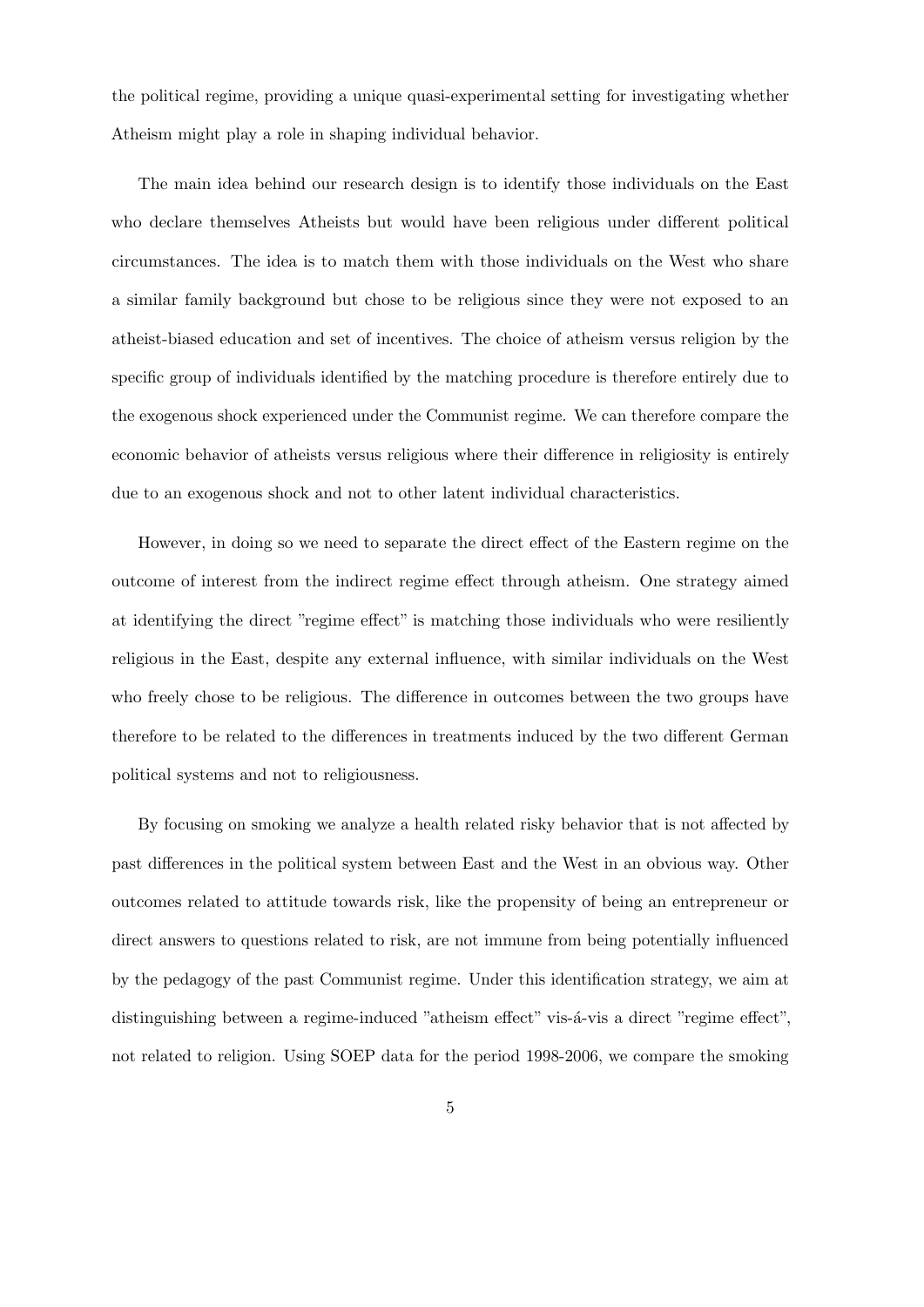behavior of those individuals who embraced atheism because of the regime's pedagogy and incentive structure and those individuals in FGR with similar family background, who freely chose to be religious. Our empirical findings consistently show that atheists are more prone to be smokers by around 7%-14%. These results suggest that simple OLS estimates of the effect of religion on smoking suffer from a non negligible bias.

The rest of this paper is structured as follows. Section [2](#page-5-0) explains how atheism and religiousness develop in a free environment and SED state's policy toward religion in the GDR. Section [3](#page-7-0) reviews the literature. The data are described in section [4.](#page-12-0) The identification strategy is presented in section [5.](#page-14-0) Section [6](#page-22-0) provides the estimation results including a large battery of robustness checks. Finally section [7](#page-27-0) concludes.

## <span id="page-5-0"></span>2 Religion and Atheism Between Freedom of Choice and Repression

### 2.1 The Intergenerational Transmission of Religion

Religion is mostly acquired within the family through inter-generational transmission [\(Nun](#page-33-3)[ziata and Rocco,](#page-33-3) [2011\)](#page-33-3). Individuals choose whether to be Atheists or Religious according to individual latent characteristics. Those individuals who choose to be religious tend to inherit the religion of their parents. This explains the historical persistence of geographical distribution of religious minorities in Europe across centuries. This also suggest how the individual choice of Atheism is likely to be endogenous when modeling economic outcomes. If we are interested in estimating the behavioral causal implications of religious beliefs we therefore need to adopt a research design that eliminates the bias induced by omitted latent individual characteristics. The dramatic switch to Atheism in East Germany induced by the separation constitutes an ideal natural experiment of history that can be exploited to this end.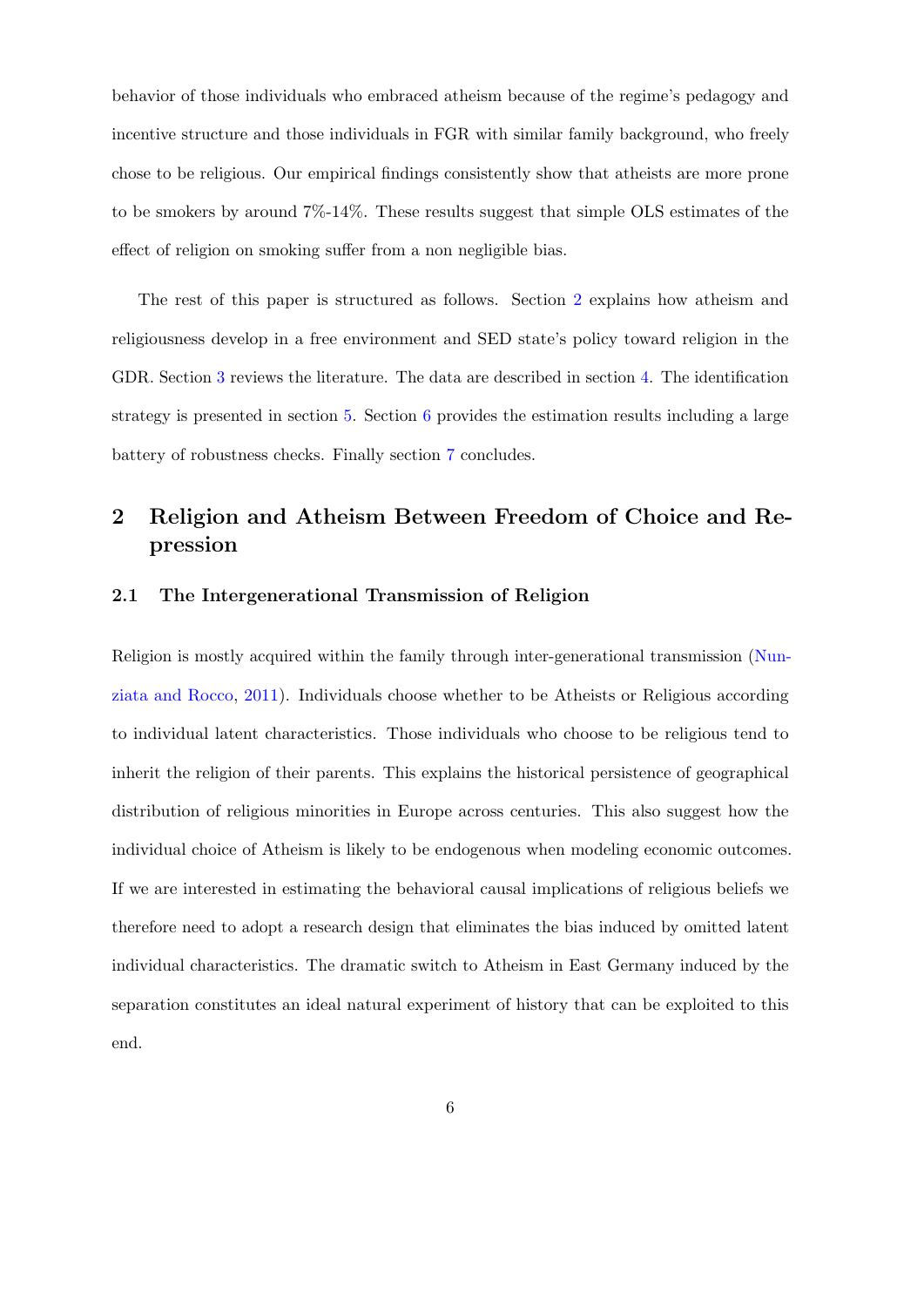### 2.2 Religious Policies in the Former GDR

Since the end of the II World War, the East German Church's religious autonomy was severely affected by the SED policies. Since the 1940s, religion started to be openly criticized by the state for its negative influence upon the population and especially upon "the hearts and minds of the next generations" [\(Ross,](#page-34-1) [2002\)](#page-34-1). The conflict between the government and the Church led to the repression of various Church events by the police, and to the limitation of access or even exclusion of Christian students from education and the professions.

Among the religious organizations, especially the *Junge Gemeinde*<sup>2</sup> was considered a key obstacle to the to the supremacy of the Communist Free German Youth (Freie Deutsche Jungend, FDJ) that was intended to introduce the citizens between 14 and 25 to the Marxist-Leninist doctrine. It then came under attack from the government in the late 1940s and the 1950s  $3$ . Since 1953 the relationship between the *Junge Gemeinde* and the SED got worse. A series of new measures against the religious organization were implemented, such as the expulsion of the leaders and most active members from schools and higher institutions, and the ban of all public activities. In 1954, the SED introduced a secular rival ritual to the Christian confirmation, the Jugendweihe, that became compulsory for all students in East Germany after 1958. The distance between Christians and SED widened. The confrontation between the Church and the SED party increased further when the government tightened the admission requirements to the University-path high schools Erweiterte Oberschulen in May 1971. Since then the principle of admitting pupils to the University on the basis of their political curriculum was particularly emphasized, to the point that selection criteria were

 $2$ The Junge Gemeinde was the Protestant Youth Congregation. Board members of this religious organization were accused to be members of the supposed terrorist West German Youth Organization (BDJ) [\(Ostermann,](#page-34-2) [2001\)](#page-34-2) .

<sup>&</sup>lt;sup>3</sup>Wappler [\(Peperkamp and Rajtar,](#page-34-3) [2010\)](#page-34-3) defines the period after the resolution of the II SED party congress in September 1947 the "transition from anti-fascist democratic school to the socialist school"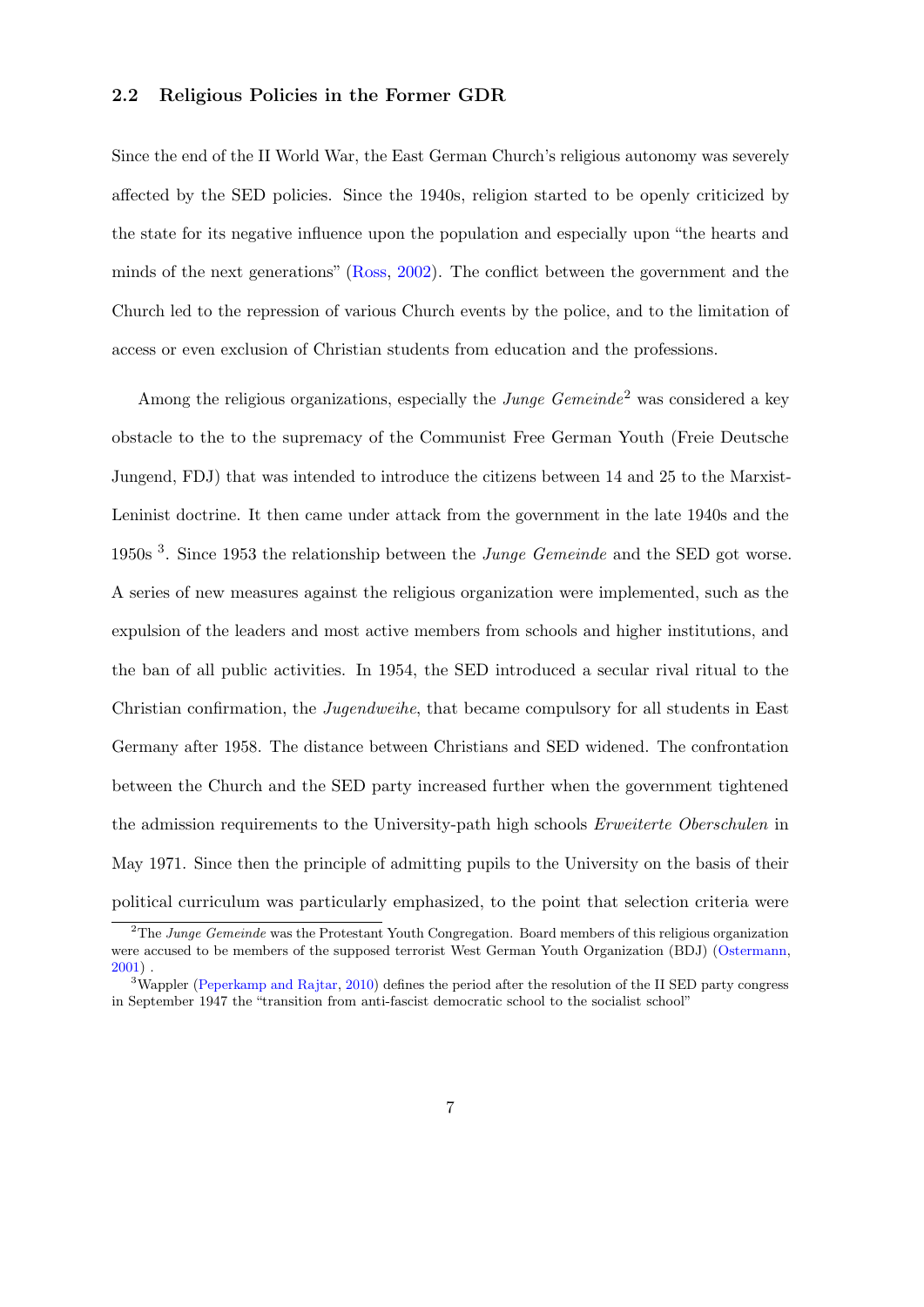openly based on "political attitude". <sup>4</sup> .

After the meeting between the leader of the SED party, Erich Hocknecker, and the representatives of the Church League (Kirchenbund ) held on 6 March 1978, the confrontation between the two parties steadily improved, leading to a common declaration. The declaration explicitly stated that "young Christians were not to be discriminated against in any area, that the church would be provided with television time and that the church workers would receive state pension, providing that the state felt forced to accept the church as independent social factor" [\(Peperkamp and Rajtar,](#page-34-3) [2010\)](#page-34-3). Even thought, from 1978 the relationship between the church and the SED party was indeed more peaceful, the end of the confrontation and the discrimination against Christians ended with the peaceful revolution in November 1989.

### <span id="page-7-0"></span>3 Literature Review

Two strands of the economic literature appear closer to our analysis. On the one hand we contribute to the literature on the determinants of smoking (section [3.1\)](#page-7-1). On the other hand, we provide one of the first attempt at estimating the causal effect of religiousness on individual behavior in general, and on risky conducts in particular (section [3.2\)](#page-10-0).

### <span id="page-7-1"></span>3.1 The Decision to Smoke

Since [Becker and Murphy](#page-29-1) [\(1988\)](#page-29-1)'s seminal paper, the economic literature views smoking as a rational consumer choice decision, in which individuals maximize their utility by keeping into account the associated health risks and costs.

A strand of the literature show that smoking is a discount rate question: smokers prefer having the instantaneous pleasure of the smoke puff, rather than a future better health

<sup>4</sup>Before 1971 admission to universities was determined on the basis of the pupil's academic curriculum and "social" activity. The commission in charge of the enrollment procedure was composed by representatives of the unions (FDGR), the youth organization (FDJ) and teachers.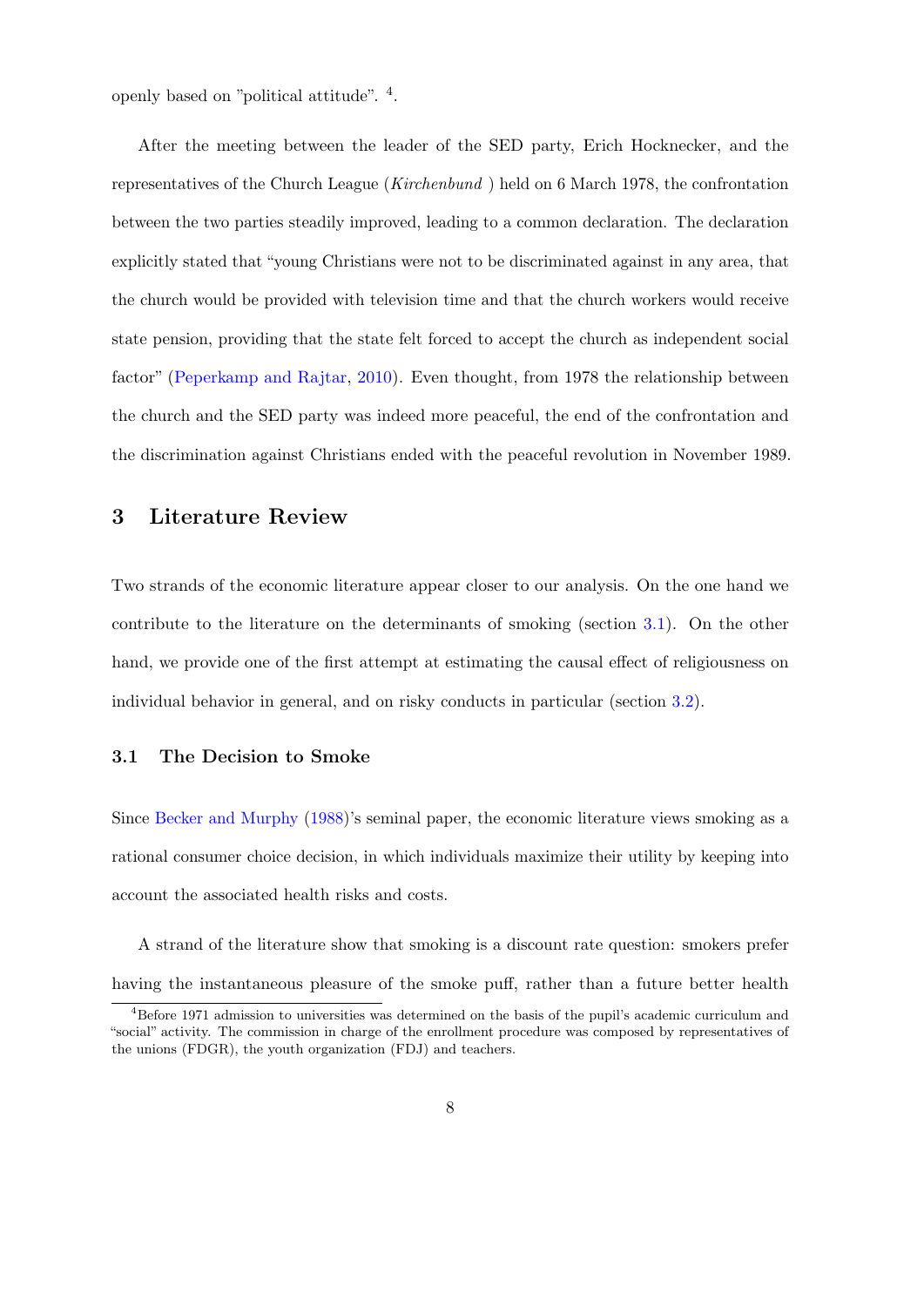[\(Laffert von,](#page-32-2) [1998,](#page-32-2) [Munasinghe and Sicherman,](#page-33-4) [2000\)](#page-33-4). <sup>5</sup> Nevertheless this theoretical assumption has been tested by some empirical works [\(Chaloupka,](#page-30-0) [1991,](#page-30-0) [Labeaga,](#page-32-3) [1993\)](#page-32-3), and some authors cast some doubts on the actual rationality of smokers [\(Gruber,](#page-31-5) [2000b,](#page-31-5) [Laux,](#page-32-4) [2000\)](#page-32-4).

Under the two assumptions of consumer rationality and stability of individual preferences, [Laux](#page-32-4) [\(2000\)](#page-32-4) tests whether the individual discount rates in consumption of additives are a proxy of the ones used by saving and investment decisions. The conclusion is that either the consumer behavior is myopic or preferences are unstable. Beyond confirming the hypothesis of "bounded rationality", [Gruber](#page-31-6) [\(2000a\)](#page-31-6) introduces the so-called "projection bias" (i.e. "The youths may inappropriately project the current moment's preferences onto their future tastes" [\(Gruber,](#page-31-6) [2000a\)](#page-31-6).)

In addition to well-known serious health-damages (e.g. lung cancer, cardiovascular diseases), [Lopez](#page-33-5) reports that most adolescents remember the first time they smoked as an uncomfortable experience (i.e. they felt sick, developed an headaches or felt unaccustomed foul taste) and they forced themselves not to quit. So why do people smoke? The literature have investigated the individual environment (e.g. parental smoking behavior, taxes) and whether smoking represents a symbol for non-verbal communication.

The literature documents a negative correlation between education and propensity to smoke [\(Kenkel,](#page-32-5) [1991,](#page-32-5) [Sander,](#page-34-4) [1995\)](#page-34-4), and finds that higher educated people are more likely to quit, compared with low educated counterparts [\(Chassin, Presson, Sherman, and Edwards,](#page-30-1) [1992\)](#page-30-1). Concerning the effect of parental smoking on the future individual attitude to smoking, the literature have found mixed results. Many empirical studies reject the hypotheses of a causal link from parental smoking to future children smoking [\(Conrad, Flay, and Hill,](#page-30-2) [1992,](#page-30-2) [Tyas and Pederson,](#page-34-5) [1998\)](#page-34-5). [Avenevoli and Merikangas](#page-29-3) [\(2003\)](#page-29-3) find a negligible effect

<sup>5</sup>[Laffert von](#page-32-2) also discuss the relevance of the well-known "it won't happen to me" attitude.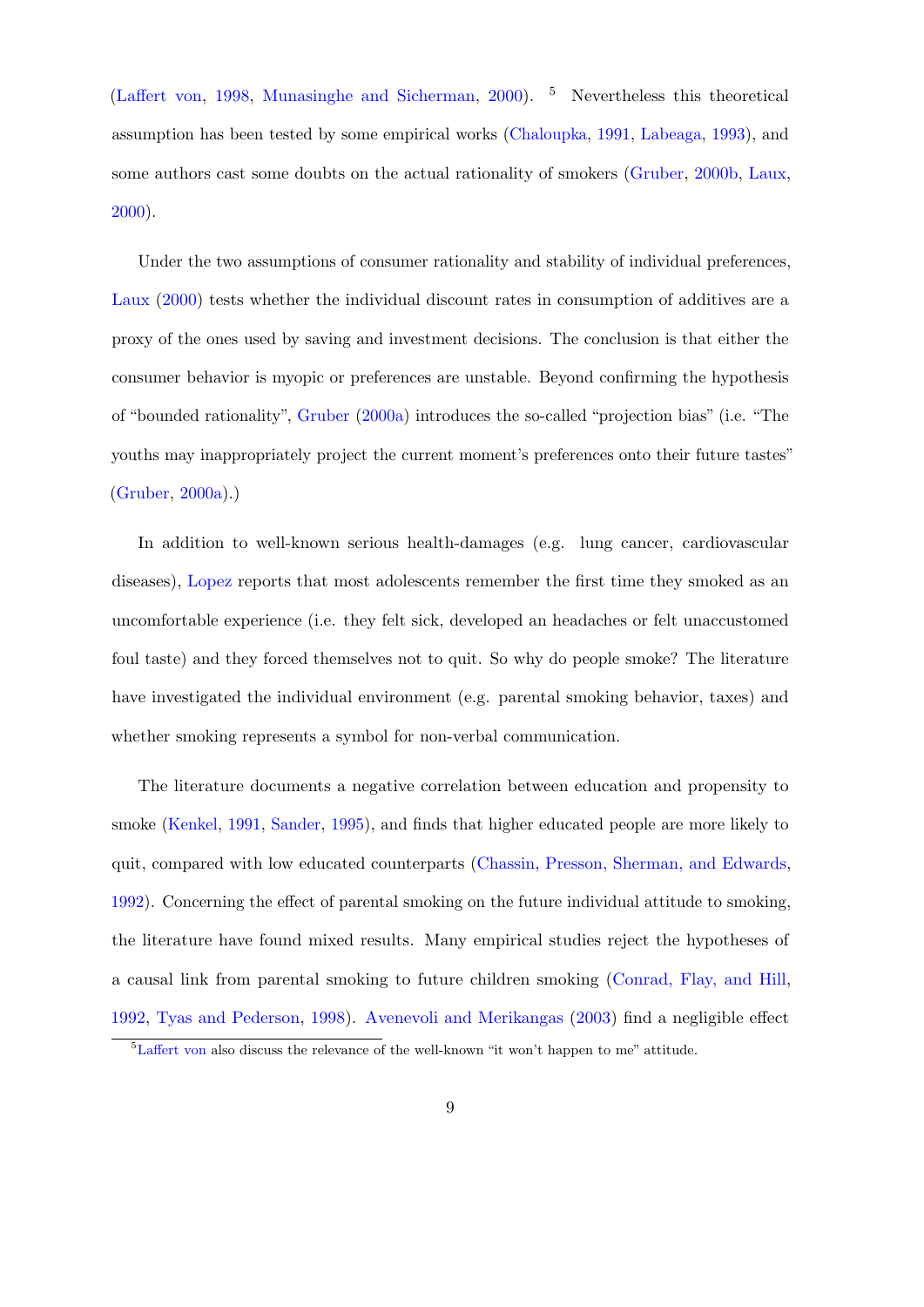of the parents' propensity to smoke on adolescents future smoking addiction. [Lopez](#page-33-5) [\(1983\)](#page-33-5) concludes that parents may influence their offspring propensity to smoke in their early age, but around the age of twelve, the children are more likely to be influenced by their peers. However, [Lillard and Fumagalli](#page-33-6) [\(2010\)](#page-33-6) conclude that these findings may be driven by the extremely small sample size.

As regards non-verbal communication, smoking is a channel for identification - especially in the case of adolescents - as members of a group [\(Charlton and Blair,](#page-30-3) [1989,](#page-30-3) [Laffert von,](#page-32-2) [1998,](#page-32-2) [Smith and Stutts,](#page-34-6) [1999\)](#page-34-6). In this respect, since it is well-known that religion might influence individual behavior through peer group effects [\(Deaton,](#page-30-4) [2009,](#page-30-4) [Koenig, George, Cohen, Hays,](#page-32-6) [Larson, and Blazer,](#page-32-6) [1998\)](#page-32-6), hence it could also influence the propensity to smoke.

The activity of smoking is related to risk aversion since it represents a well known source of health risks. Indeed, smokers prefer to trade an immediate pleasure derived from the act of smoking in exchange of an increase in the probability of contracting a disease tomorrow.

The first known concerns about the health consequences of smoking go back to 1604 when King James I of England decided to rise taxation on tobacco by about 1000% However the health impact of tobacco consumption started to be properly investigated in the 1950s. According to [Chaloupka and Warner](#page-30-5) [\(2000\)](#page-30-5), the increase in the average life-span of the last decades led people to "reach the age at which tobacco takes its greatest toll". In addition, physicians found evidence of a strong correlation between smoking and diseases. Today the link between smoking and health is not controversial anymore. In 2004, 90% of U.S. men and 80% of women who died from lung cancer were smokers. <sup>6</sup> Nevertheless, while the health repercussion of smoking are well-known in developed countries, the percentage of smokers in less developed countries is still increasing [\(WHO,](#page-34-7) [1999\)](#page-34-7).

 ${}^{6}$ For more details see <http://www.cancer.gov/cancertopics/tobacco/smoking>.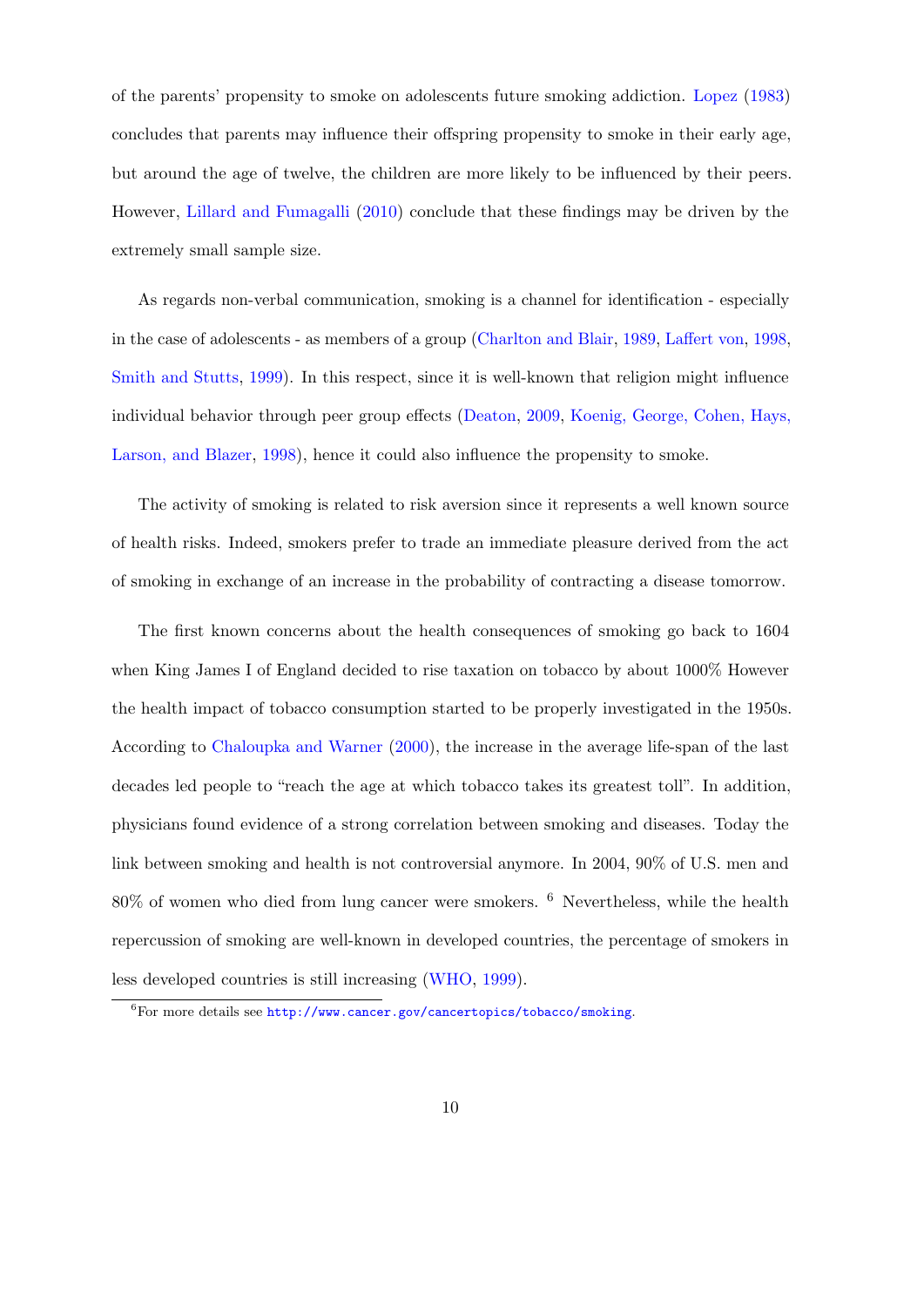Some recent papers have used smoking as a risk-related measure [\(Chesson and Viscusi,](#page-30-6) [2000,](#page-30-6) [Hersch,](#page-32-7) [1996,](#page-32-7) [Hersch and Viscusi,](#page-32-8) [1990\)](#page-32-8).

[Hersch](#page-32-7) [\(1996\)](#page-32-7)investigates whether there is any evidence of gender and ethnicity pattern in terms of safety issues, using six proxies of safety: smoking, seat belt, teeth brushing and flossing, exercise, blood pressure checks, estimating a probit model on data from the National Medical Expenditure Survey in 1987. [Hersch](#page-32-7) [\(1996\)](#page-32-7)'s results show that gender and ethnicity play a role in explaining risk-aversion. While black males are the riskier ones, white females are the safer ones. Notwithstanding, the ethnicity gap can be purged controlling for the demographics, whereas the gender gap even increases using demographics controls. Likewise, [Barsky, Juster, Kimball, and Shapiro](#page-29-4) [\(1997\)](#page-29-4) using an experimental setting <sup>7</sup> applying a CRRA functional form find that risk aversion is related to demographic characteristics as well as to smoking and drinking behavior.

In addition, the economic literature shows that smokers tend to receive lower monetary compensations with respect to non smokers. The reason behind is that smoking is a timeconsuming activity and this might imply lower productivity through job-absenteeism [\(Hersch,](#page-32-7) [1996\)](#page-32-7) and less care in on-the-job decisions[\(Hersch and Viscusi,](#page-32-8) [1990\)](#page-32-8).

### <span id="page-10-0"></span>3.2 Religion and Risky and Addictive Conducts

Religiousness is generally attached to a reduced willingness to take risks [\(Miller,](#page-33-2) [2000,](#page-33-2) [Miller](#page-33-1) [and Hoffmann,](#page-33-1) [1995\)](#page-33-1).

In addition, religious individuals appear in general to be more anxious then atheists [\(Ahmad,](#page-29-2) [1973,](#page-29-2) [Rokeach,](#page-34-8) [1968\)](#page-34-8), an attitude which is generally strictly correlated with risky behavior [\(Gasper and Clore,](#page-31-3) [1998,](#page-31-3) [Lerner and Keltner,](#page-32-0) [2000\)](#page-32-0). Using data from the 1970 and 1972 waves of Panel Study of Income Dynamics (PSID), [Osoba](#page-34-0) [\(2004\)](#page-34-0) shows that

<sup>7</sup>The authors asked hypothetical situation question to the participants to a Health and Retirement Study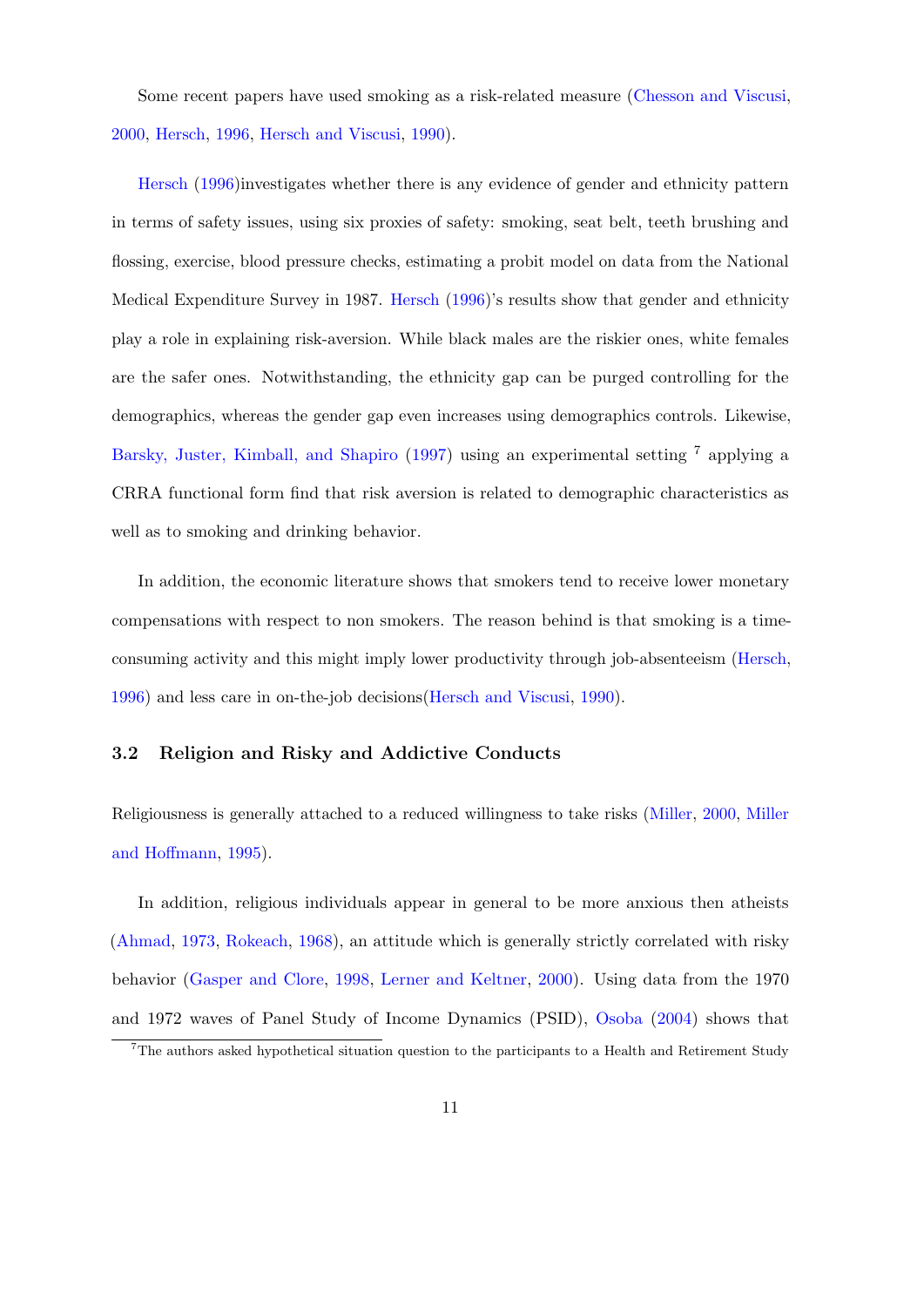people who attend church less frequently are  $1\%$  more likely to love risk<sup>8</sup>. The individual religiousness and its denomination appear to be, also, correlated with differences in gambling and organizational behavior. [Diaz](#page-31-4) [\(2000\)](#page-31-4), using non parametric estimation on data from a telephone survey conducted in Las Vegas, finds evidence of the no-independence between gambling and religiosity. More recently, [Bartke and Schwarze](#page-29-5) [\(2008\)](#page-29-5) analyze the role of nationality and religion in explaining risk-taking willingness in Germany. Using the selfassessment question from the 2004 GSOEP wave data the authors compare the risk-aversion of native Germans with that of immigrants, using OLS. They find that while religion is correlated with risk-attitude, nationality is not.

However, in general, it is not clear whether it is the belief in God that affects risk-aversion or the opposite. In addition, both phenomena may be explained by third factors not included in the model. It follows that religious people may be selected according to dimensions related to risk-aversion and therefore the estimates may be biased due to reverse causality and omitted variables. Most of the existing literature has failed to solve the problem of the potential endogeneity of religion with respect to many of the investigated outcomes. Therefore, most of the existing findings on the economic implications of religion are likely to be biased. [Hilary and Hui](#page-32-1) [\(2009\)](#page-32-1) approach the question using 2SLS but their analysis is an evaluation of how companies perform in a religious environment rather than an assessment of the management's religiosity (or the religiosity of the CEO or the religiosity of the owner) on company performance. Our quasi-experimental setting provides a unique framework to assess the causal effect of religiousness on risky behavior as embodied by smoking.

Our study exploit a unique experiment of history, namely the division of Germany after World War II, in order to provide a rigorous estimation of the causal channel between religion and smoking. Our research design and the data we use are illustrated in the next sections.

 ${}^{8}$ The risk-propensity is measured by a specific variable in PSID data. It is derived by other variables such as smoking attitude, seat belt use, car insurance, hospital and medical insurance, reserve funds, etc.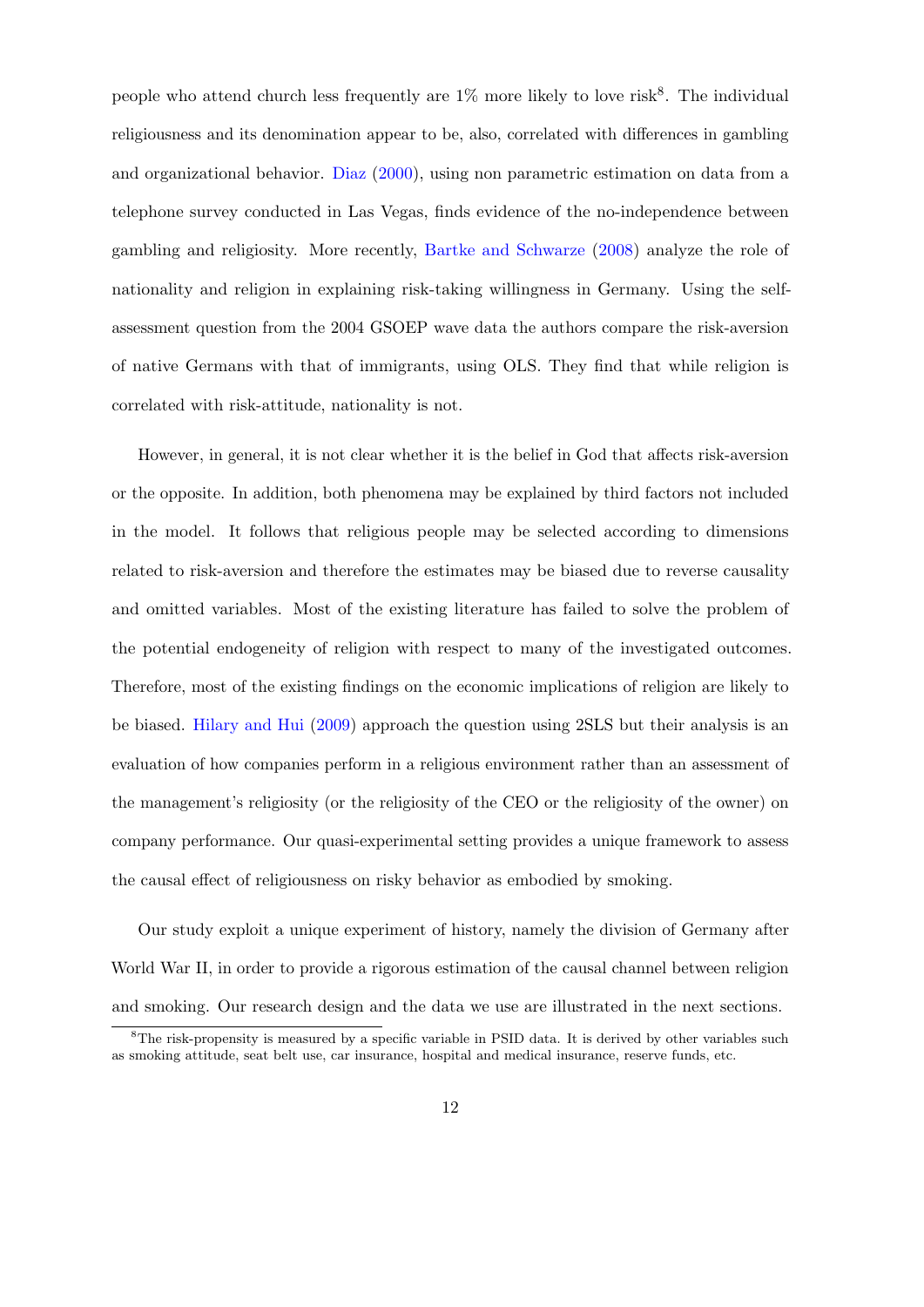### <span id="page-12-0"></span>4 The Data

We use the data from the German Socio-Economic Panel (SOEP) for the period 1990 - 2006. The SOEP is an ongoing annual panel. The survey started as a nationally representative survey of private household living in the former Federal German Republic in 1984 and subsequently broadened to the whole Germany in 1990. The current sample consist of 12,000 household (i.e. more than 20,000 people). <sup>9</sup>

In addition to including smoking habits information, the GSOEP provides a wide range of background information on each individual such as: age, gender, education, health, income (both at the individual and the household level), religious affiliation and the former German State of residence (i.e. FDR or GDR) when the reunification took place.

In the years 1998, 1999, 2001, 2002, 2004 and 2006, all individuals aged 16 or more are asked whether they smoke and the amount of smoked cigarettes per day. Our final sample consist of 3,687 males born in Germany aged between 16 and 65, interviewed at least once. From the original sample we drop all the individuals aged 65 or older, to avoid sample selection. As aptly described by [Christopoulou, Han, Jaber, and Lillard](#page-30-7) [\(2011\)](#page-30-7), the mortality ratio for smokers equals the one for no-smoker up to the age of 65. From 65 onward, the percentage of non-smokers is statistically higher than their smoker peers because of the higher mortality attached to the second group. Likewise, [Luy](#page-33-7) [\(2004\)](#page-33-7) highlights that life expectancy between the former GDR and the former FGR was significantly different, hence keeping people aged 65 or less would overcome this issue.

Table [1](#page-43-0) provides a description of how our final sample is obtained.

### TABLE [1](#page-43-0) AROUND HERE

 ${}^{9}$ For a more detailed description see [Wagner, Frick, and Schupp](#page-34-9) [\(2007\)](#page-34-9)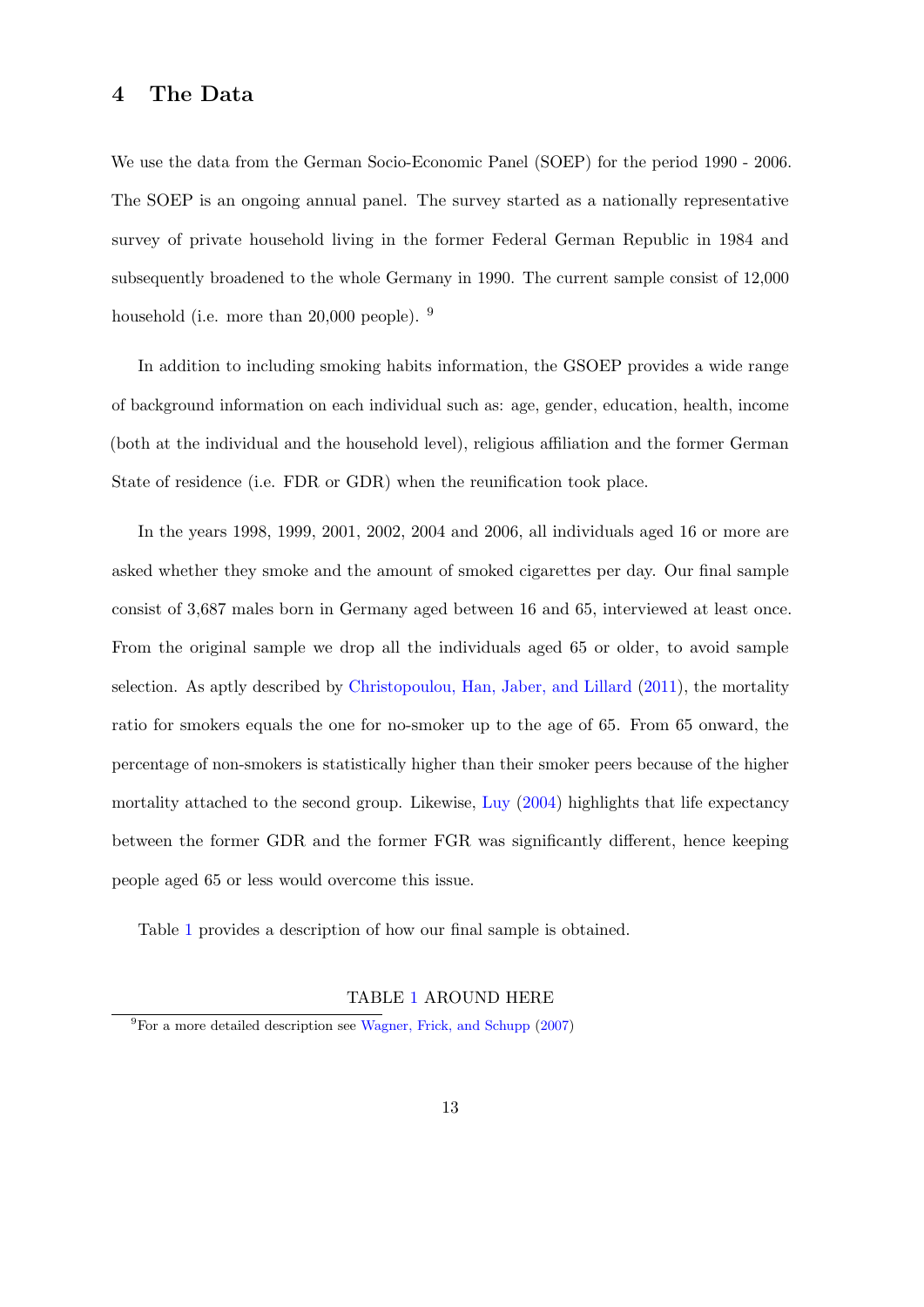Tables [2](#page-44-0) - [3](#page-44-0) provide some descriptive statistics for our sample. More precisely table [2](#page-44-0) compares Western with Eastern Germans along our control dimensions. Table [3](#page-44-0) compares smoker with nonsmokers.

#### TABLES [2](#page-44-0) - [3](#page-44-0) AROUND HERE

In addition to religiousness and atheism, Eastern and Western Germans appear to be significantly different in terms of education and labour market status in post unification times [\(Diewald, Goedicke, and Mayer,](#page-31-7) [2006\)](#page-31-7). Easter Germans have higher education, although they are less likely to be employed [\(Luy,](#page-33-7) [2004\)](#page-33-7).

Germany has a relatively high percentage of smokers and the highest percentage of female teenagers smokers in Europe [\(WHO,](#page-34-7) [1999\)](#page-34-7). Smoking bans were introduced in Germany, at federal level, between 2007 and 2008, i.e. outside our sampling time period.

The comparison between smokers and non-smokers reveal that smokers appear to be younger, lower educated, more likely to be unemployed and atheist[\(Avery, Kenkel, Lillard,](#page-29-6) [and Mathios,](#page-29-6) [2007,](#page-29-6) [CDC,](#page-30-8) [2004\)](#page-30-8). Looking at the evolution of smoking habits from 1998 to 2006, we can see that the average percentage of smokers is around 34% in both West and East Germany with a slight tendency to increase in the former GDR and to decrease in the former FGR (See appendix ??).

In 1999, 2001, 2002, 2004 and 2006, all individuals aged 16 or older are asked whether they are currently smokers and if so, the amount of smoked pipes, cigarettes and cigars per day. Our dependent variable is *Smoker* which is equal to one whether the individual is a smoker, zero otherwise.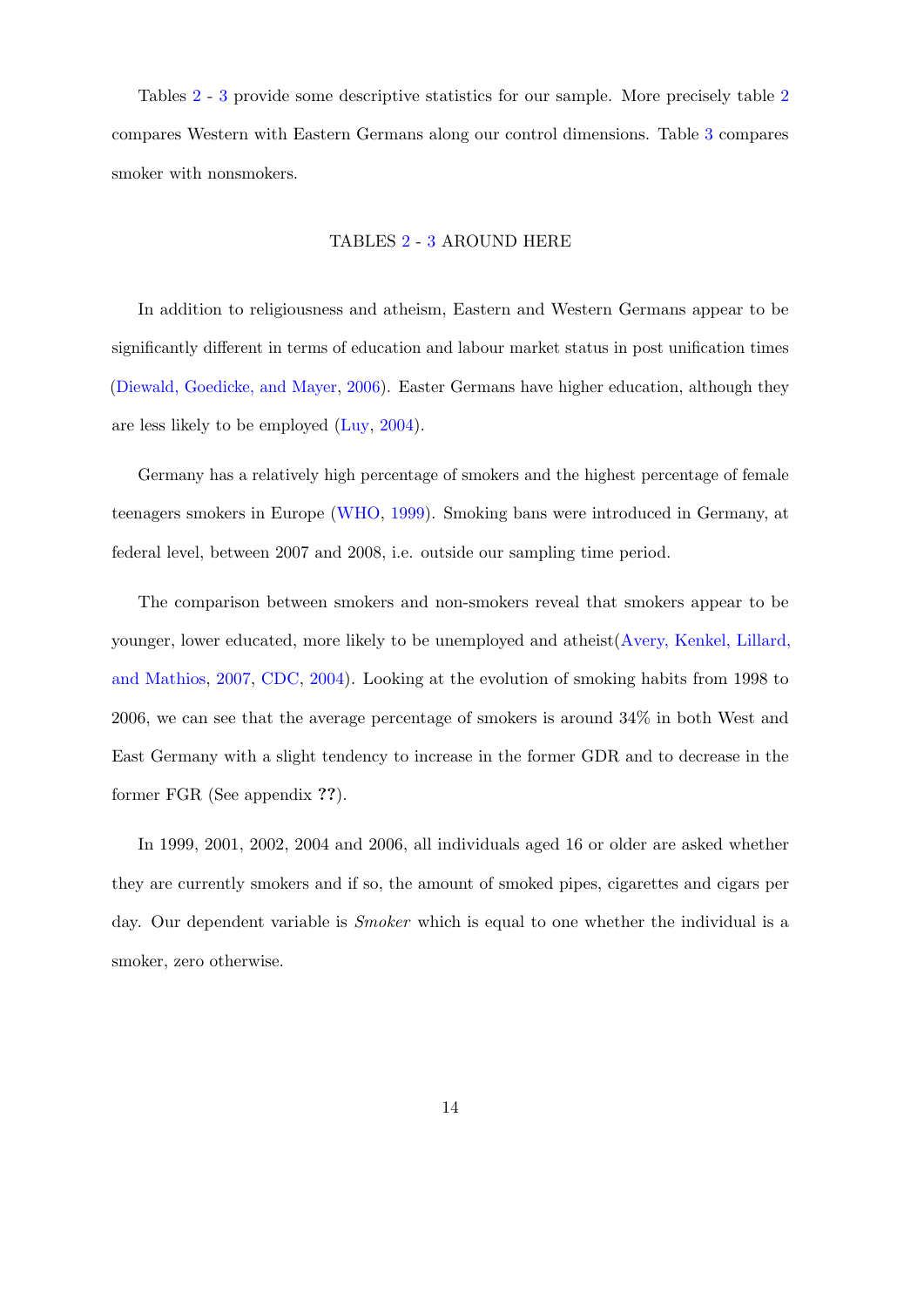### <span id="page-14-0"></span>5 The Identification Strategy

### 5.1 The Identification Problem in Evaluating the Causal Effect of Religion

In what follows we introduce the identification problem when evaluating the effect of religion (or any other status) on a certain outcome. We discuss the effect of atheism rather than religiousness because our identification strategy is best defined and exposed along these terms. Since atheism is the complement to 1 of religiousness our choice is merely expositional.

Let  $Y_i(D|X = x)$  define the potential outcome for the individual i - i.e. whether the individual is a smoker - in the religiousness status D, where  $D = 1$  defines the individual as atheist, and  $D = 0$  as religious, conditional on a set of observable characteristics X=x. Put in other words,  $Y_i(1|X = x)$  represents the probability of being a smoker for individual i when Atheist, while  $Y_i(0|X=x)$  represents the probability of smoking when religious for the same individual.

Ideally, we may be able to assess the causal effect of atheism (or religiousness) on smoking if we were to observe the same individual in both statuses, i.e. both when  $(D = 1)$  and  $(D = 0)$ . This way we may easily capture the impact of atheism on smoking, i.e. our parameter of interest:

$$
\Delta_D = Y_i(1|X = x) - Y_i(0|X = x) \tag{1}
$$

 $\Delta_D$  states the effect of the "Atheism" belief on smoking versus the smoking attitude that the same individual would have had in case she were Religious.

However, it is not possible to observe a contemporaneous condition of atheism and religiousness for the same individual as each respondent is either atheist or religious [\(Holland,](#page-32-9) [1986\)](#page-32-9). Even if we were to observe a change in religiousness over time (an event which is extremely rare in the data) we could still not be able to define  $\Delta_D$  as most controls and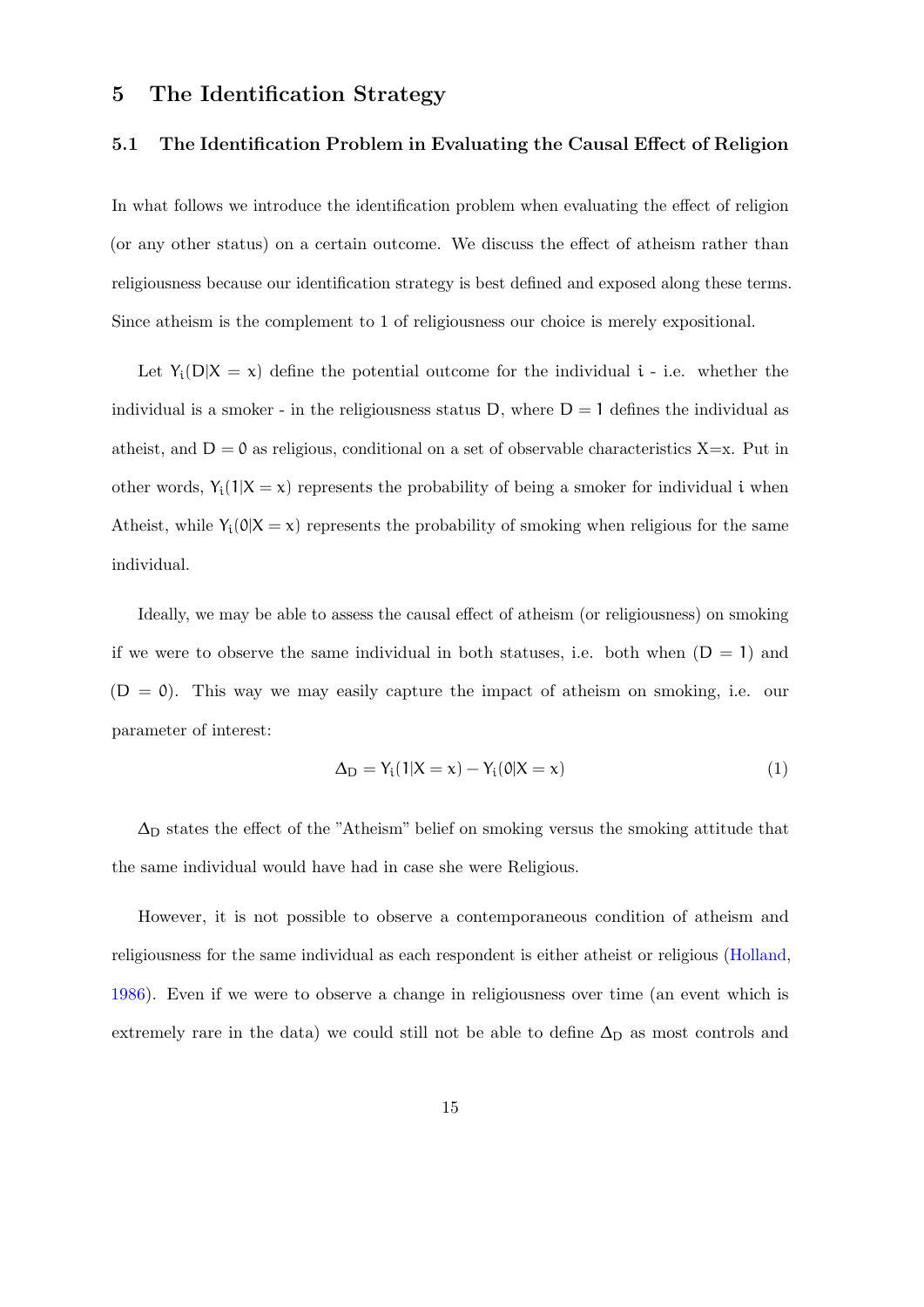confounders would vary over time. The data then reveal:

$$
Y_i(1|X = x) = d \cdot Y_i(1|X = x) + (1 - d) \cdot Y_i(0|X = x)
$$
\n(2)

where d: represents the probability of being in the "Atheist" status. Our identification problem amounts therefore to identify a counterfactual that need to be as close as possible to the unobserved outcome.

### 5.2 A Natural Experiment of History: Germany Separation

The German separation experiment provides us with a unique setting for overcoming this identification problem. In the final months of World War II Germany was invaded by Soviet troops from the East, after the retaking of Russia that followed the offensive after the battle of Stalingrad. US and other allies troops invaded from the west as a result of the Normandy invasion. After the capitulation, the country was separated in two political entities. West Germany adopted a democratic political system where citizens were free to profess their religion, if any. The Russian controlled East Germany adopted instead a Communist-style political system where religion was strongly adversed.

As a result, Eastern Germans were exogenously subject to policies aimed at eradicating religion from society. Despite a similar pre-war attachment to religion, the two societies resulted in divergent patterns as regards atheism that survived the collapse of the German regime on the East and the reunification of the country. Today the percentage of Atheists living in former Eastern Germany is almost 70% while the percentage of Atheist living in former Western Germany is less than 10% [\(Froese and Pfaff,](#page-31-8) [2005\)](#page-31-8), i.e. similar to the one in the East in the 1950s. The dramatic shift in Atheism in the East is clearly depicted in Figure [11.](#page-42-0)

### FIGURE [11](#page-42-0) AROUND HERE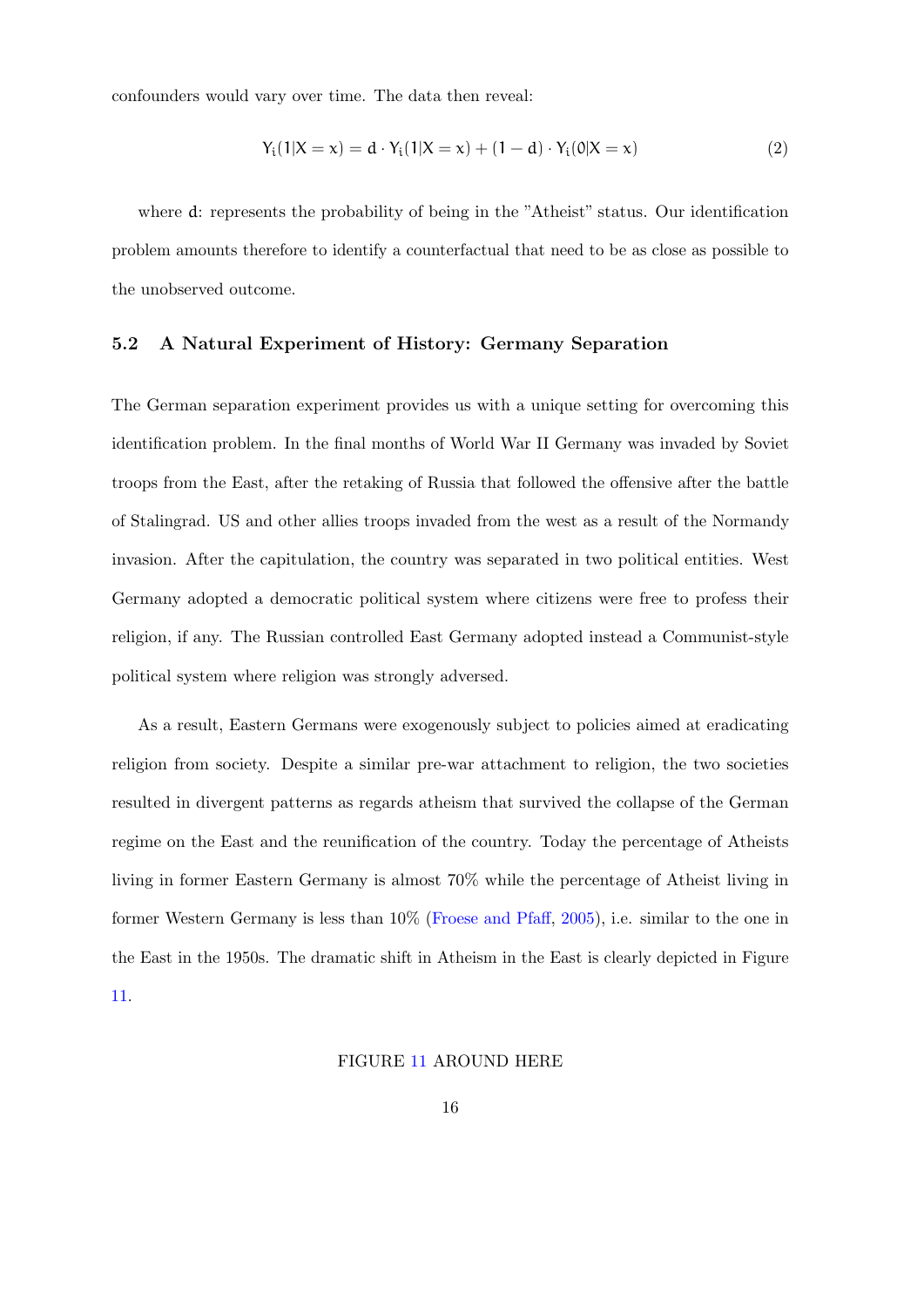We cannot observe the same individual in both Atheist and Religious states and therefore we cannot infer the causal effect of a certain belief (Atheism) on smoking. However we may assume that German separation and the GDR regime induced some individuals to become Atheists when they would have stayed Religious in absence of regime. We may therefore match Eastern Atheists with Western Religious on the basis of a set of pre-determined family background characteristics and use the latter group as counterfactuals. Note that individuals are asked whether they are Religious or Atheists after reunification, i.e. we observe their true belief in absence of coercion.

Let us assume four types of individuals, each characterized by:

- 1. a certain attitude towards Religion: i.e. they are Atheist (A) or Religious (R).
- 2. a certain attitude versus indoctrination and repression: we define "high" (h) types, those whose belief is independent of coercion and "low" (l) types those whose belief is affected by coercion.

We then have 4 possible statuses  $(A_h, A_l, R_h, R_l)$  but not all of them are directly observed in each part of Germany<sup>10</sup>.

In the West (former FGR) we observe the affiliation that occurs in a free Religious environment, i.e. people are either Atheists (in absence of coercion,  $A<sub>h</sub>$ ) or Religious. But we know that some of these Religious individuals would have been Atheists had they grown up in GDR  $(R_1)$ .

A<sup>h</sup> Atheists "high", i.e. always Atheists;

 $R_h$  Religious "high", i.e. never Atheists even if coerced to be;

<sup>10</sup>Using treatment evaluation notation, and elaborating on the GDR indoctrination in favor of Atheism: the low types are the compliers,  $A_h$  are always takers and  $R_h$  are never takers.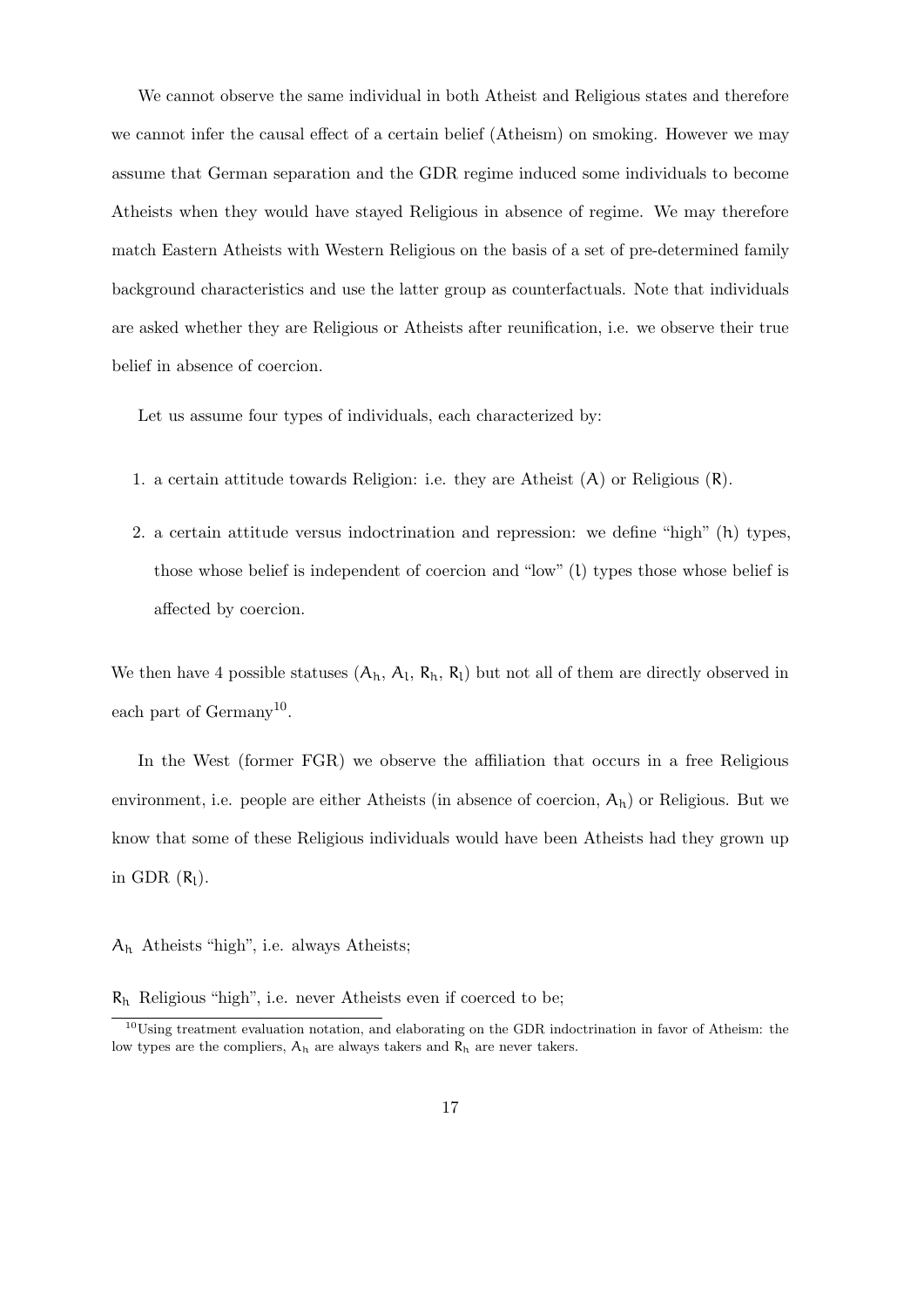$R_1$  Religious "low", i.e. would have been Atheists under coercion.

In former FGR we observe  $A_h$ , but we cannot distinguish between  $R_l$  and  $R_h$ . Note also that  $Pr{A \cup \{FGR\}} = 0$ .

In the East (former GDR) we observe the affiliation that occurs in a repressed Religious environment, i.e. people are either Religious (even in absence of coercion,  $R_h$ ) or Atheists. But we know that some of these Atheists individuals would have been Religious had they grown up in FGR  $(A_1)$ .

 $R_h$  Religious "high", i.e. always Religious despite repression;

A<sup>h</sup> Atheists "high", i.e. always Atheists, independently of coercion;

A<sup>l</sup> Atheists "low", i.e. would have been Religious in absence of cohercion.

In former GDR we observe  $R_h$ , but we cannot distinguish between  $A_l$  and  $A_h$ . Note also that  $Pr\{Rl(GDR)\} = 0$ 

Each of these statuses is summarized in table [4.](#page-43-1)

### TABLE [4](#page-43-1) AROUND HERE

Since individuals in the  $R_h$  status are observed in former GDR and not in former FGR, we may match the religious individuals in the East  $(R_h)$  with their religious counterparts in the West  $(R_l$  and  $R_h$ ), on the basis of some predetermined family background characteristics, in order to distinguish between  $R_l(FGR)$  and  $R_h(FGR)$ .

Similarly, the  $A_h$  individuals are only observed in former FGR and not in former GDR. We may therefore match the atheist individuals in the West  $(A_h)$  with their religious counterparts in the East  $(A_l \text{ and } A_h)$  in order to distinguish between  $A_l(GDR)$  and  $A_h(GDR)$ .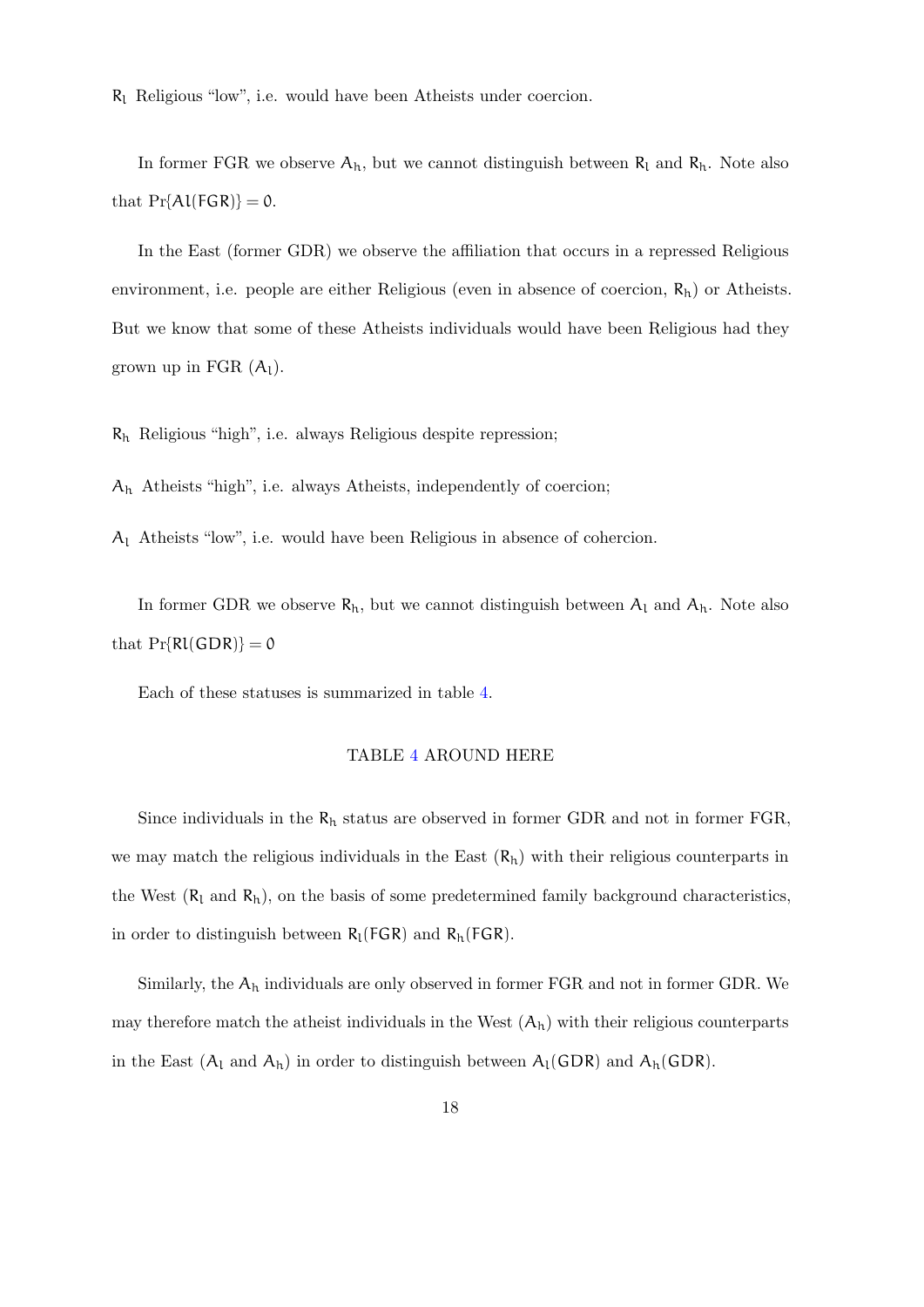When doing matching we align the distribution of Eastern and Western German individuals according to parental background information because most evidence suggest that in absence of shocks religiousness is mainly transmitted by parents to children (see [Nunziata and Rocco](#page-33-3) [\(2011\)](#page-33-3)). The matching procedure is performed using Propensity Score matching (PSM, henceforth)<sup>11</sup> [\(Dehejia and Wahba,](#page-30-9) [2002,](#page-30-9) [Rosenbaum and Rubin,](#page-34-10) [1983\)](#page-34-10) on a set of predetermined individual and parental background characteristics (cohort of birth, parents' education, parents' cohort of birth) in order to identify those individuals who are in a status that is not directly observed, i.e.  $R_l(FGR)$ ,  $R_h(FGR)$  and  $A_l(GDR)$ ,  $A_h(GDR)$ .

The covariates that we use for the PSM (Year of birth, Mother's year of birth, Father's year of birth, parental education, i.e. whether mother or father is high educated or low educated) are either exogenous (age), or possibly not affected by the differences in the regimes (parents' education), especially if we consider older cohorts of respondents whose parents were likely to have already terminated education before the change in regime. To this end, we focus on a cohort of individuals whose parental education have not been affected by differences in the educational system of the two regimes, i.e. those born before 1952 (or 1961). Robustness estimations are performed on different cohorts.

Our procedure relies on the assumption that the influence of parental education on children' smoking is through children's education only. The OLS estimations presented in section [6.1](#page-22-1) clearly show that after controlling for the respondent's education the effect of parental education on smoking is not statistically significant (both in Germany as a whole and in GDR and FGR separately).

In addition, we assume that the degree of religiousness we observe for each respondent at the time of the survey corresponds to the true religiousness of the individual as affected by

<sup>&</sup>lt;sup>11</sup>In order to implement the Propensity Score Matching we use the Stata package psmatch2 [Leuven and](#page-33-8) [Sianesi](#page-33-8) [\(2003\)](#page-33-8).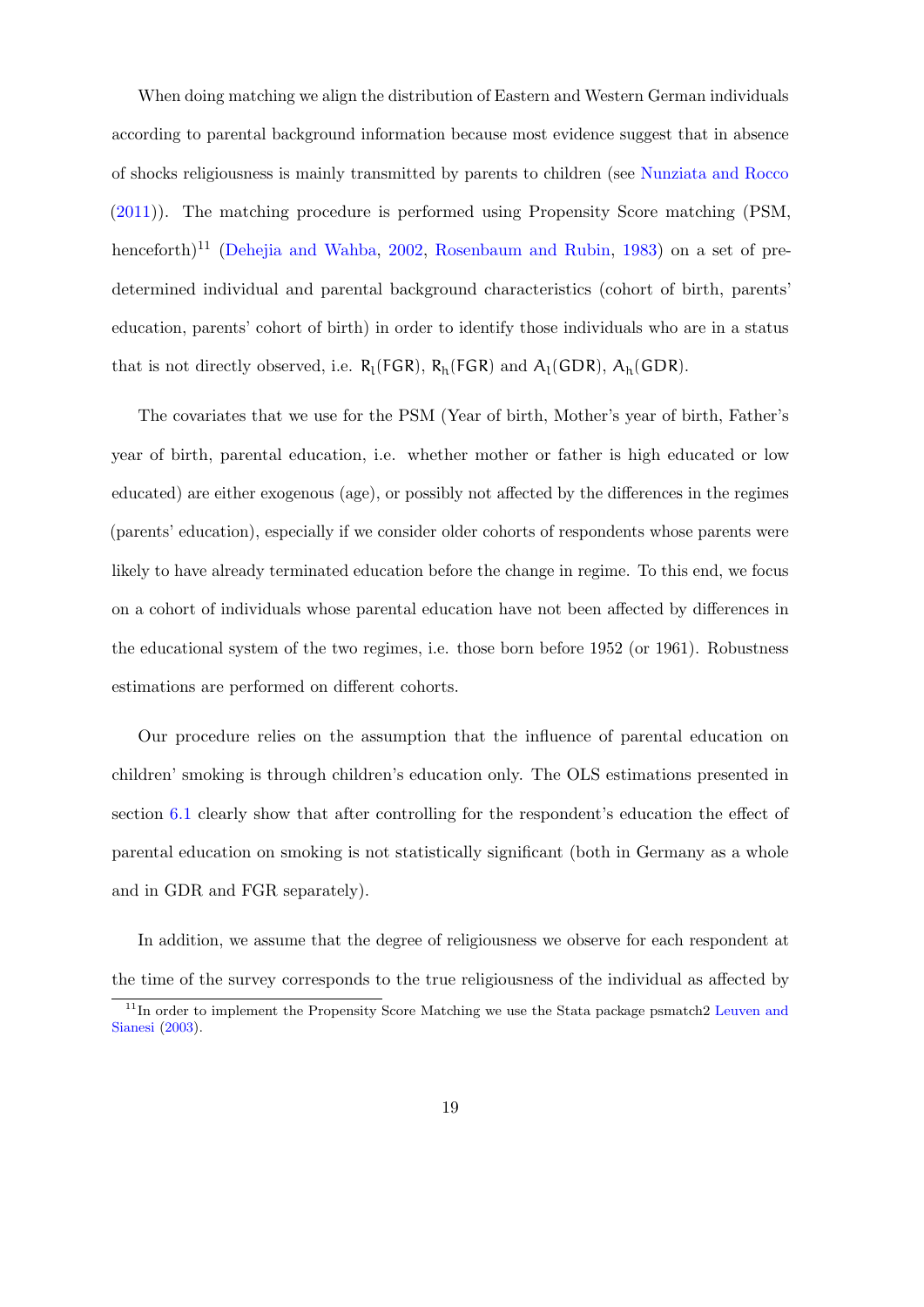the German separation experiment. Since the data was collected after the fall of the GDR regime, this sounds a plausible assumption.

The geographical affiliation to the each of the two former regimes is determined by the place of birth and its correspondence with the place of residence in 1989. All individuals who are found to have migrated across regimes are dropped from the sample.

Finally, in our analysis we focus on smoking behavior of males only. This is because smoking behavior among females is usually related to the question of female emancipation and the role of females in society. Both dimensions are likely to have been affected by the former regimes. In addition, soon after the Reunification the number of female smokers in GDR progressively increased, until the same percentage of female smokers in FGR was reached [\(Luy,](#page-33-7) [2004\)](#page-33-7). We therefore prefer to drop the females from our sample in order to avoid possible confounding factors deriving from gender differences. We however report our estimation results for the whole sample in the appendix, showing that our empirical results are reinforced when females are included.

Our procedure is illustrated in figure [1.](#page-20-0) First we match  $R_h(GDR)$  (observed) with  $R(FGR)$ and identify  $R_h(FGR)$  (not observed). Then we match  $A_h(FGR)$  (observed) with  $A(GDR)$  and identify  $A_h(GDR)$  (not observed). The low types can be identified in two ways. One possibility is to consider the residuals individuals on the West and the East as, respectively,  $R_l(FGR)$  and  $A_l(GDR)$ . Alternatively we may identify  $R_l(FGR)$  and  $A_l(GDR)$  through Propensity Score matching. In this case the match is more precise but we end up with fewer observations.

Once we have associated each respondent with a specific type we estimate the following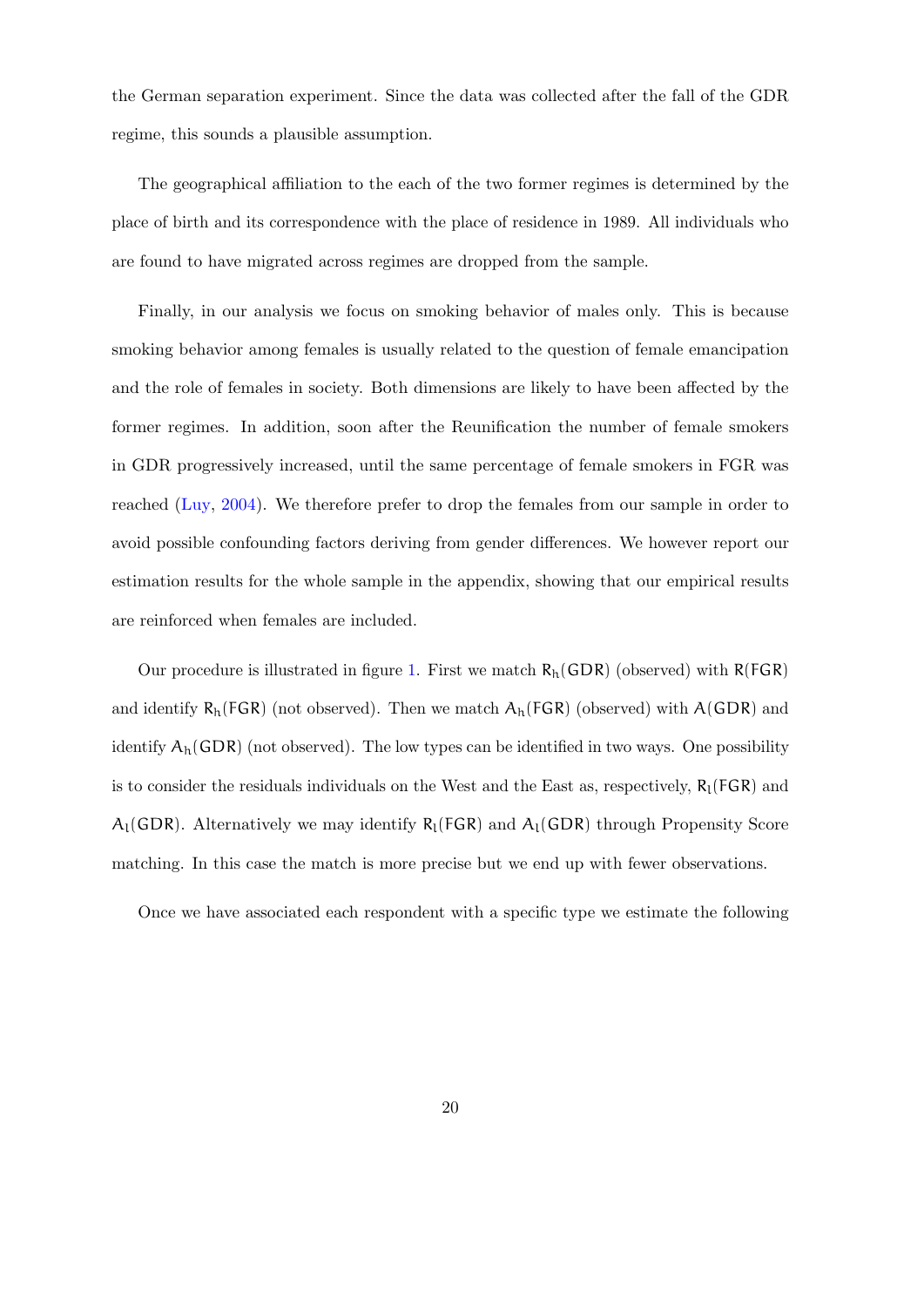

<span id="page-20-0"></span>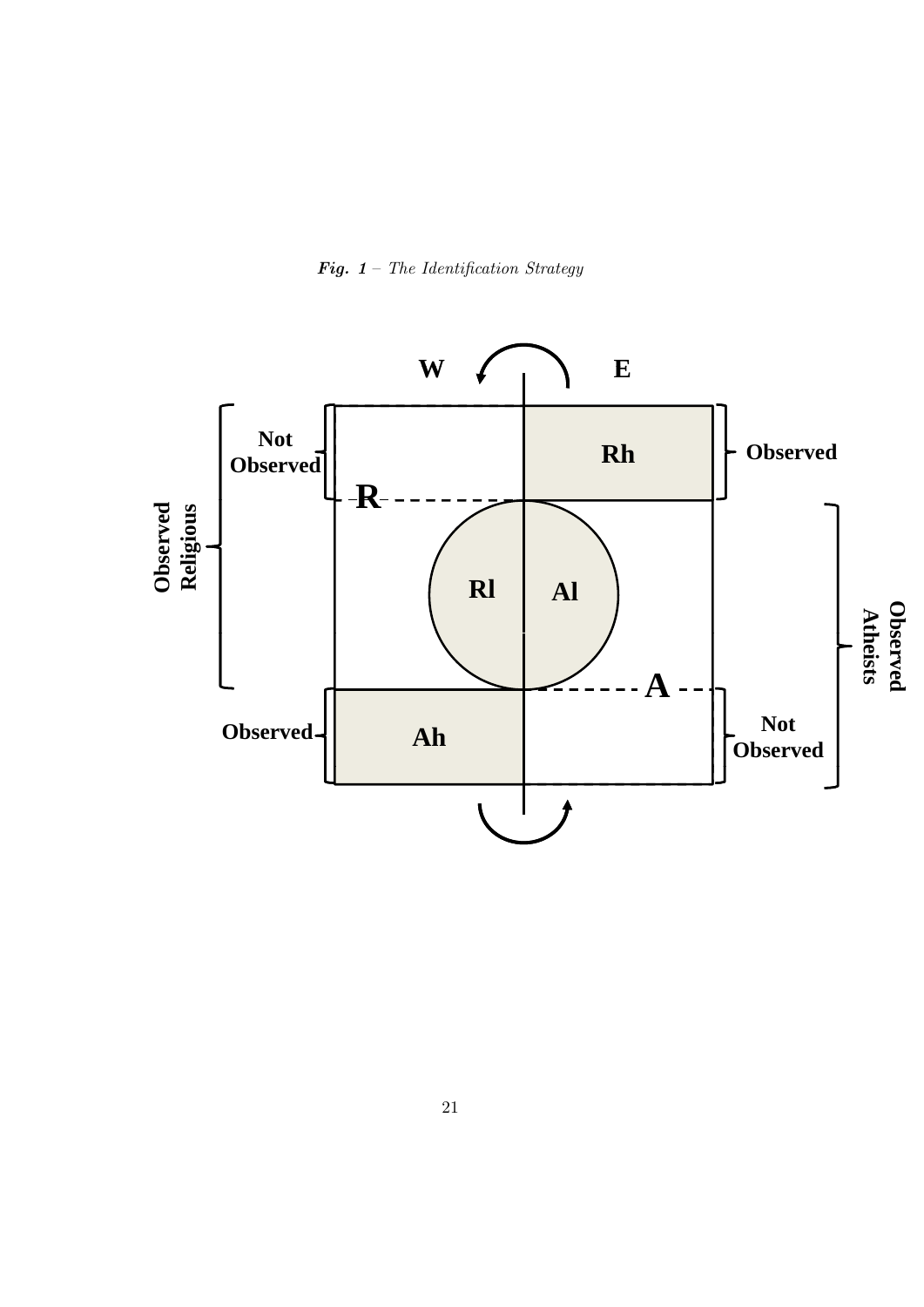model:

<span id="page-21-0"></span>
$$
Smoking = \beta_1 \cdot A_1(GDR) + \beta_2 \cdot R_h(GDR) + \beta_3 \cdot R_l(FGR) + + \beta_4 \cdot R_h(FGR) + \beta_5 \cdot A_h(GDR) + \beta_6 \cdot A_h(FGR) + + \gamma \cdot X + \mu_i + \theta_t + \epsilon
$$
 (3)

where: X are observable individual characteristics, namely marital status, education (2) dummies), employment status, age and the real cigarettes price when the individual was between 15 and 18 years old, i.e. the age at which one usually start smoking [\(Lillard and](#page-33-6) [Fumagalli,](#page-33-6) [2010\)](#page-33-6).  $\mu_i$  are regional dummies and  $\theta_t$  time dummies<sup>12</sup>.

Model [\(3\)](#page-21-0) is estimated both with and without regional dummies in order to provide two alternative strategies to account for the general equilibrium effect of the regime change, i.e. the induced differences in smoking induced by the regime change through other channels than atheism.

The first strategy is the adoption of a conditional DID-like procedure [\(Ashenfelter and](#page-29-7) [Card,](#page-29-7) [1985,](#page-29-7) [Heckman,](#page-31-9) [1997\)](#page-31-9). In this case we drop the regional dummies from our estimand [\(3\)](#page-21-0) and the effect of interest becomes:

| AAtheism.                                                                                                  | ∆Reaime |
|------------------------------------------------------------------------------------------------------------|---------|
| $\beta_{CDID} = E[Y p(x), A_1(GDR)] - E[Y p(x), R_1(FGR)] - E[Y p(x), R_h(GDR)] - E[Y p(x), R_h(FGR)]$ (4) |         |

The DID approach allows us to estimate the effect of atheism on smoking disentangling the religious attainment effect from the effect of having lived in GDR (rather than in FGR). The difference between  $E[Y|p(x), A_i(GDR)]$  and  $E[Y|p(x), R_i(FGR)]$  amounts to the effect of exogenous variation in religiousness plus a fixed effect  $\mu$  implied by having lived in GDR rather than FGR. This fixed effect  $\mu$  can be purged using the difference between

 $12$ To gain efficiency we also include all the variables used in the PSM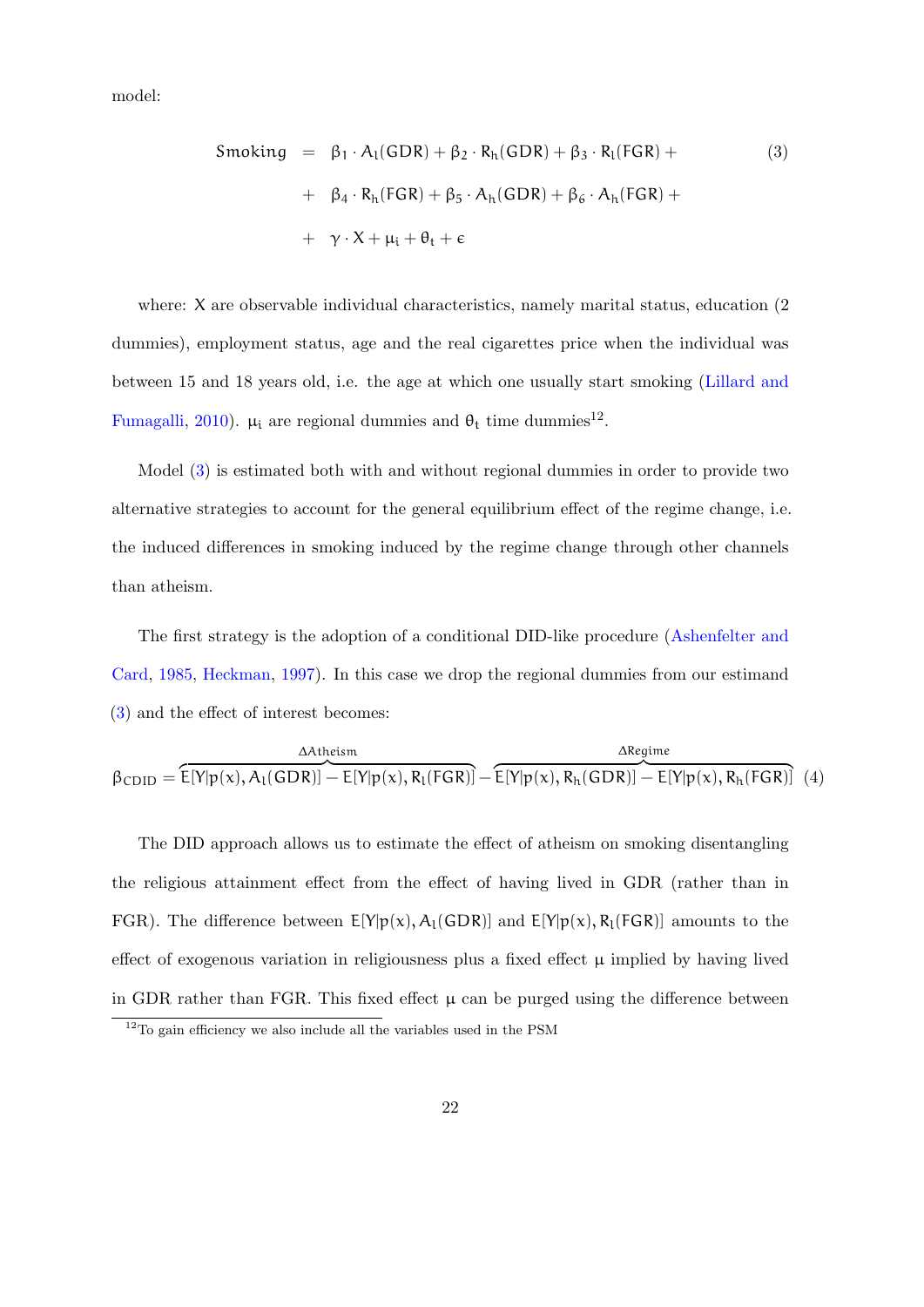$E[Y|p(x), R_h(GDR)]$  and  $[E[Y|p(x), R_h(FDR)]$ , i.e. the difference in the likelihood of smoking for individuals of identical type (the resilient religious).

Alternatively, instead of exploiting the variation between low-type individuals in the East and the West one could adopt a within approach by including lander fixed effects and estimating the model as a conditional difference-in-difference where the within differences between the low types and the religious "high" in the East and the West is then differenced between.

In what follows we presents our empirical findings adopting both approaches.

### <span id="page-22-0"></span>6 Empirical Findings

### <span id="page-22-1"></span>6.1 OLS Estimations

We first provide some empirical evidence on the effect of Atheism on smoking by using a simple linear probability model, i.e.:

<span id="page-22-2"></span>
$$
Smoker_{it} = \beta_o + \beta_1 \cdot \text{Atheist}_i + \beta_2 \cdot X_{it} + \epsilon it \tag{5}
$$

where  $\mathsf{Smoker}_{\text{it}}$  is a dummy variable, which takes value one when the individual  $\mathfrak i$  is a smoker at time  $t$ . Atheist<sub>i</sub> is a dummy variable equal to one when the individual  $i$  does not believe in the existence of God and zero when religious, and  $X_{it}$  is the usual set of individual characteristics.

We separately estimate model [\(5\)](#page-22-2) for individuals belonging to the former FGR and GDR and for the whole Germany. In table [5](#page-45-0) we consider both males and females. Our findings show that Atheism is positively and significantly correlated with smoking. The probability to smoke increases by around 8% when Atheist. Higher educated individuals and women are less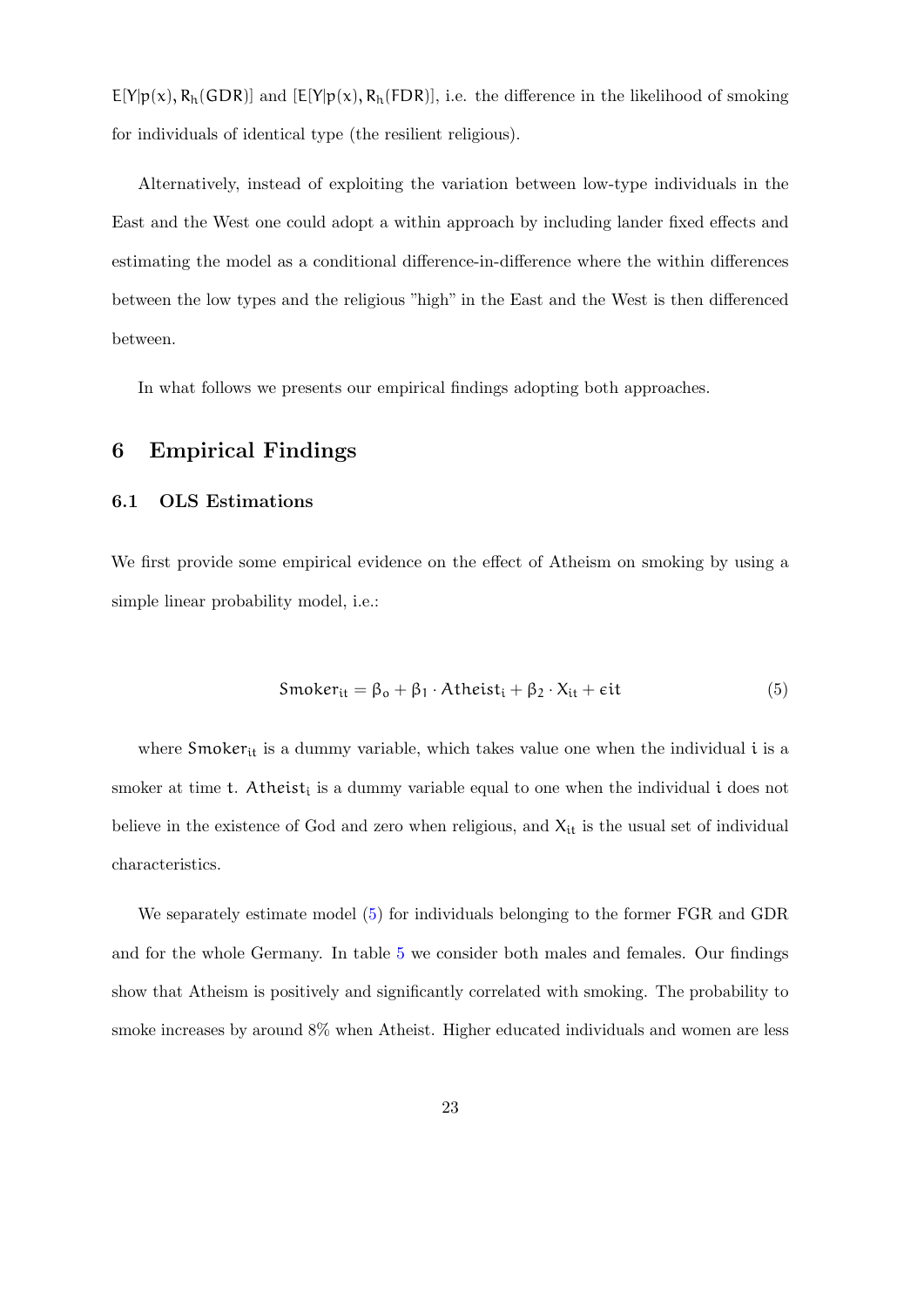likely to smoke. As regards employment status, the estimated results confirm the descriptive evidence presented in section [4,](#page-12-0) i.e. smoking is positively associated with unemployment and negatively associated with being out of labour force.

#### TABLE [5](#page-45-0) AROUND HERE

We also notice that after controlling for the respondent educational attainment, the effect of parental education on smoking is not statistically different from zero.

### TABLE [6](#page-46-0) AROUND HERE

Looking at males only we find that the effect of Atheism on smoking is pretty much the same as for the aggregate group. However the effect disappears when considering those born in former FGR only. The OLS findings are however likely to be biased, since religion is influenced by omitted latent factors.

### 6.2 CDID Estimations

Our conditional DID estimates are provided on a sample of German males who at the time of the interview are less than 65. In order to consider individuals whose parental education is not affected by the regime change we focus on two cohorts of individuals defined according to different degrees of stringency, i.e. (i) individuals born before 1952 and (ii) individuals born before  $1961^{13}$ . These two dates correspond, respectively, to the time of implementation of stricter anti-religious measures in the former GDR and the start of the construction of the Berlin's wall. Table [16](#page-56-0) presents our empirical findings for the cohort of those individuals born between 1933 and 1951. The table contains two panels. The model displayed in the

 $13$ Since we only consider individuals aged less than 65 the two cohorts are defined, respectively, as those born between 1933 and 1951, and those born between 1933 and 1960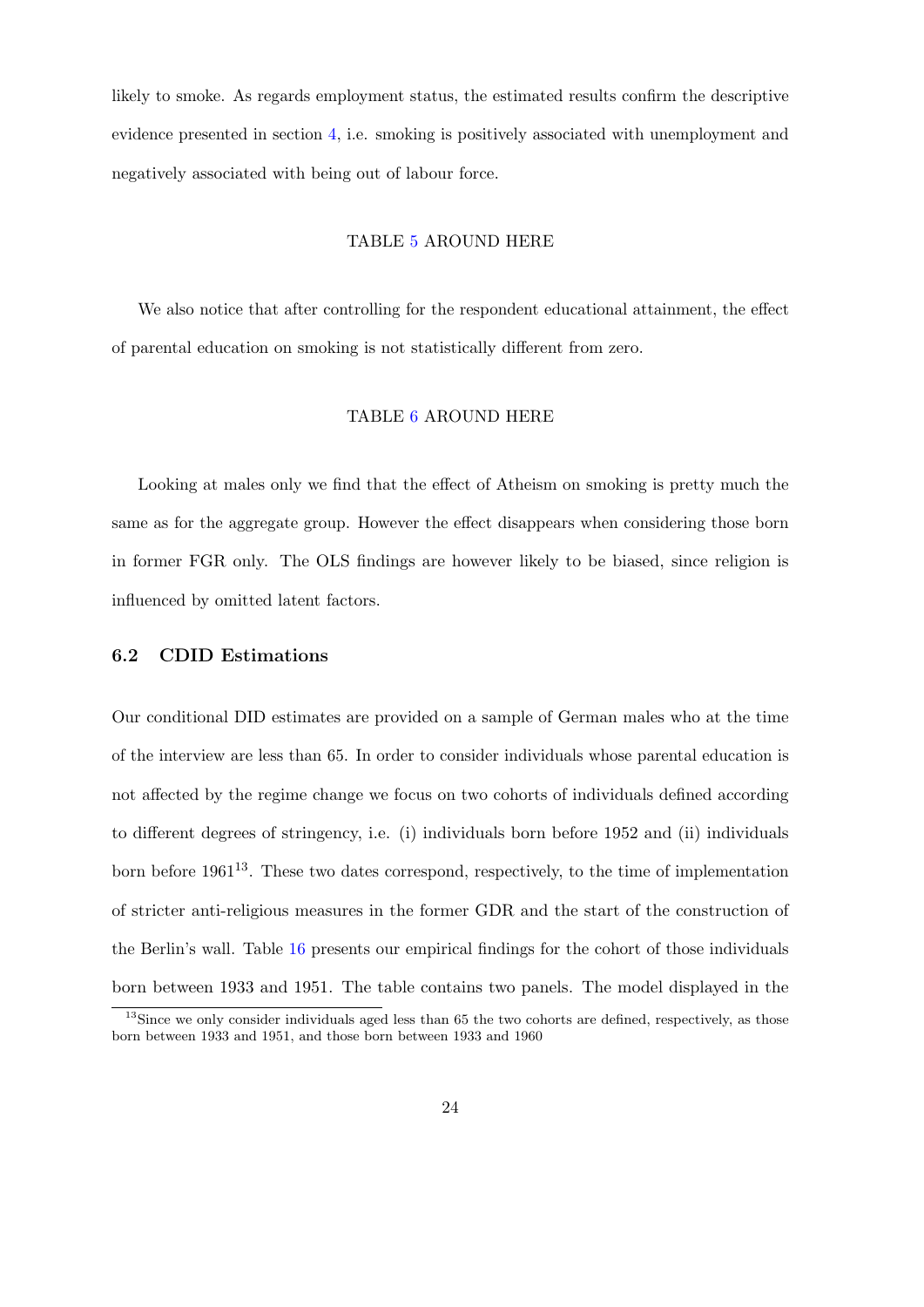above panel does not control for Länder fixed effects. In this case the direct regime effect is accounted for by the difference in the propensity to smoke between individuals of the same religious type in the West and the East. The panel below presents instead models estimated by including Länder dummies. In this case the fixed effects account for the regime effect and our estimated coefficient of interest is obtained by the difference in the difference between the low types and the highly religious types in the West and the East.

In column (1) we control for the set of covariates described above. In column (2) we also include the real cigarettes price control. In column (3) we only use mother's information for the PSM. In column (4) the High and Low types are defined by PSM with the Low Types never being caught as High types. In column (5) we add real cigarette prices.

Our baseline model in column (1) suggest that the causal effect of atheism on the propensity to smoke is around 13%, i.e. much higher than what found using OLS. This confirms that OLS estimations are significantly biased. In column (2) we include real cigarette prices since the literature have often suggested the relevance of prices and/or tobacco taxation at the age of initiation to smoking[\(Chaloupka,](#page-30-0) [1991,](#page-30-0) [Gruber,](#page-31-6) [2000a\)](#page-31-6), although without delivering a clear-cut message. Recently, [Lillard and Sfekas](#page-33-9) [\(2011\)](#page-33-9) have stressed that the no-significant relationship between smoking initiation and cigarettes prices might be due to measurement error issues and to specification bias arising from the failure to properly measure price. In our context, cigarettes might be particularly relevant, since West and East Germany faced two different cigarette price regimes, i.e. a market based system (FGR) and one fixed by the SED regime (GDR). Our estimated effect of atheism is basically unaffected.

When using the mother's background information to do the matching, as in column (3) the findings are similar. However when we identify the low type individuals through matching rather than just considering them as a residual category (as in columns 4 and 5), our estimated effect is much larger and amounts to around 17% or 20%. according to whether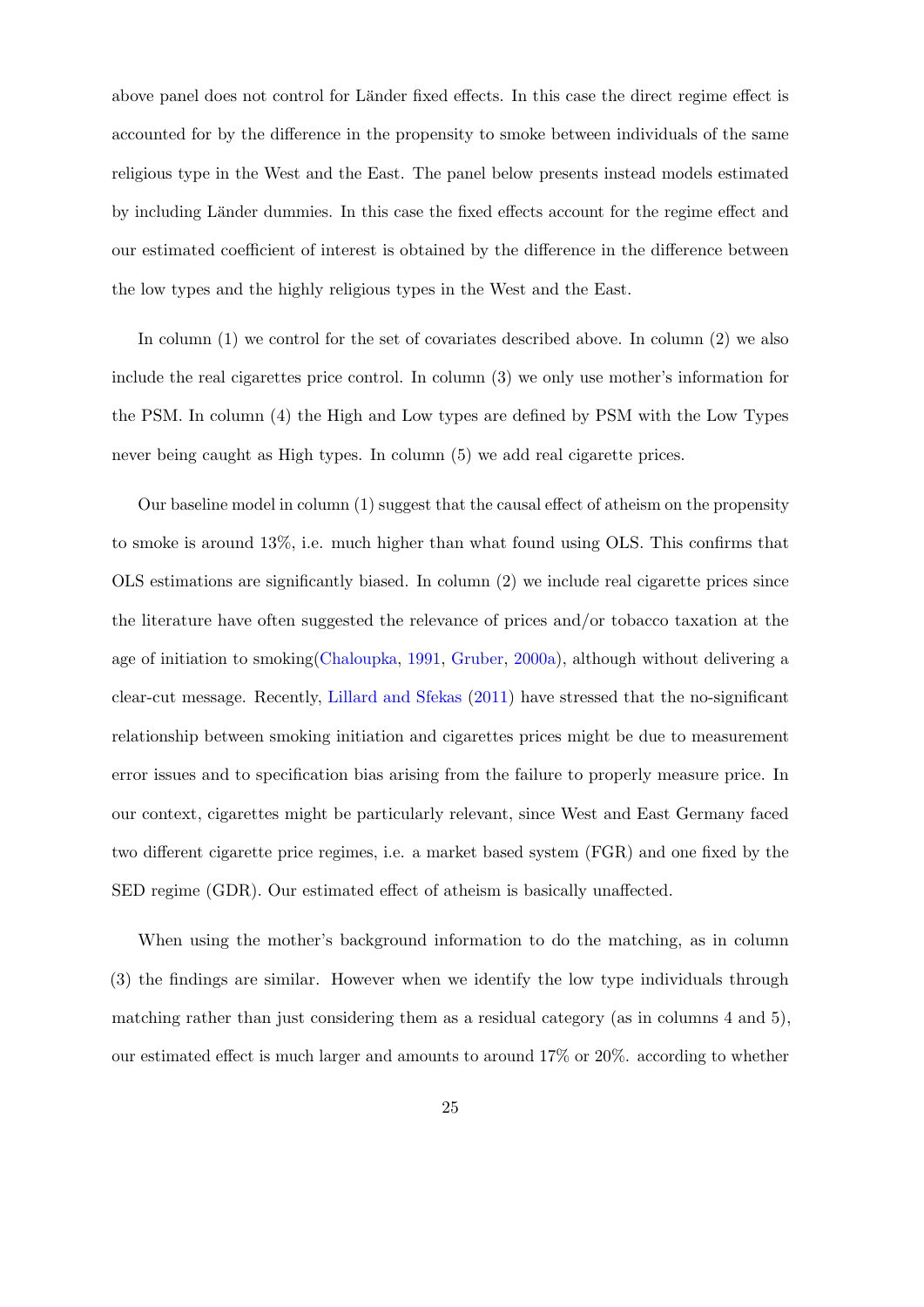we include or not cigarette prices. here the number of observations drops consistently because of the PSM procedure used to identify the low types. All individuals who do not fall in one of the categories are dropped from the sample. The empirical results obtained using a specification with Länder dummies are very similar and only marginally smaller.

### TABLES [16](#page-56-0) AND [17](#page-57-0) AROUND HERE

Table [16](#page-56-0) clearly suggest that religiousness matters in explaining smoking behavior. Atheism is found to increase the probability to smoke by around 12-20%. The effect of Atheism is confirmed by both panels. When using a stricter definition of low individuals (columns (4) and (5)) we find out that Atheism play even a more significant role on the individual attitude toward smoking. Surprisingly, the sign of Rl(FGR) - Rh(FGR) is negative instead of positive, although this may be related to the endogenous selection of high religious types. In other words, we are only interested in the CDID quantity that represents our estimated causal effect of atheism on smoking.

### 6.3 Robustness Checks

#### 6.3.1 Alternative Cohorts

This section presents our empirical findings when estimating our model on alternative cohorts of individuals. We divide the sample according to the individual's year of birth (4 categories)

born before 1945 i.e. before the German separation;

born before 1952 i.e. before the year in which the borders were sealed [\(Peperkamp and](#page-34-3) [Rajtar,](#page-34-3) [2010\)](#page-34-3) ;

born before 1961 i.e. before the construction of the Berlin's wall;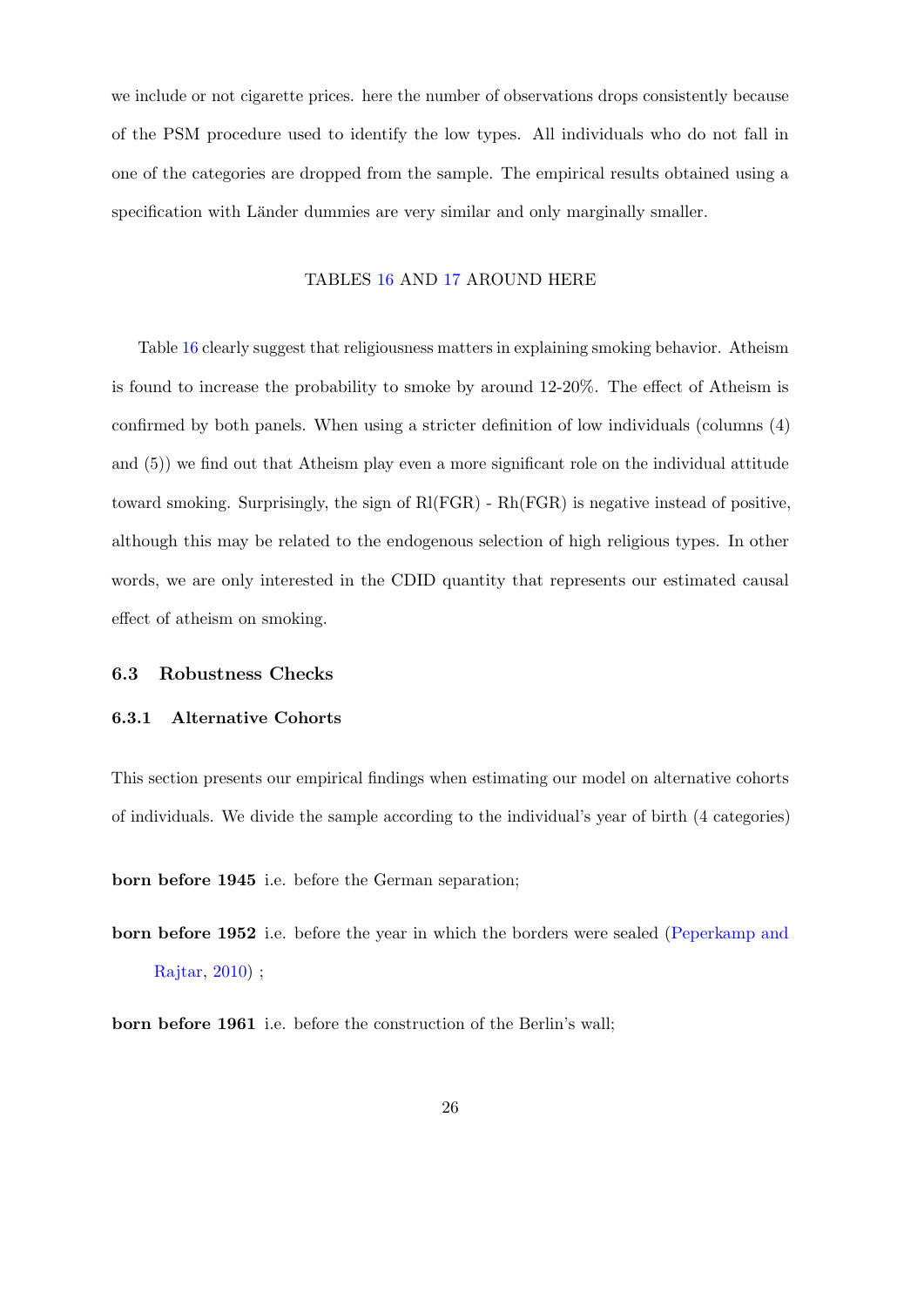born before 1973 i.e. before the Basic Treaty (Grundlagenvertrag) between FGR and

GDR came into effect, i.e. when each state recognized the other for the first time.

### TABLE [18](#page-58-0) AROUND HERE

Both 1945 and 1973 cohorts are not ideal. In the first case we end up having few observations for older individuals only. In the second case, respondents may bee too young and their parents' educational attainment may have been affected by the differences across regimes and therefore they may not be considered as predetermined. Interestingly, our findings are robust for the two intermediate cohorts only, and the effects is weaker in columns (1) and (4). Interestingly, when we only use the respondent's mother information as parental background in the PSM procedure as in table [19,](#page-59-0) we estimate an almost identical effect of Atheism for the last three cohorts, including those born before 1973. This may indicate that mothers' educational attainment is less likely to have been affected by the regime and therefore may be more safely considered as predetermined.

#### 6.3.2 Controlling for Income Differences

In addition to education and employment status, income too might play a role in shaping individual smoking preferences [\(Auld,](#page-29-8) [2005\)](#page-29-8). In our baseline estimations we do not control for income because of possible structural differences in income support between the West and the East, and because income is missing for a sizable part of our sample (37.20%).

In table [20](#page-60-0) we re-estimate our model controlling for income . When income is missing we replace it with zero and we generated a dummy variable (income<sub>m</sub>issing which is set equal to 1 whether the income was missing and 0 otherwise). In addition we also include the interaction of income with employment status, since we expect the majority of missing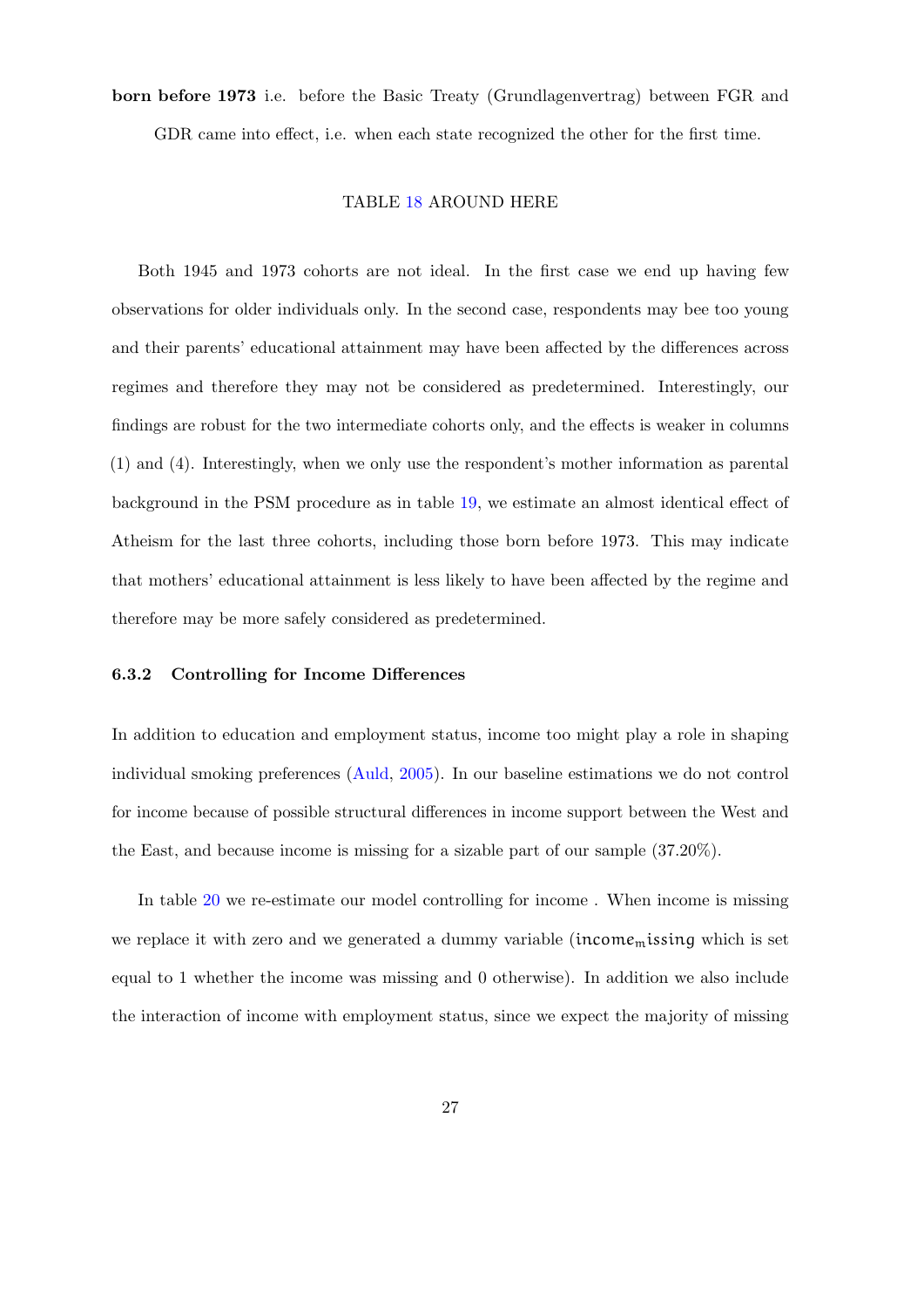income to be ascribed to people who are not employed. Our results are confirmed even after we control for income.

#### TABLES [20](#page-60-0) AND [21](#page-61-0) AROUND HERE

#### 6.4 Regime Specific Cohorts Effects

Our estimation results suggest that the effect of Atheism may be heterogenous across cohorts. This heterogeneity may be due to the fact that the cohorts of those born before 1945 and 1973 are not suitable for our analysis as discussed above. However we test for possible heterogeneity across cohorts including a set of regime-specific cohort dummies. We define 10 5-years cohorts: the first one is defined by those born between 1934 and 1939, the second one by those born between 1940 and 1944, and so on.

### <span id="page-27-0"></span>7 Conclusions

We exploit the German separation experiment to estimate the causal effect of Atheism on smoking. To our knowledge this is one of the first attempts in the literature to identify a causal effect of religious beliefs on economic behavior. Most of the existing literature, have treated religiousness as exogenous rather than determined by omitted latent factors. Previous empirical findings are therefore likely to be biased. We adopt a conditional DID approach using the exogenous conversion to Atheism in the East that followed German separation. We adopt a two stage procedure. First Sthe potential Religious switchers on the West are matched through Propensity Score Matching techniques with their Atheist counterparts on the East using predetermined parental background variables. Then we estimate the causal effect of Atheism by comparing the smoking attitude of the matched group of religious individuals in the former FGR and their Atheists peers in the former GDR. In addition, by using a DID specification we are able to clean our effect of interest from the direct regime effect identified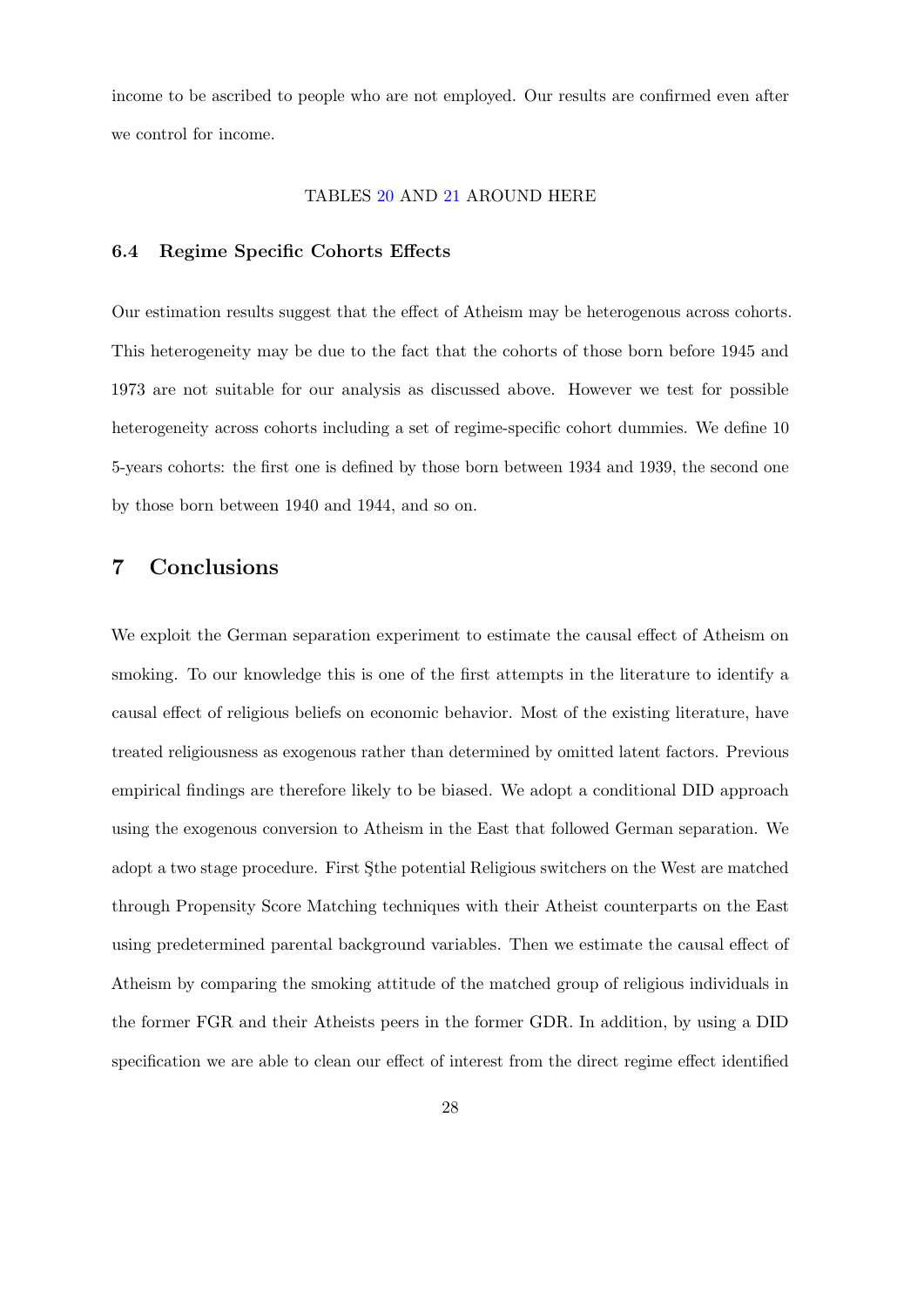by comparing individuals with similar religious propensity in the West and in the East. Our findings obtained using SOEP data for the period 1998-2006, consistently point to Atheists being more likely to smoke around 12%-20% . Finally, by providing a direct comparison of our empirical results with simple OLS estimations, our findings point to a non negligible bias in the latter.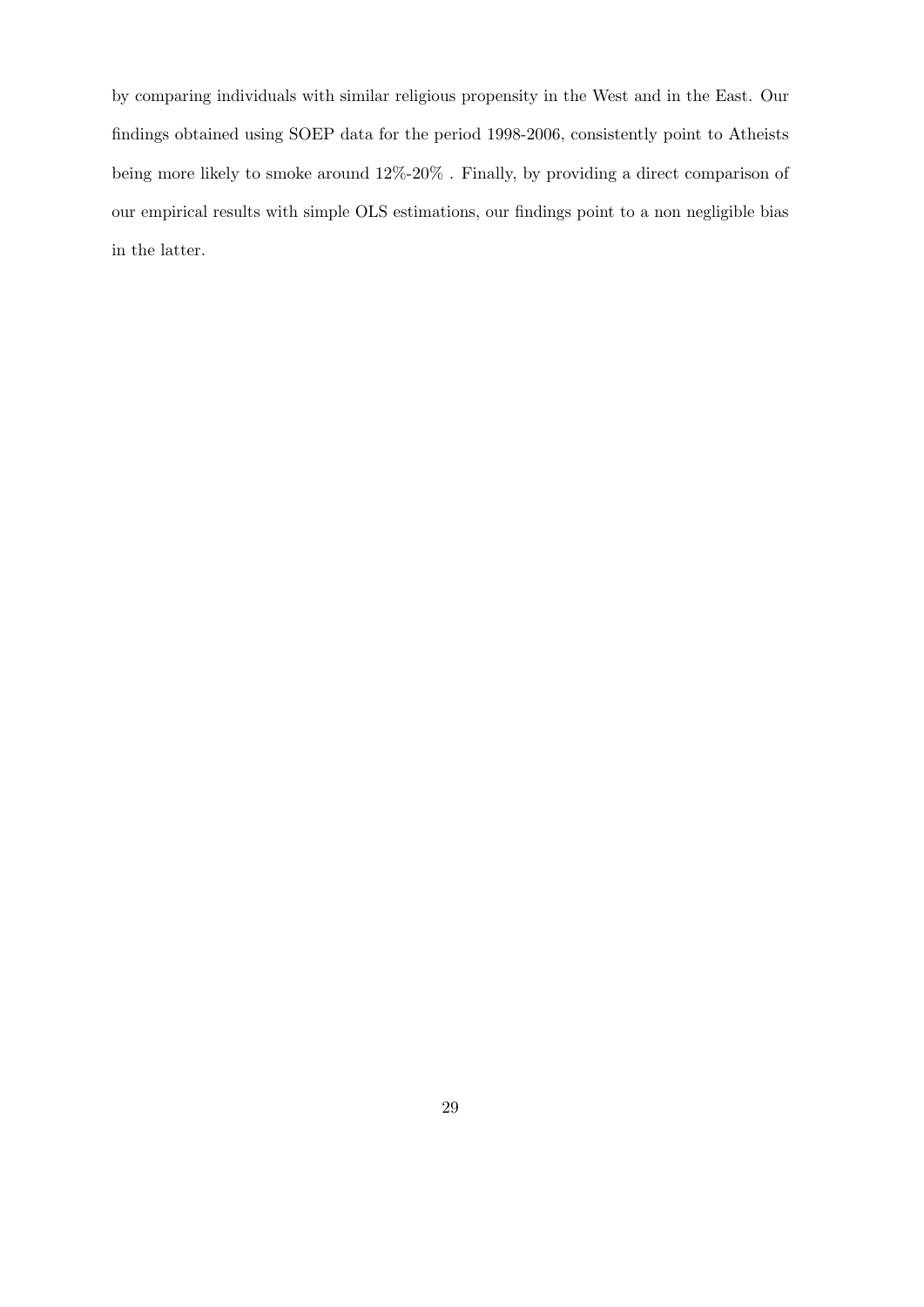### References

- <span id="page-29-2"></span>AHMAD, M. (1973): "Religiosity as a function of rigidity and anxiety," Indian Journal of Experimental Psychology, 7(2), 49–50.
- <span id="page-29-0"></span>ALESINA, A., AND P. GIULIANO (2010): "The power of the family," Journal of Economic Growth, 15(2), 93–125.
- <span id="page-29-7"></span>ASHENFELTER, O., AND D. CARD (1985): "Using the Longitudinal Structure of Earnings to Estimate the Effect of Training Programs," The Review of Economics and Statistics, 67(4), 648–60.
- <span id="page-29-8"></span>AULD, M. C. (2005): "Smoking, Drinking, and Income," Journal of Human Resources, 40(2).
- <span id="page-29-3"></span>AVENEVOLI, S., AND K. MERIKANGAS (2003): "Familial influences on adolescent smoking," Addiction, 98(s1), 1–20.
- <span id="page-29-6"></span>Avery, R., D. Kenkel, D. Lillard, and A. Mathios (2007): "Regulating advertisements: the case of smoking cessation products," Journal of Regulatory Economics, 31(2), 185–208.
- <span id="page-29-4"></span>Barsky, R., F. Juster, M. Kimball, and M. Shapiro (1997): "Preference Parameters and Behavioral Heterogeneity: An Experimental Approach in the Health and Retirement Study\*," Quarterly Journal of Economics, 112(2), 537–579.
- <span id="page-29-5"></span>BARTKE, S., AND R. SCHWARZE (2008): "Risk-Averse by Nation or by Religion?: Some Insights on the Determinants of Individual Risk Attitudes," SOEPpapers 131, DIW Berlin, The German Socio-Economic Panel (SOEP).
- <span id="page-29-1"></span>BECKER, G. S., AND K. M. MURPHY (1988): "A Theory of Rational Addiction," Journal of Political Economy, 96(4), 675–700.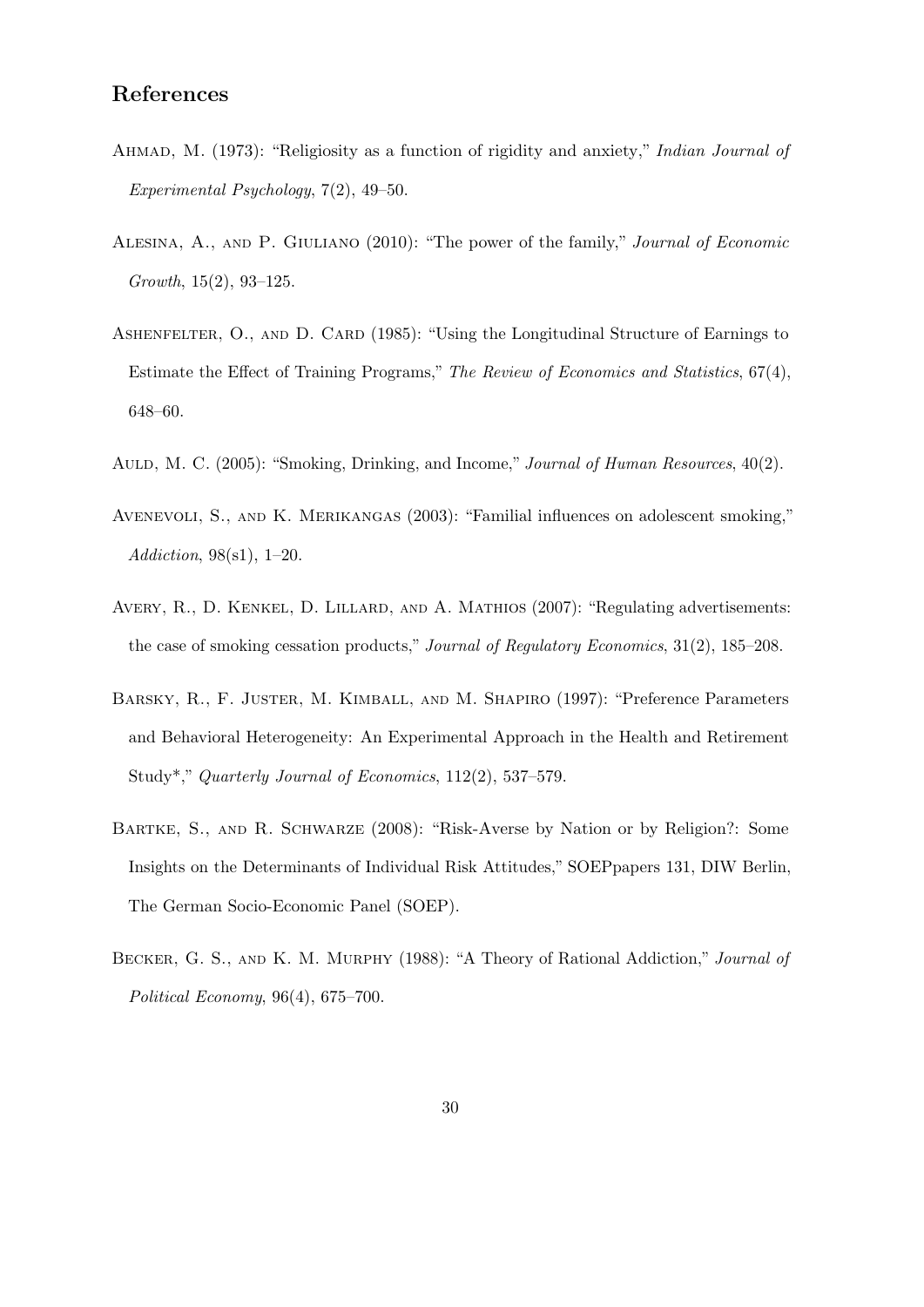- <span id="page-30-8"></span>CDC (2004): "Cigarette smoking among adults - United States 2002," Discussion paper, Centers for Disease control and Prevention.
- <span id="page-30-0"></span>Chaloupka, F. (1991): "Rational addictive behavior and cigarette smoking," Journal of political Economy, 99(4), 722–742.
- <span id="page-30-5"></span>Chaloupka, F., and K. Warner (2000): "The economics of smoking," Handbook of health economics, 1, 1539–1627.
- <span id="page-30-3"></span>CHARLTON, A., AND V. BLAIR (1989): "Predicting the onset of smoking in boys and girls." Social Science & Medicine, 29(7), 813-818.
- <span id="page-30-1"></span>CHASSIN, L., C. PRESSON, S. SHERMAN, AND D. EDWARDS (1992): "The natural history of cigarette smoking and young adult social roles," Journal of Health and Social Behavior, 33(4), 328–347.
- <span id="page-30-6"></span>Chesson, H., and W. Viscusi (2000): "The heterogeneity of time-risk tradeoffs," Journal of Behavioral Decision Making, 13(2), 251–258.
- <span id="page-30-7"></span>CHRISTOPOULOU, R., J. HAN, A. JABER, AND D. R. LILLARD  $(2011)$ : "Dying for a smoke: How much does differential mortality of smokers affect estimated life-course smoking prevalence?," Preventive Medicine, 52(1), 66–70.
- <span id="page-30-2"></span>CONRAD, K., B. FLAY, AND D. HILL (1992): "Why children start smoking cigarettes: predictors of onset," British Journal of addiction, 87(12), 1711–1724.
- <span id="page-30-9"></span><span id="page-30-4"></span>DEATON, A. (2009): "Aging, religion, and health," NBER Working Paper.
- Dehejia, R. H., and S. Wahba (2002): "Propensity Score-Matching Methods For Nonexperimental Causal Studies," The Review of Economics and Statistics, 84(1), 151–161.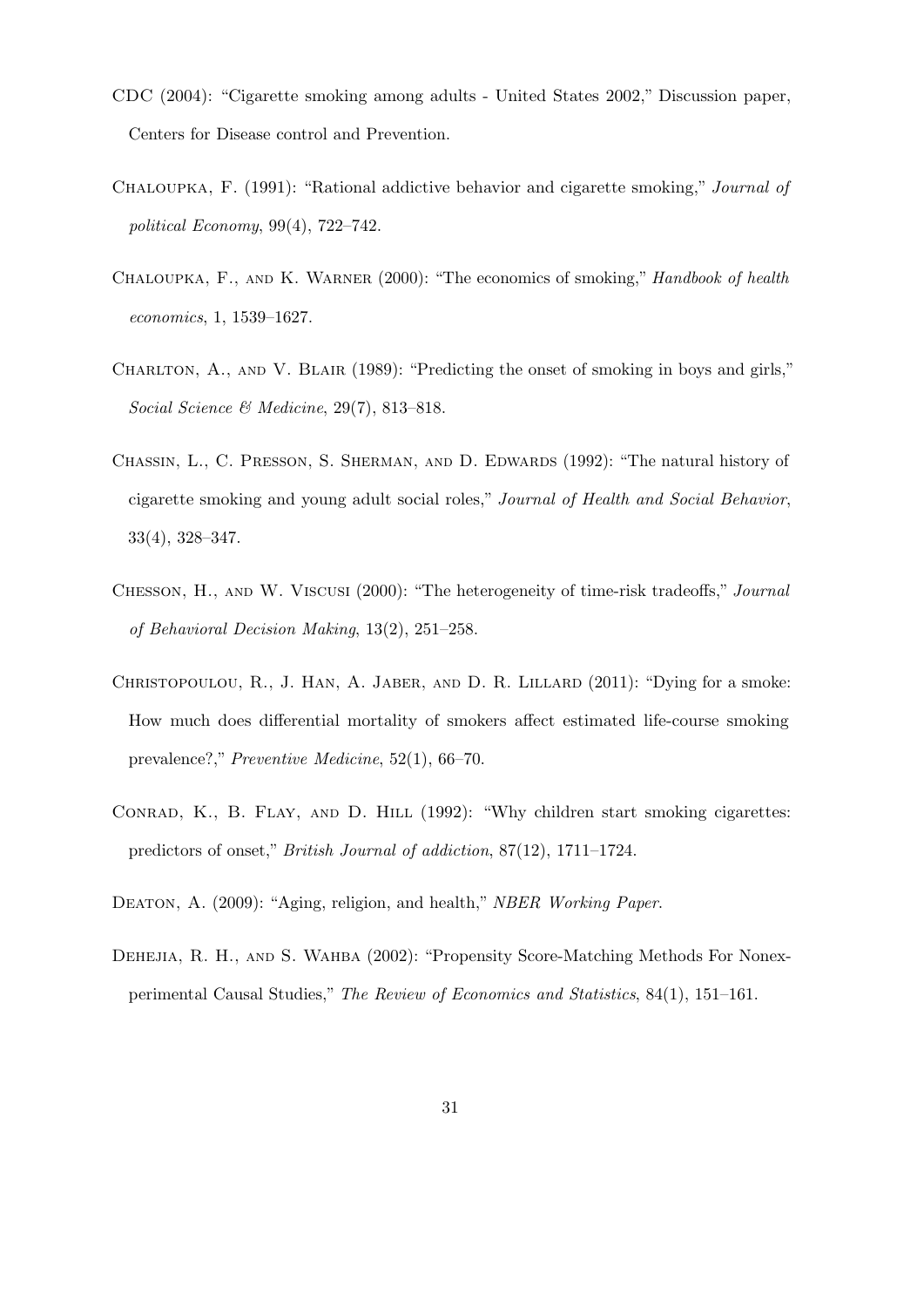- <span id="page-31-4"></span>DIAZ, J. D. (2000): "Religion and gambling in sin-city: A statistical analysis of the relationship between religion and gambling patterns in Las Vegas residents," The Social Science Journal,  $37(3)$ ,  $453 - 458$ .
- <span id="page-31-7"></span>DIEWALD, M., A. GOEDICKE, AND K. U. MAYER (2006): After the Fall of the Wall: Life Courses in the Transformation of East Germany. Stanford University Press.
- <span id="page-31-2"></span>FERNANDEZ, R., AND A. FOGLI (2009): "Culture: An Empirical Investigation of Beliefs, Work, and Fertility," American Economic Journal: Macroeconomics, 1(1), 146–77.
- <span id="page-31-8"></span>Froese, P., and S. Pfaff (2005): "Explaining a religious anomaly: A historical analysis of secularization in eastern Germany," Journal for the Scientific Study of Religion, 44(4), 397–422.
- <span id="page-31-3"></span>Gasper, K., and G. Clore (1998): "The Persistent Use of Negative Affect by Anxious Individuals to Estimate Risk<sup>\*</sup> 1," *Journal of Personality and Social Psychology*, 74(5), 1350–1363.
- <span id="page-31-1"></span>Giuliano, P. (2007): "Living Arrangements in Western Europe: Does Cultural Origin Matter?," Journal of the European Economic Association, 5(5), 927–952.
- <span id="page-31-6"></span>GRUBER, J. (2000a): "Risky behavior among youths: an economic analysis," NBER working paper.

<span id="page-31-5"></span>(2000b): "Youth smoking in the US: prices and policies," NBER Working paper.

- <span id="page-31-0"></span>GUISO, L., P. SAPIENZA, AND L. ZINGALES (2009): "Cultural Biases in Economic Exchange?," The Quarterly Journal of Economics, 124(3), 1095–1131.
- <span id="page-31-9"></span>Heckman, J. J. (1997): "The Value of Quantitative Evidence on the Effect of the Past on the Present," American Economic Review, 87(2), 404–08.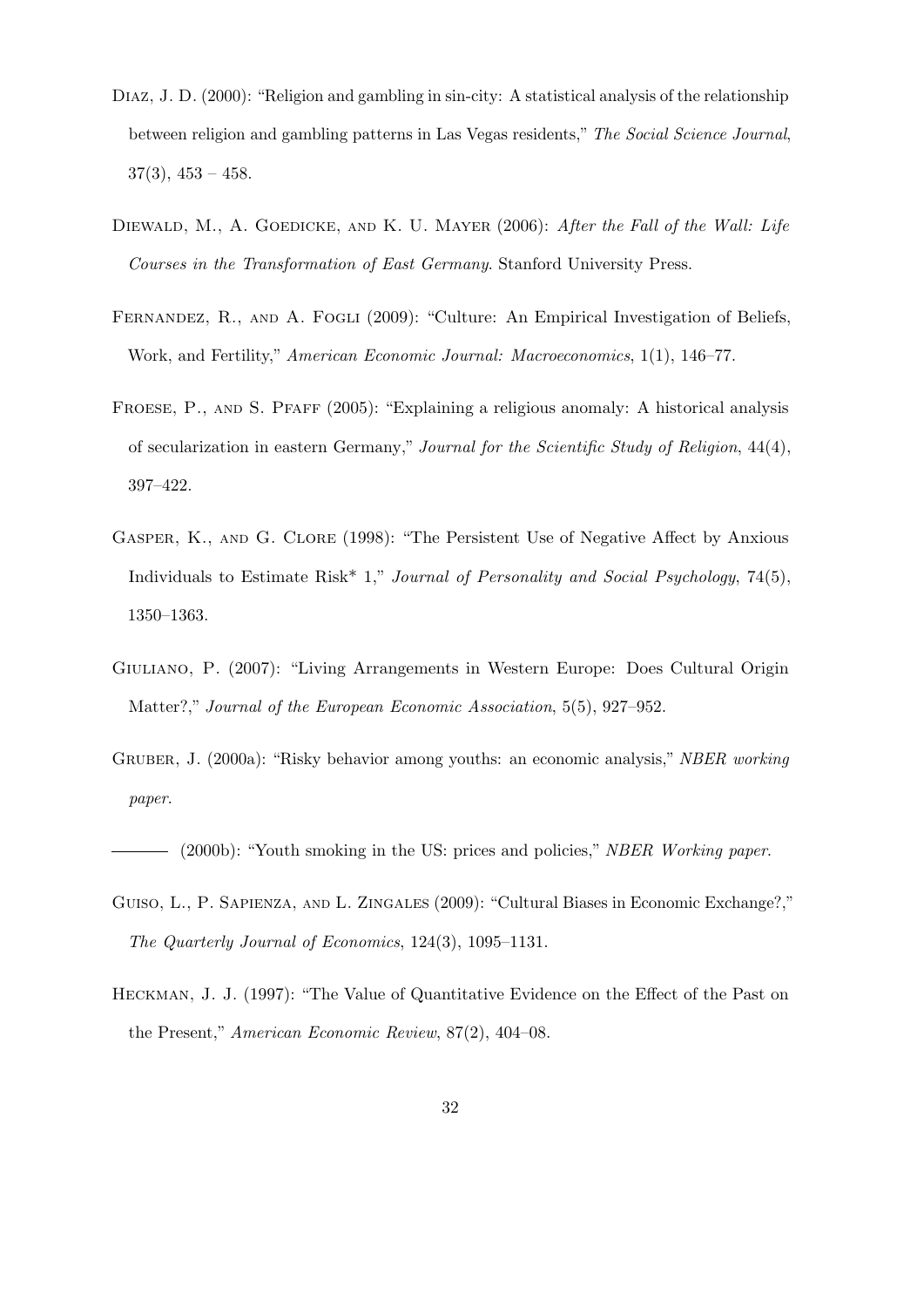- <span id="page-32-7"></span>Hersch, J. (1996): "Smoking, seat belts, and other risky consumer decisions: Differences by gender and race," Managerial and Decision Economics, 17(5), 471–481.
- <span id="page-32-8"></span>HERSCH, J., AND W. VISCUSI (1990): "Cigarette smoking, seatbelt use, and differences in wage-risk tradeoffs," Journal of Human Resources, 25(2), 202–227.
- <span id="page-32-1"></span>Hilary, G., and K. W. Hui (2009): "Does religion matter in corporate decision making in America?," Journal of Financial Economics, 93(3), 455–473.
- <span id="page-32-9"></span>HOLLAND, P. (1986): "Statistics and Causal Inference," *Journal of American Statistical* Association, 81(396), 945–970.
- <span id="page-32-5"></span>Kenkel, D. (1991): "Health behavior, health knowledge, and schooling," Journal of Political Economy, 99(2), 287–305.
- <span id="page-32-6"></span>Koenig, H., L. George, H. Cohen, J. Hays, D. Larson, and D. Blazer (1998): "The relationship between religious activities and cigarette smoking in older adults," The Journals of Gerontology: Series A, 53(6), M426.
- <span id="page-32-3"></span>Labeaga, J. (1993): "Individual behaviour and tobacco consumption: a panel data approach," Health Economics, 2(2), 103–112.
- <span id="page-32-2"></span>LAFFERT VON, G. (1998): "Rauchen, Gesellschaft und Staat," Deutscher Universit "atsVerlag, Wiesbaden.
- <span id="page-32-4"></span>Laux, F. (2000): "Addiction as a market failure: using rational addiction results to justify tobacco regulation," Journal of Health Economics, 19(4), 421–438.
- <span id="page-32-0"></span>LERNER, J., AND D. KELTNER (2000): "Beyond valence: Toward a model of emotion-specific influences on judgement and choice," *Cognition*  $\mathcal C$  *Emotion*, 14(4), 473–493.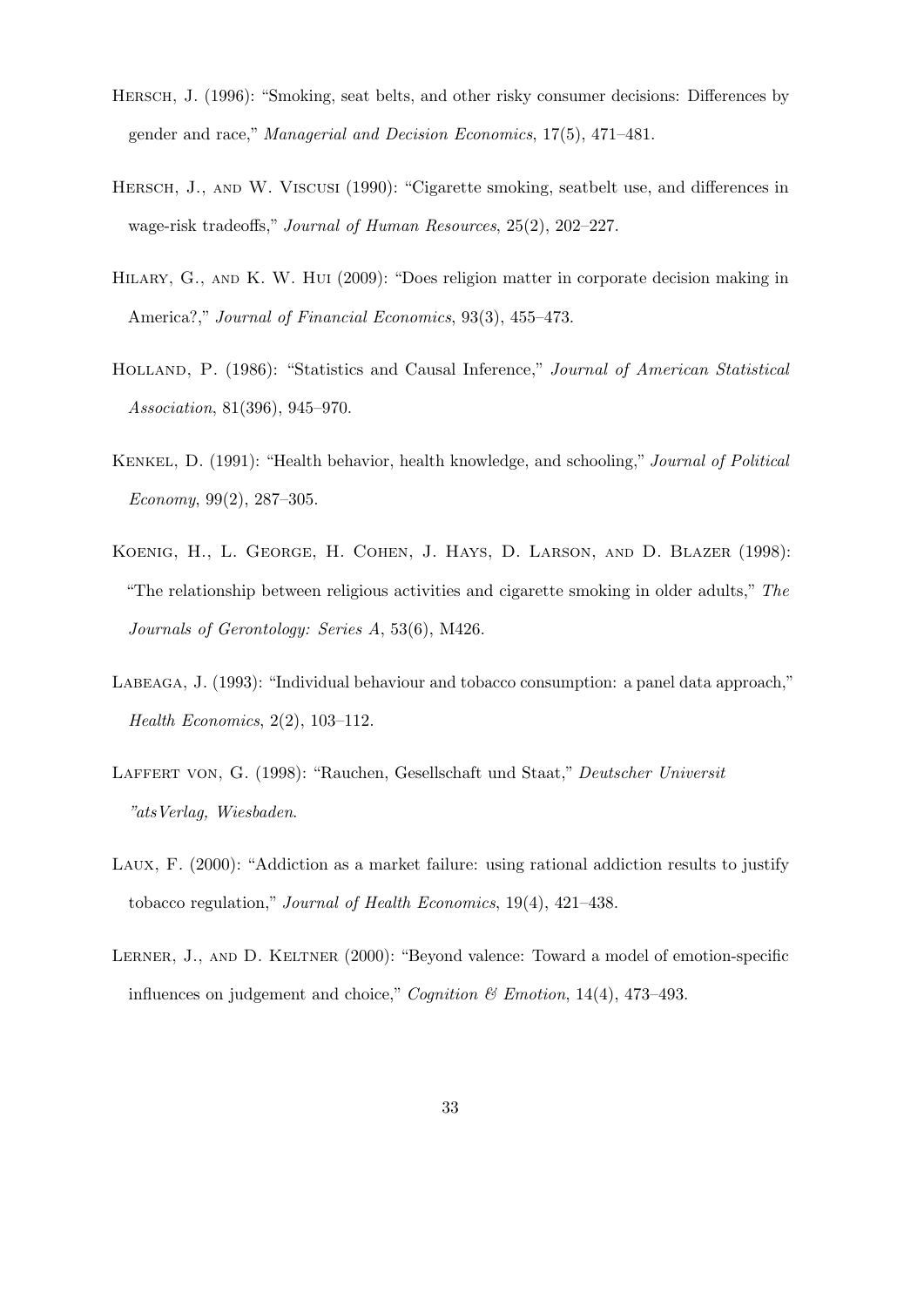- <span id="page-33-8"></span>LEUVEN, E., AND B. SIANESI (2003): "PSMATCH2: Stata module to perform full Mahalanobis and propensity score matching, common support graphing, and covariate imbalance testing," Statistical Software Components, Boston College Department of Economics.
- <span id="page-33-6"></span>LILLARD, D., AND L. FUMAGALLI (2010): "All in the Family: Does Family Smoking Cause Youth Initiation?,".
- <span id="page-33-9"></span>Lillard, D. R. Molloy, E., and A. Sfekas (2011): "Smoking Initiation and the Iron Law of Demand,".
- <span id="page-33-5"></span><span id="page-33-0"></span>Lopez, H. (1983): "Rauchen bei Kindern und Jugendlichen," Weinheim: Beltz.
- LUTTMER, E. F. P., AND M. SINGHAL (2011): "Culture, Context, and the Taste for Redistribution," American Economic Journal: Economic Policy, 3(1), 157–79.
- <span id="page-33-7"></span>Luy, M. (2004): "Mortality differences between western and eastern Germany before and after reunification - a macro and micro level analysis of developments and responsible factors," *Genus*,  $60(3-4)$ ,  $99-141$ .
- <span id="page-33-2"></span>Miller, A. (2000): "Going to hell in Asia: The relationship between risk and religion in a cross cultural setting," Review of Religious Research, 42(1), 5–18.
- <span id="page-33-1"></span>Miller, A., and J. Hoffmann (1995): "Risk and religion: An explanation of gender differences in religiosity," Journal for the Scientific Study of Religion, 34(1), 63–75.
- <span id="page-33-4"></span>MUNASINGHE, L., AND N. SICHERMAN (2000): "Why do dancers smoke? Time preference, occupational choice, and wage growth," .
- <span id="page-33-3"></span>Nunziata, L., and L. Rocco (2011): "The Implications of Cultural Background on Labour Market Choices: The Case of Religion and Entrepreneurship," IZA Discussion Papers 6114, Institute for the Study of Labor (IZA).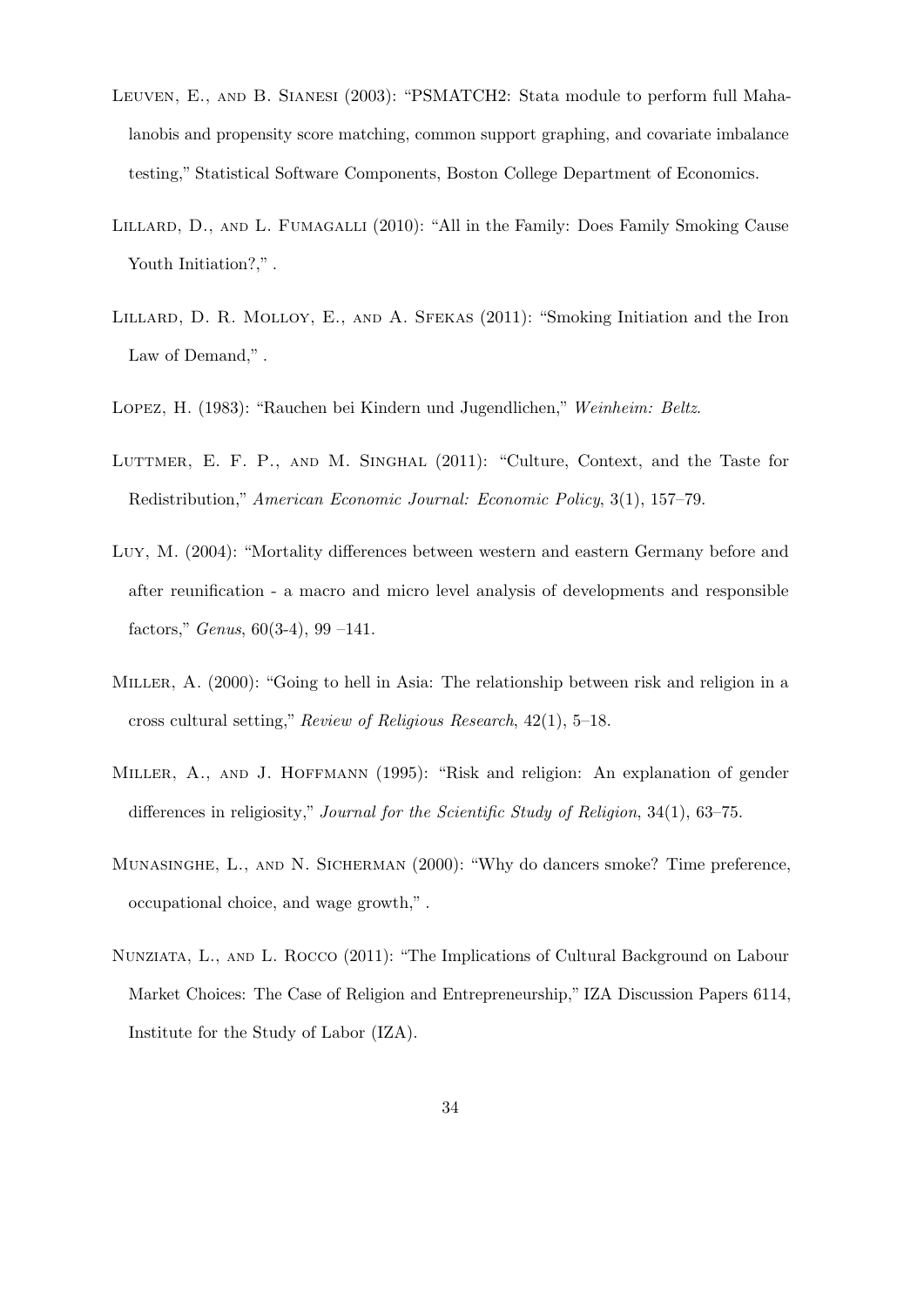- <span id="page-34-0"></span>Osoba, B. (2004): "Risk, discounting, and religious choice: Evidence from panel data1," University of Texas at El Paso Working Paper.
- <span id="page-34-2"></span>Ostermann, C. F. (2001): Uprising in East Germany, 1953: the Cold War, the German question, and the first major upheaval behind the Iron Curtain. Central European University Press.
- <span id="page-34-3"></span>PEPERKAMP, E., AND M. RAJTAR (2010): Religion and the Secular in Eastern Germany, 1945 to present. BRILL.
- <span id="page-34-8"></span>ROKEACH, M. (1968): *Beliefs, attitudes, and values: A theory of organization and change.* Jossey-Bass San Francisco.
- <span id="page-34-10"></span>ROSENBAUM, P., AND D. RUBIN (1983): "The central role of the propensity score in observational studies for causal effects," Biometrika, 70(1), 41.
- <span id="page-34-1"></span>Ross, C. (2002): The East German Dictatorship: Problems and Perspectives in the Interpretation of the GDR. Bloomsbury USA.
- <span id="page-34-6"></span><span id="page-34-4"></span>SANDER, W. (1995): "Schooling and smoking," Economics of Education Review, 14(1), 23–33.
- SMITH, K., AND M. STUTTS (1999): "Factors that influence adolescents to smoke," Journal of Consumer Affairs, 33(2), 321–357.
- <span id="page-34-5"></span>TYAS, S., AND L. PEDERSON (1998): "Psychosocial factors related to adolescent smoking: a critical review of the literature," Tobacco Control, 7(4), 409.
- <span id="page-34-9"></span>Wagner, G. G., J. R. Frick, and J. Schupp (2007): "The German Socio-Economic Panel Study (SOEP): Scope, Evolution and Enhancements," Discussion Paper 1, DIW Berlin, The German Socio-Economic Panel (SOEP).
- <span id="page-34-7"></span>WHO (1999): "Tobacco or Health: Global Status Report," Discussion paper, World Health Organization.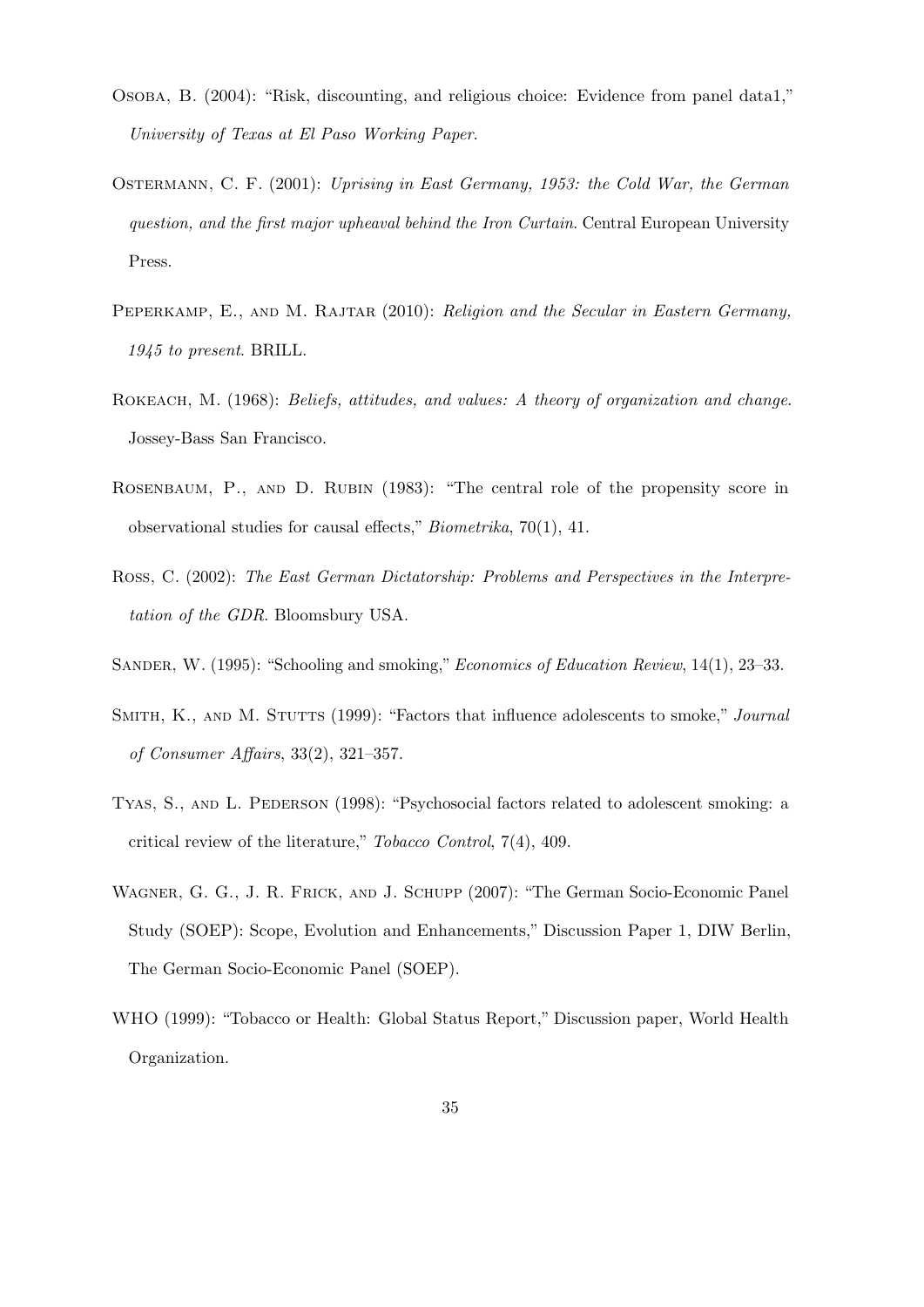# A Atheism in Germany: Graphical Illustration



Fig.  $2$  – Proportion of Atheism by Länder, both Genders



Fig.  $3$  – Proportion of Atheism by Länder, Males only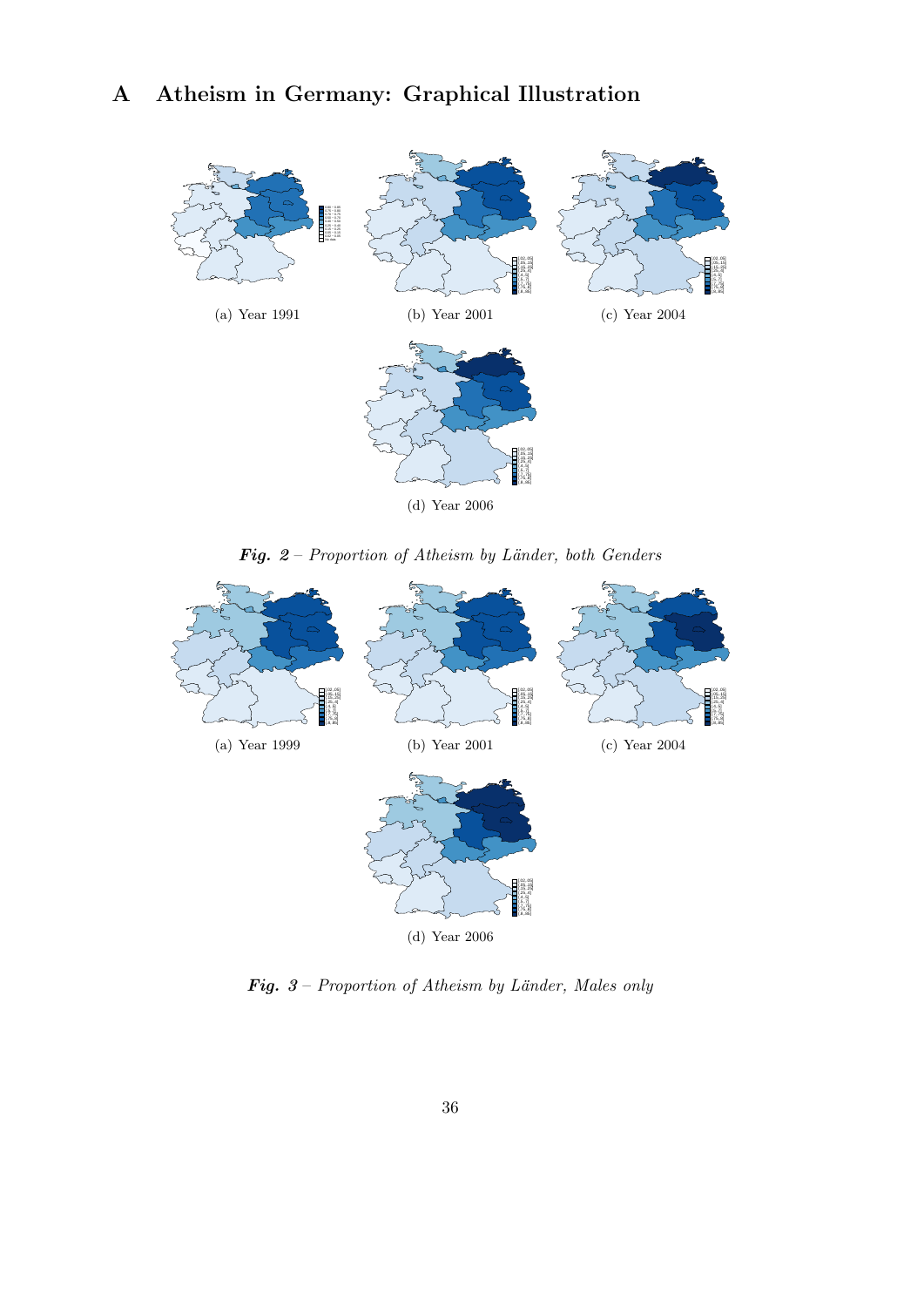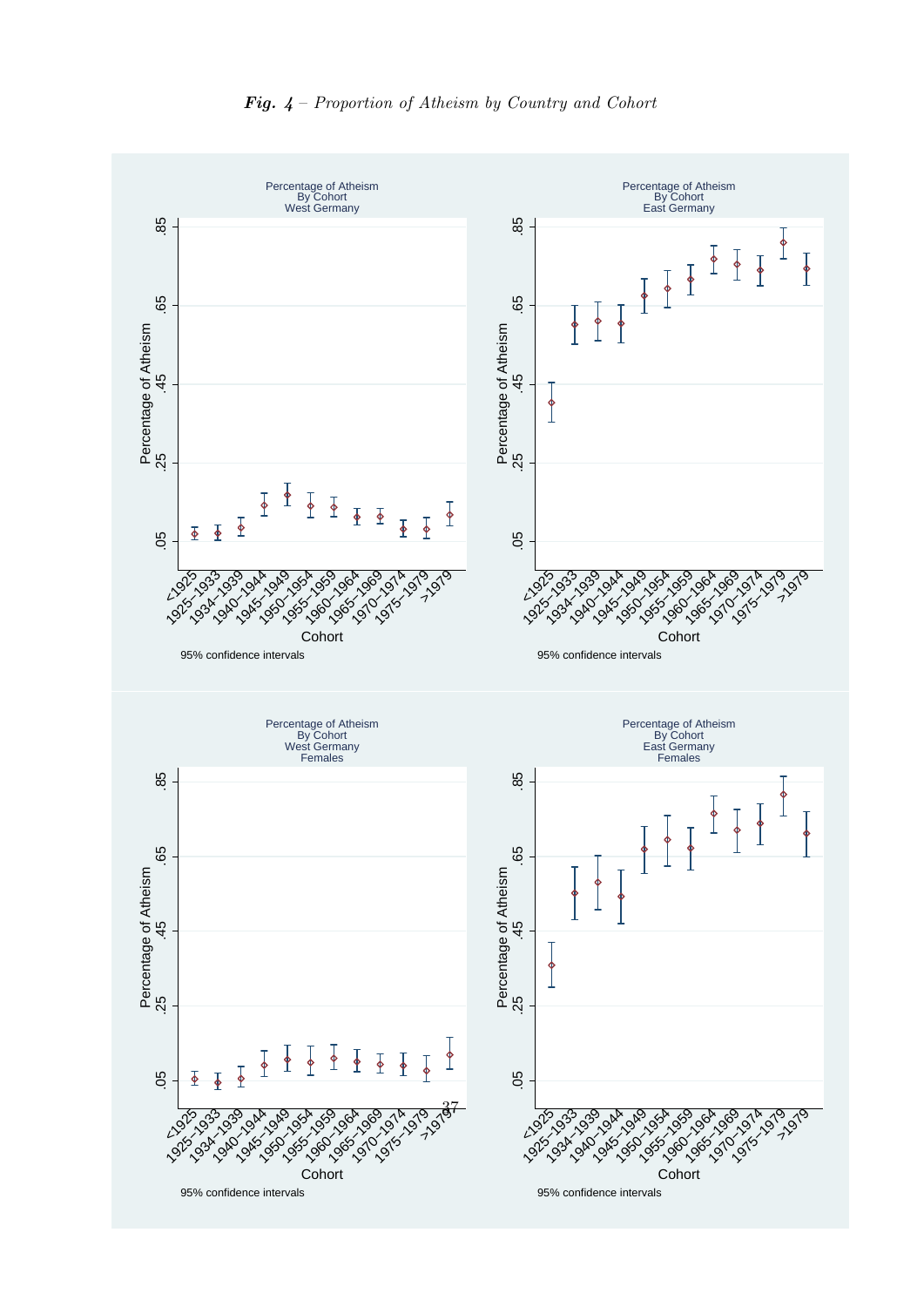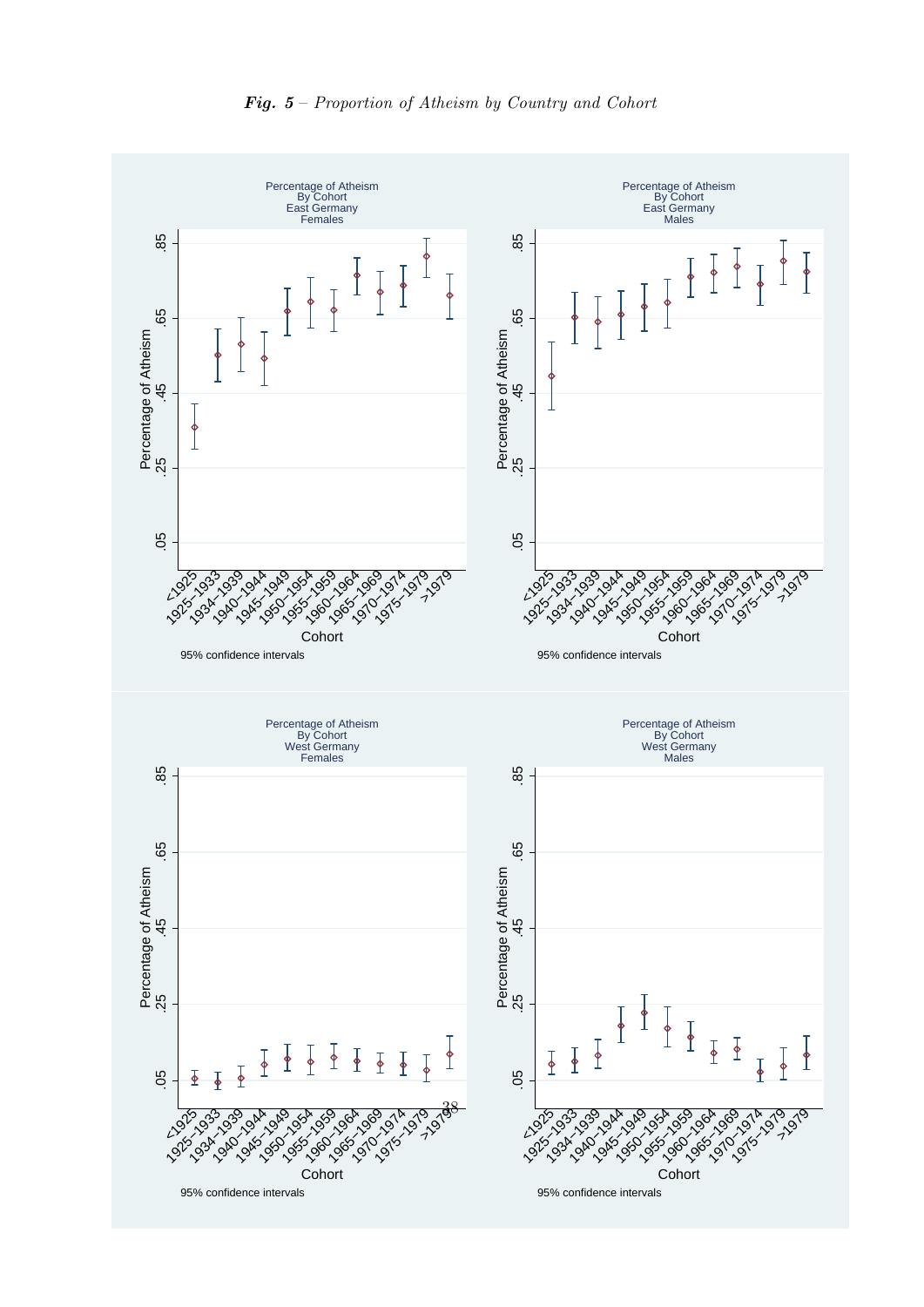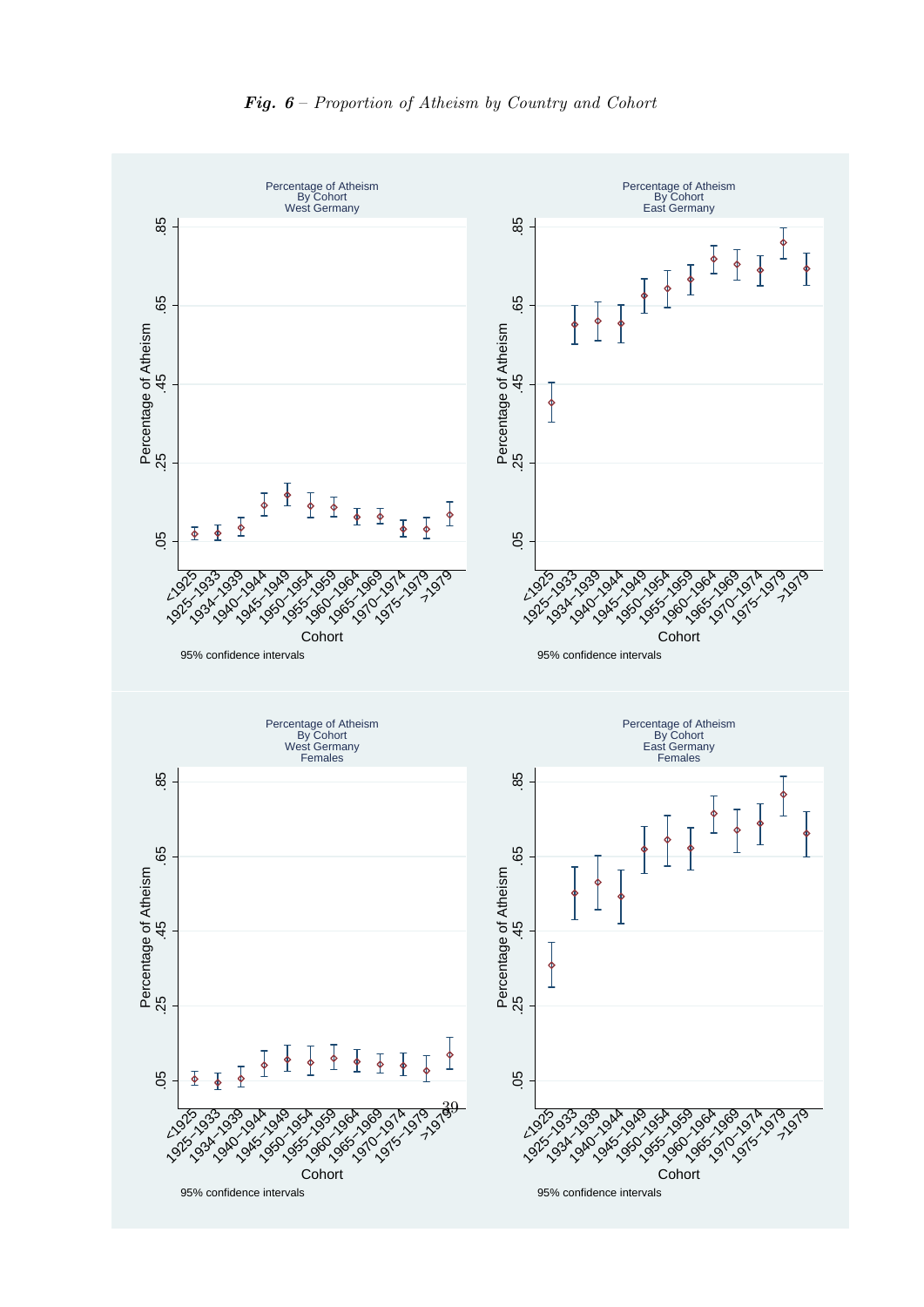

Fig.  $7$  – Proportion of smokers by Länder, both Gender



Fig.  $8$  – Proportion of smokers by Länder, Males only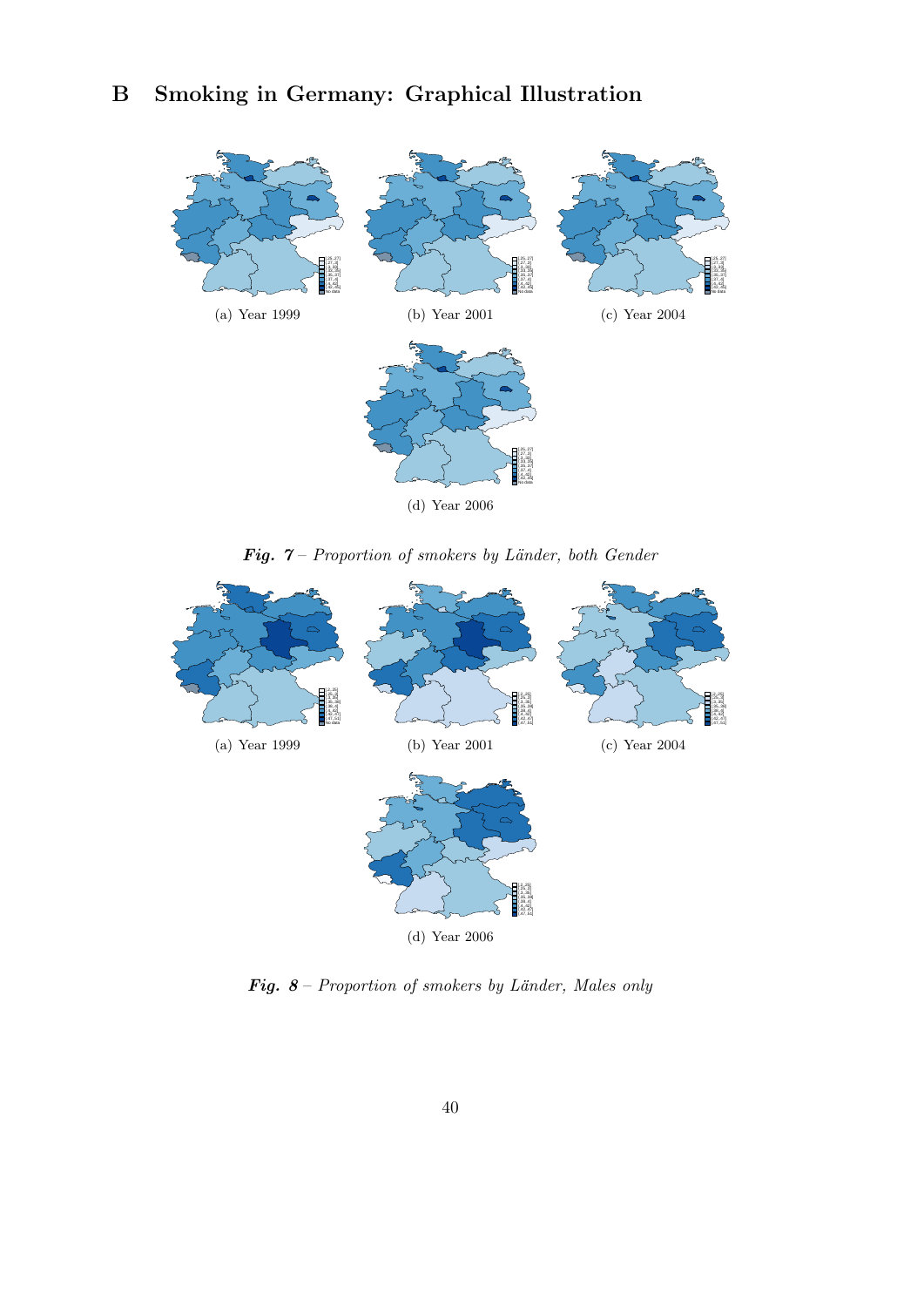

**Fig. 9** – Proportion of Smokers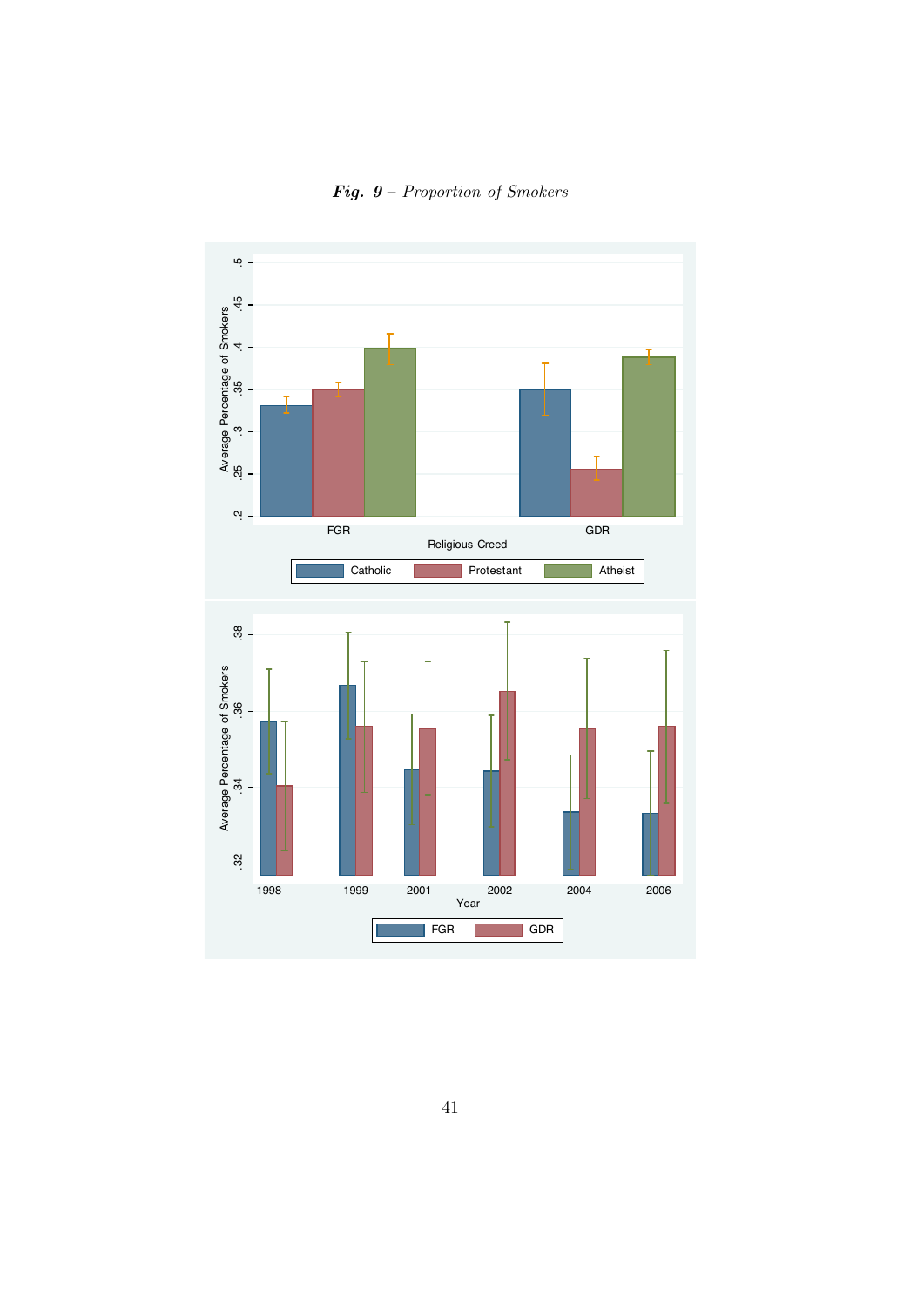

Fig. 10 – Proportion of Smokers: Males only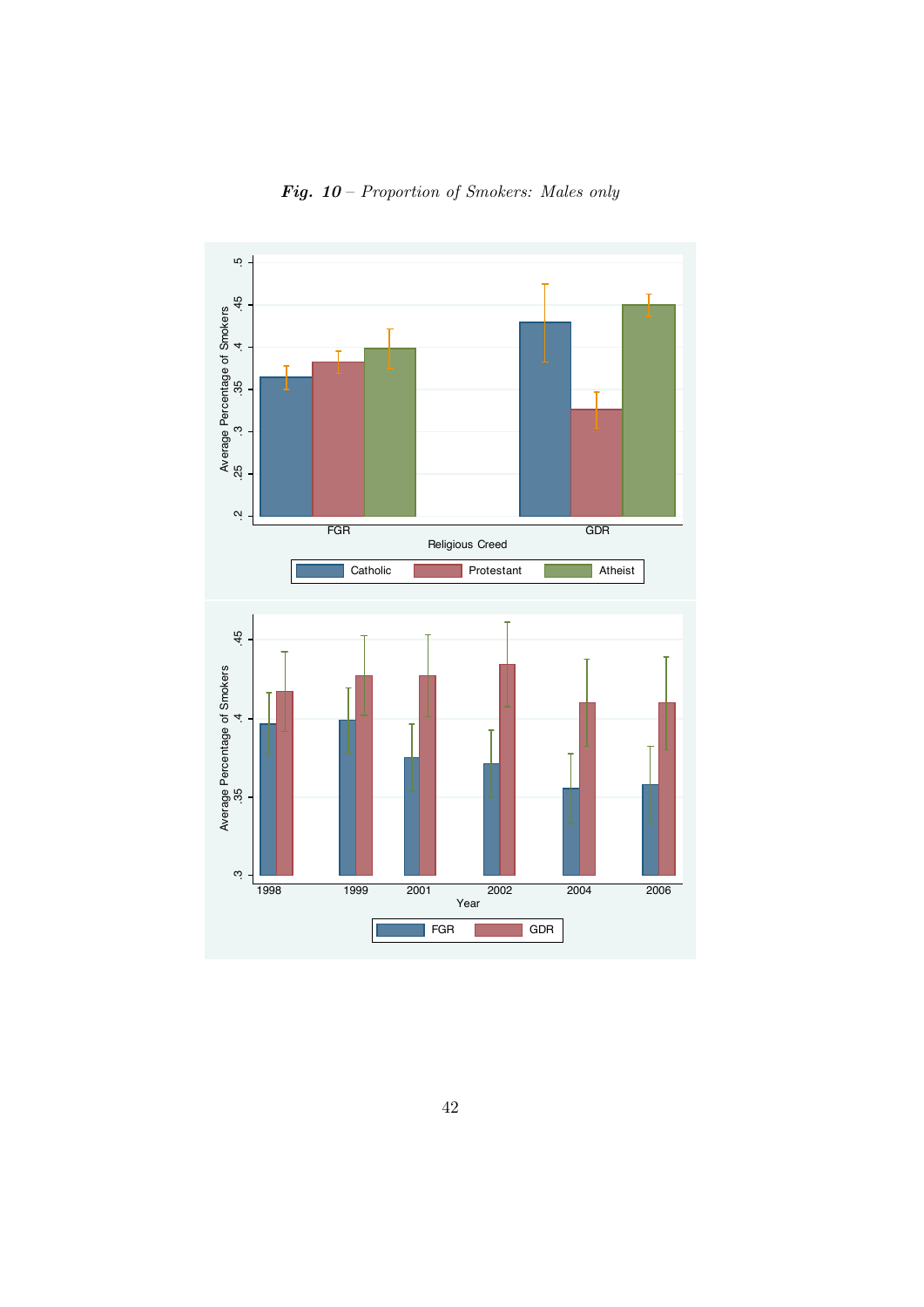<span id="page-42-0"></span>

\* "Other" includes members of Protestant sects, Jews, and new religious movements. Compiled from Statistisches Bundesamt 1994; Stat. Jahrbuch der DDR 1990; SB 2000B.

These figure is reported in [Froese and Pfaff](#page-31-8) [\(2005\)](#page-31-8)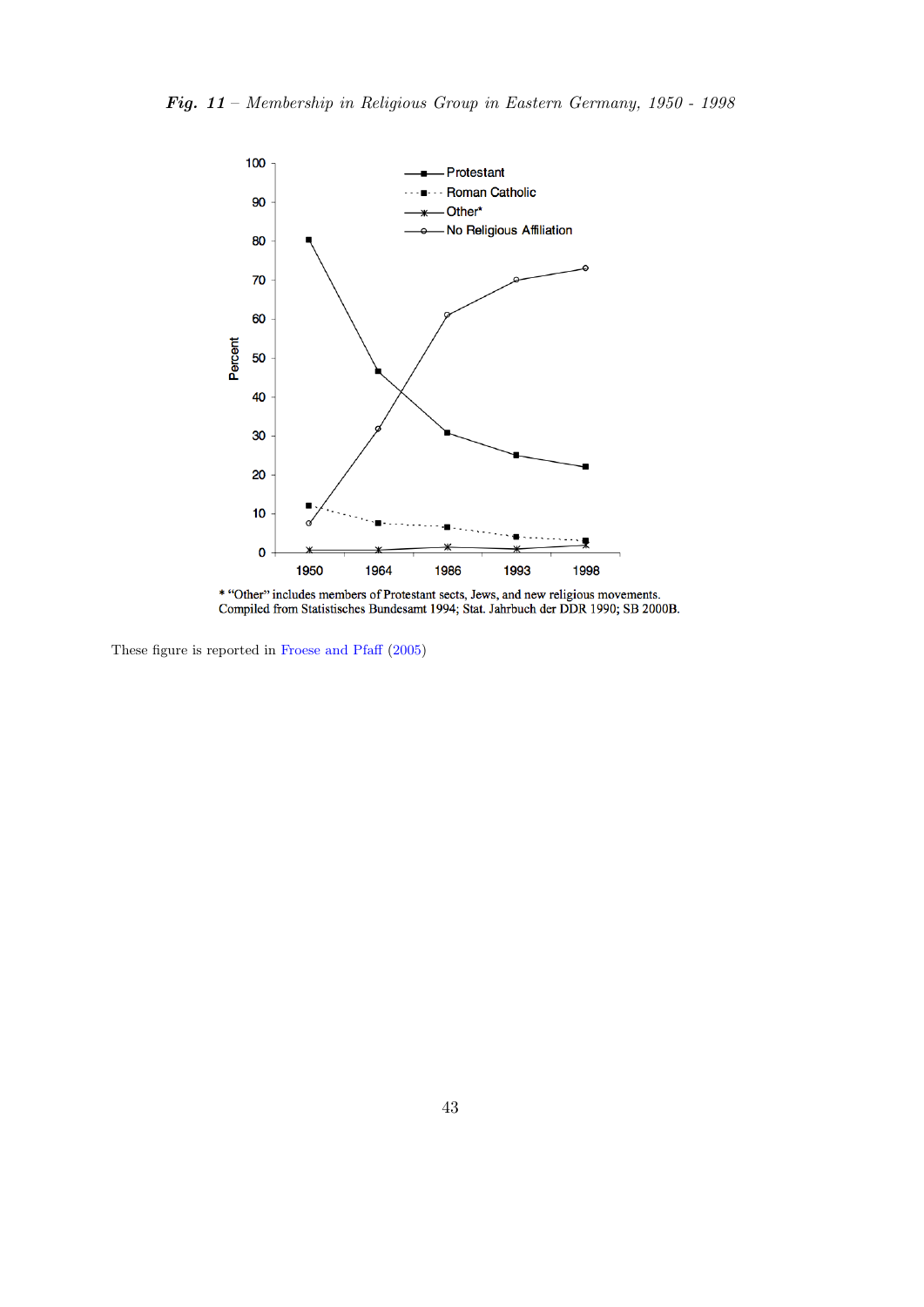# <span id="page-43-0"></span>C Main Tables

|                                                                                 | Individuals | Percentage |
|---------------------------------------------------------------------------------|-------------|------------|
| Initial Sample (only German born people)                                        | 15,685      | $100\%$    |
| Individuals whose age is higher than 65                                         | 1,518       | $9.68\%$   |
| Waves in which there are not information about smoking habits                   | 4,242       | 27.04      |
| Inconsistencies (i.e. no information about age, gender, parental education etc) | 2,326       | 14.83%     |
| Individuals who do not declare smoking habits                                   | 19          | $0.12\%$   |
| Final Sample                                                                    | 7.580       | 48.33%     |
| Males only                                                                      | 3.731       | 23.79%     |

**Table 1** – Summary of the main deletions to obtain the final sample

<span id="page-43-1"></span>

| Group                | Description                                                                                                                                                                                         |
|----------------------|-----------------------------------------------------------------------------------------------------------------------------------------------------------------------------------------------------|
| $A_h(.)$<br>$A_l(.)$ | <i>Atheists "high".</i> Always Atheists, independently of coercion.<br><i>The Atheist "Low"</i> . Would have been Religious in absence of coher-<br>cion.                                           |
| $R_h(.)$<br>$R_1(.)$ | <i>The Religious "High".</i> Always Religious despite repression.<br><i>The Religious "Low"</i> . Would have been Atheists under coercion.                                                          |
|                      | (.) refers to former FGR or GDR regime. $R_l(GDR)$ and $A_l(FGR)$<br>do not exist by definition. We cannot distinguish between $A_1(GDR)$<br>and $A_h(GDR)$ and between $R_l(FGR)$ and $R_h(FGR)$ . |

**Table**  $4$  – Definition of the groups of interest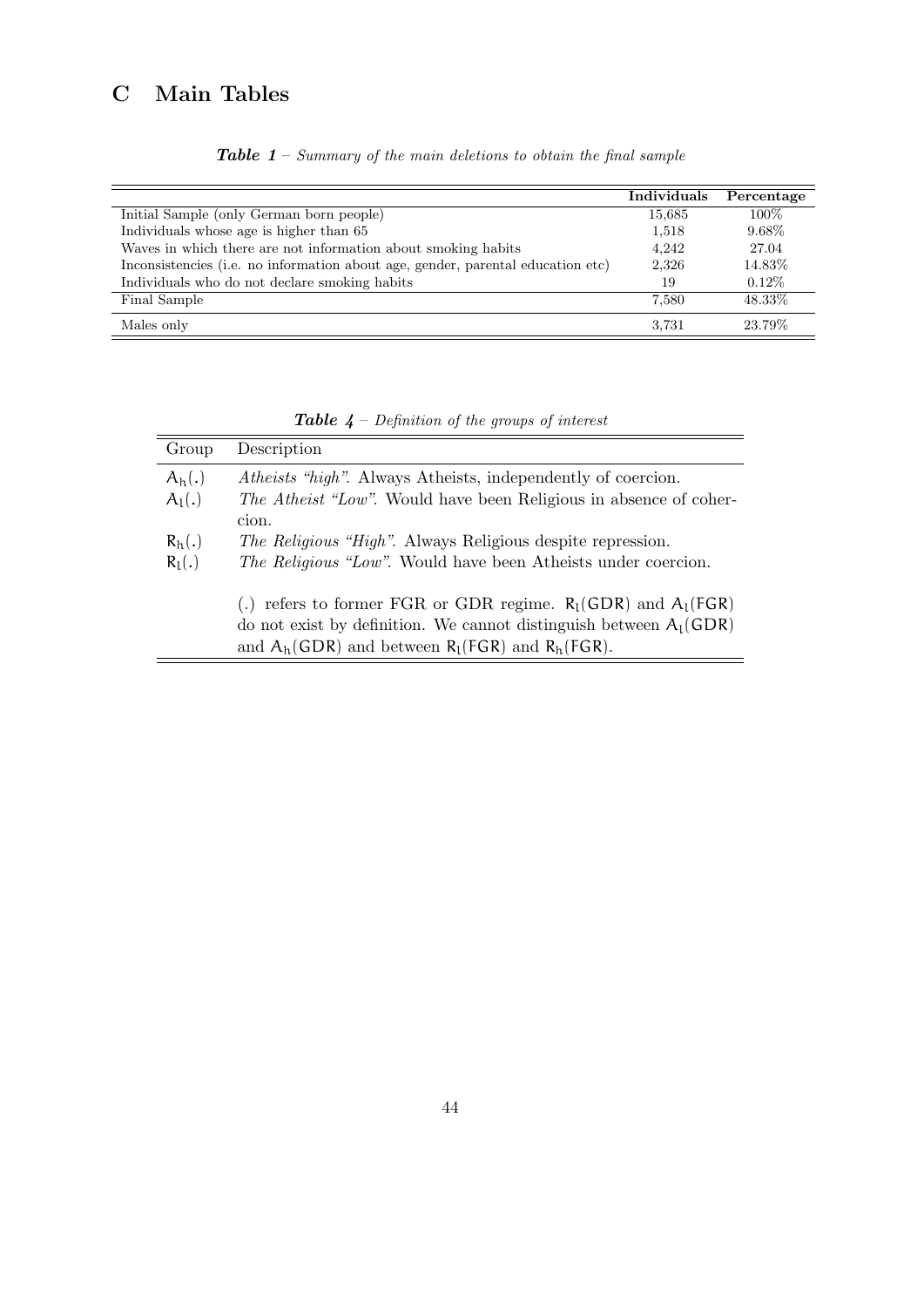<span id="page-44-0"></span>

|                                                                                                    |                                                                                  |                                                                                                                                 |                                                                         |                                                                                                                                                                   |                                                                                                |                                                      |                                                                                        |                                                      | ر<br>م  | 573            |                |
|----------------------------------------------------------------------------------------------------|----------------------------------------------------------------------------------|---------------------------------------------------------------------------------------------------------------------------------|-------------------------------------------------------------------------|-------------------------------------------------------------------------------------------------------------------------------------------------------------------|------------------------------------------------------------------------------------------------|------------------------------------------------------|----------------------------------------------------------------------------------------|------------------------------------------------------|---------|----------------|----------------|
|                                                                                                    |                                                                                  |                                                                                                                                 |                                                                         |                                                                                                                                                                   | $0.59$<br>$0.49$<br>$3.731$                                                                    |                                                      |                                                                                        |                                                      | 0.50    | 13.63          |                |
| $\begin{array}{c c} 0.34 \\ 2,300 \\ 0.72 \\ 0.45 \\ 1,431 \\ 0.36 \\ 8,731 \\ \hline \end{array}$ | $\begin{array}{c} 0.40 \\ 0.49 \\ 3.731 \end{array}$                             | $\begin{array}{c} 0.09 \\ 0.28 \\ 3.731 \end{array}$                                                                            | $\begin{array}{c} 0.25 \\ 0.43 \\ 3.731 \end{array}$                    | $\frac{0.08}{0.27}$<br>3,731                                                                                                                                      |                                                                                                | $\begin{array}{c} 0.28 \\ 0.45 \\ 3.731 \end{array}$ | $\frac{0.54}{0.50}$                                                                    | $\begin{array}{c} 0.18 \\ 0.39 \\ 3.731 \end{array}$ | .56     | 38.77          | $0$ tal – mear |
|                                                                                                    | $\begin{array}{c} 0.38^* \\ 0.49 \\ 2.300 \\ 0.42 \\ 0.43 \\ \hline \end{array}$ | $\begin{array}{c c} \textbf{Employee} \\ \hline 0.06*** & 0.24\\ 0.24 & 0.30\\ 2.300 & 0.13\\ 0.33 & 0.33\\ \hline \end{array}$ |                                                                         | $\begin{array}{c c} \textbf{Enployed} \\\hline 0.09*** & 0.28 \\ \hline 0.0300 & 0.24 \\ 2,300 & 0.04 \\ 0.04 & 0.24 \\ \hline 1,431 & 1,4 \\ \hline \end{array}$ | $\begin{array}{c} 0.52 \\ 0.50 \\ 1,431 \end{array}$                                           | $0.30$<br>$0.46$<br>$1,431$                          | $\frac{0.55}{0.50}$                                                                    | $\begin{array}{c} 0.16 \\ 0.36 \\ 1431 \end{array}$  | ,431    | $\frac{3}{43}$ |                |
|                                                                                                    |                                                                                  |                                                                                                                                 |                                                                         |                                                                                                                                                                   |                                                                                                |                                                      |                                                                                        |                                                      | 0.50    | 14.41          |                |
|                                                                                                    |                                                                                  |                                                                                                                                 |                                                                         |                                                                                                                                                                   |                                                                                                |                                                      |                                                                                        |                                                      | 0.55    | 38.45          | - mean         |
|                                                                                                    |                                                                                  |                                                                                                                                 | $\begin{array}{c c} 0.41 \\ 2,300 \\ 0.29 \\ 0.45 \\ 1,431 \end{array}$ |                                                                                                                                                                   | Employee<br>$\begin{array}{r} 6.63** \ \begin{array}{r} 0.63** \ 0.48 \end{array} \end{array}$ | $\frac{0.27**}{0.44}$<br>2,300                       | $\begin{array}{r} {\bf Stahool} \\ \hline 0.53 \\ 0.50 \\ 2,300 \\ \hline \end{array}$ | $0.40$<br>2,300                                      | 2,300   | 2,300          |                |
|                                                                                                    |                                                                                  |                                                                                                                                 |                                                                         |                                                                                                                                                                   |                                                                                                |                                                      |                                                                                        |                                                      | 0.49    | 13.11          |                |
| $0.13***$                                                                                          |                                                                                  |                                                                                                                                 | $0.22***$                                                               |                                                                                                                                                                   |                                                                                                |                                                      |                                                                                        | $0.20***$                                            | 0.57    | 38.96          | - mear         |
|                                                                                                    |                                                                                  |                                                                                                                                 |                                                                         |                                                                                                                                                                   |                                                                                                | Educated                                             |                                                                                        | lucated<br>몃                                         |         |                |                |
| Atheism                                                                                            | Smokers                                                                          | $Un-$                                                                                                                           | OLF                                                                     | Self                                                                                                                                                              | $\mathbf D$ ependanı                                                                           | Higher                                               | Secondary                                                                              | Lower                                                | Marriec | Age            |                |
|                                                                                                    |                                                                                  |                                                                                                                                 |                                                                         |                                                                                                                                                                   |                                                                                                |                                                      |                                                                                        |                                                      |         |                |                |

 $Table~2 - Descriptive\ Statistics~by~Country~of~Origin$  $Table~2-$  Descriptive Statistics by Country of Origin

The stars represent the statistical significance of the t-test with unequal varance The stars represent the statistical significance of the t-test with unequal varance  $*$   $p$   $<$   $0.10,$   $**$   $p$   $<$   $0.05,$   $***$   $p$   $<$   $0.01$ 

 $p < 0.10$ , \*\*  $p < 0.05$ , \*\*\*  $p < 0.01$ 

 $Table \ 3 - \ Descriptive \ Statistics \ by \ Smoking \ Statistics$  $Table\ 3-$  Descriptive Statistics by Smoking Status

| Smoking Attitude                                                                     | Age            | Married Lower                                        |                                                      | Secondary                                                             |                                                      | Higher Dependent                                     | Self                                                 | OLF                                                                          | $Un-$                                                | Atheism                                                                      |
|--------------------------------------------------------------------------------------|----------------|------------------------------------------------------|------------------------------------------------------|-----------------------------------------------------------------------|------------------------------------------------------|------------------------------------------------------|------------------------------------------------------|------------------------------------------------------------------------------|------------------------------------------------------|------------------------------------------------------------------------------|
|                                                                                      |                |                                                      |                                                      | Educated                                                              | School                                               | Educated                                             | Employee                                             |                                                                              | employed                                             |                                                                              |
| Non-smoker - mean                                                                    | 40.09***       | $0.60***$                                            | $\overline{0.17***}$                                 | $0.50***$                                                             | $\frac{1}{0.33***}$                                  |                                                      |                                                      | $0.27***$                                                                    | $\frac{0.06***}{0.06***}$                            | $0.33***$                                                                    |
| ಕ್ಷ                                                                                  |                |                                                      |                                                      |                                                                       |                                                      |                                                      |                                                      |                                                                              |                                                      |                                                                              |
|                                                                                      | 2,252          | $\frac{0.49}{2,252}$                                 | $\begin{array}{c} 0.37 \\ 2.252 \end{array}$         |                                                                       | $\frac{0.47}{2,252}$                                 | $\frac{1}{0.59}$<br>0.49<br>2,252                    | $\begin{array}{c} 0.08 \\ 0.27 \\ 2,252 \end{array}$ |                                                                              | $0.23$<br>$2,252$                                    |                                                                              |
| Smoker - mean                                                                        | 36.74          |                                                      |                                                      | $\begin{array}{c} 0.50 \\ 2,252 \\ 0.59 \\ 0.49 \\ 1,479 \end{array}$ |                                                      |                                                      |                                                      | $\begin{array}{c} 0.44 \\ 2,252 \\ \hline 0.22 \\ 0.41 \\ 1,479 \end{array}$ |                                                      | $\begin{array}{c} 0.47 \\ 2,252 \\ \hline 0.40 \\ 0.49 \\ 1,479 \end{array}$ |
|                                                                                      | 12.4           |                                                      |                                                      |                                                                       |                                                      |                                                      |                                                      |                                                                              |                                                      |                                                                              |
|                                                                                      | 47             | $\begin{array}{c} 0.52 \\ 0.50 \\ 1,479 \end{array}$ | $\begin{array}{c} 0.21 \\ 0.41 \\ 1.479 \end{array}$ |                                                                       | $\begin{array}{c} 0.20 \\ 0.40 \\ 1.479 \end{array}$ | $\begin{array}{c} 0.58 \\ 0.49 \\ 1,479 \end{array}$ | $\begin{array}{c} 0.08 \\ 0.26 \\ 1.479 \end{array}$ |                                                                              | $\frac{0.13}{0.34}$                                  |                                                                              |
| <b>lotal</b> - mean                                                                  | 38.7           |                                                      |                                                      |                                                                       |                                                      |                                                      |                                                      |                                                                              |                                                      |                                                                              |
| ರ.                                                                                   | $\frac{8}{13}$ | $\begin{array}{c} 0.56 \\ 0.50 \\ 3.731 \end{array}$ | $\begin{array}{c} 0.18 \\ 0.39 \end{array}$          | $\begin{array}{c} 0.54 \\ 0.50 \end{array}$                           | $\frac{0.28}{0.45}$<br>3,731                         | $65.0$<br>0.49                                       | $\begin{array}{c} 0.08 \\ 0.27 \end{array}$          | $\frac{0.25}{0.43}$<br>3,731                                                 | $\begin{array}{c} 0.09 \\ 0.28 \\ 3.731 \end{array}$ |                                                                              |
|                                                                                      | 3.73           |                                                      | 3,731                                                | 3,731                                                                 |                                                      | 3,731                                                | 3,731                                                |                                                                              |                                                      | $\frac{0.36}{0.48}$                                                          |
| The stars represent the statistical significance of the t-test with unequal variance |                |                                                      |                                                      |                                                                       |                                                      |                                                      |                                                      |                                                                              |                                                      |                                                                              |

 $*$   $\rm p < 0.10,$   $^{**} \rm p < 0.05,$   $^{***} \rm p < 0.01$  $p < 0.10$ , \*\*  $p < 0.05$ , \*\*\*  $p < 0.01$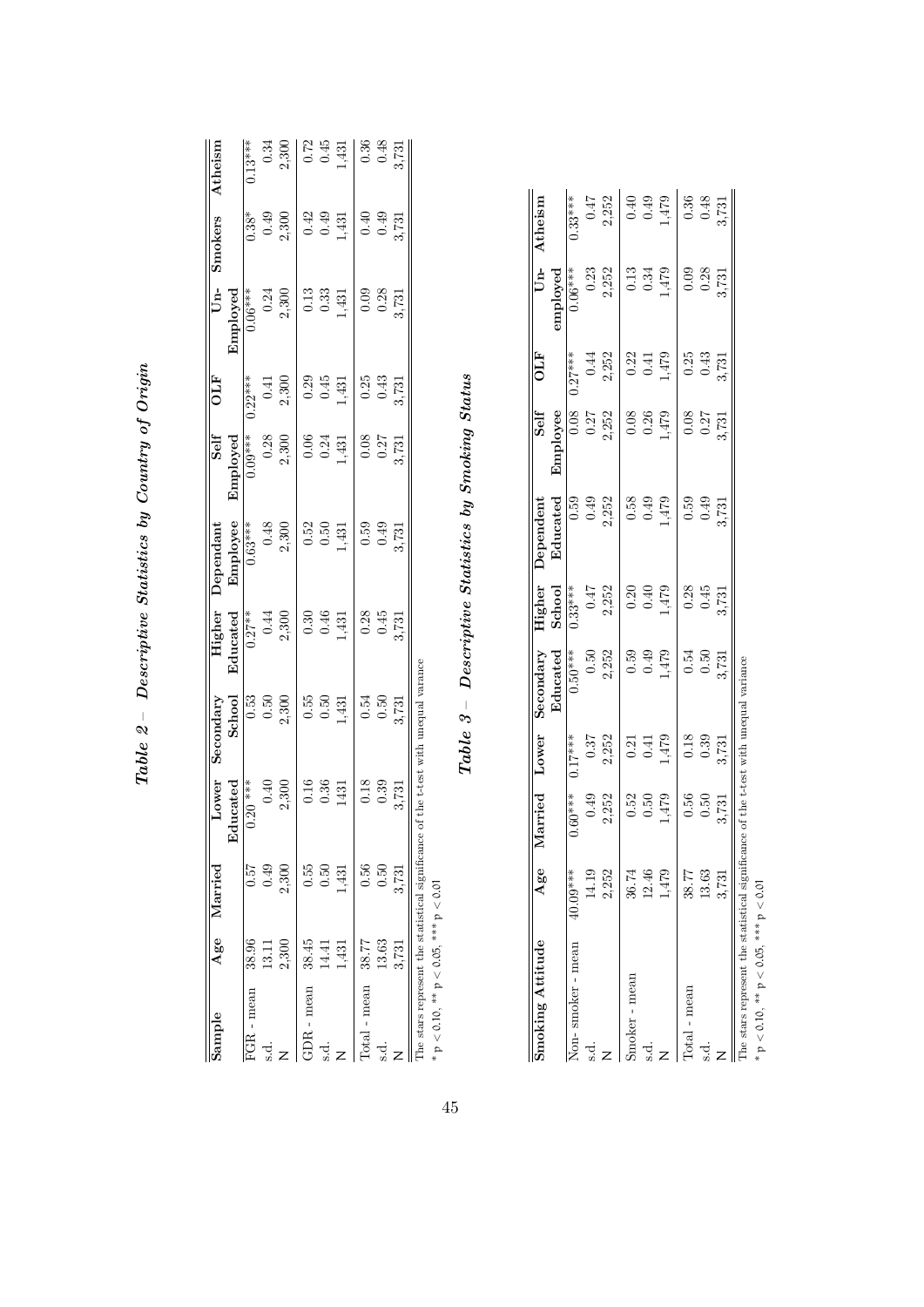<span id="page-45-0"></span>

|                         | $\begin{pmatrix} 1 \end{pmatrix}$                                      | $\odot$                   | $\circledS$          | $\bigoplus$                | $\widehat{E}$              | $\odot$                  | $\left( \tilde{c} \right)$                                             | $\circledast$             | $\circledcirc$             |
|-------------------------|------------------------------------------------------------------------|---------------------------|----------------------|----------------------------|----------------------------|--------------------------|------------------------------------------------------------------------|---------------------------|----------------------------|
|                         | Smoker                                                                 | Smoker                    | Smoker               | Smoker                     | Smoker                     | Smoker                   | Smoker                                                                 | Smoker                    | Smoker                     |
|                         | $_{\rm FGR}$                                                           | <b>GDR</b>                | Germany              | $_{\rm FGR}$               | <b>GDR</b>                 | Germany                  | $_{\rm FGR}$                                                           | GDR                       | Germany                    |
|                         | b/se                                                                   | $b$ /se                   | $b$ /se              | $\rm b/sec$                | b/se                       | $b$ /se                  | $\rm b/sec$                                                            | b/se                      | $b$ /se                    |
| Age                     | $-0.00361***$                                                          | $-0.00307***$             | $-0.00347***$        | 0.00033                    | 0.00168                    | 0.00075                  | 0.00010                                                                | 0.00218                   | 0.00093                    |
|                         | (0.00060)                                                              | (0.00074)                 | (0.00046)            | (0.00144)                  | (0.00181)                  | (0.00113)                | (0.00145)                                                              | (0.00183)                 | (0.00114)                  |
| Female                  | $-0.05306***$                                                          | $-0.12160***$             | $-0.07950***$        | $-0.05370***$              | $-0.12164***$              | $-0.08016***$            | $-0.05224***$                                                          | $-0.12226***$             | $-0.07961***$              |
|                         | (0.01447)                                                              | (0.01715)                 | (0.01102)            | (0.01446)                  | (0.01713)                  | (0.01100)                | (0.01446)                                                              | (0.01713)                 | (0.01101)                  |
| Lower Educated          | $0.04843***$                                                           | $0.05800*$                | $0.04949^{***}$      | $0.04760***$               | $0.05511*$                 | $0.04791***$             | $0.04519***$                                                           | $0.05811*$                | $0.04731***$               |
|                         | $(0.01777)$<br>-0.10186***                                             | (0.02970)                 | (0.01510)            | (0.01778)                  | (0.02972)                  | (0.01511)                | (0.01779)                                                              | (0.02975)                 | (0.01513)                  |
| <b>Higher Educated</b>  |                                                                        | $-0.12227***$             | $-0.11064***$        | $0.09828***$               | $-0.12151***$              | $-0.10817***$            | $0.09481***$                                                           | $0.12094***$              | $-0.10784***$              |
|                         |                                                                        | (0.01938)                 | (0.01287)            | (0.01733)                  | (0.01936)                  | (0.01289)                | (0.01762)                                                              | (0.01956)                 | (0.01306)                  |
| Married                 | $\begin{array}{c} (0.01725) \\ -0.03533^{**} \\ (0.01694) \end{array}$ | $-0.02900$                | $-0.03131***$        | $0.03734***$               | $-0.02991$                 | $-0.03300**$             | $0.03805***$                                                           | $-0.02947$                | $-0.03305**$               |
|                         |                                                                        | (0.02208)                 | (0.01340)            | (0.01695)                  | (0.02205)                  | (0.01340)                | (0.01687)                                                              | (0.02205)                 | (0.01341)                  |
| Atheist                 | $0.07550***$<br>(0.02403)                                              | $0.09385***$              | $0.08560***$         | $0.07367***$               | $0.08764***$               | $0.08133***$             | $0.07459***$                                                           | $0.08630***$              | $0.08127***$               |
|                         | 0.02570                                                                | (0.01835)<br>0.04463      | (0.01457)            | (0.02397)                  | (0.01850)                  | (0.01458)                | (0.02400)<br>0.02965                                                   | (0.01851)                 | (0.01457)                  |
| Self-employed           | (0.03046)                                                              | (0.04175)                 | (0.02462)<br>0.03069 | (0.03039)<br>0.02642       | (0.04179)<br>0.04420       | (0.02457)<br>0.03130     | (0.03045)                                                              | (0.04185)<br>0.04365      | (0.02456)<br>0.03190       |
| <b>ETO</b>              | $-0.08076***$                                                          | $-0.10788***$             | $-0.08597***$        | $0.07947***$               | $-0.10523***$              | $-0.08447***$            | $0.07896***$                                                           | $-0.10636***$             | $-0.08379***$              |
|                         | (0.01612)                                                              | (0.02144)                 | (0.01274)            | (0.01622)                  | (0.02149)                  | (0.01279)                | (0.01619)                                                              | (0.02151)                 | (0.01282)                  |
| Unemployed              | $0.05593*$                                                             | $0.08668***$              | $0.07555***$         | $0.05551*$                 | $0.09113***$               | $0.07753***$             | $0.05396*$                                                             | $0.09096***$              | $0.07737***$               |
|                         | (0.02932)                                                              | (0.02719)                 | (0.01984)            | (0.02932)                  | (0.02722)                  | (0.01984)                | (0.02920)                                                              | (0.02723)                 | (0.01984)                  |
| Unemployment rate       | 0.08148                                                                | 0.00432                   | $0.05512***$         | 0.08073                    | 0.00406                    | $0.05408***$             | $0.02659*$                                                             | 0.00434                   | $0.05369***$               |
|                         | (0.05560)                                                              | (0.00784)                 | (0.01745)            | (0.05558)                  | (0.00782)                  | (0.01742)                | (0.01380)                                                              | (0.00782)                 | (0.01742)                  |
| Year of Mother's Birth  |                                                                        |                           |                      | $0.00369***$               | $0.00444***$               | $0.00393***$             | 0.00291                                                                | 0.00088                   | 0.00238                    |
|                         |                                                                        |                           |                      | (0.00121)                  | (0.00151)                  | (0.00094)                | (0.00192)                                                              | (0.00248)                 | (0.00152)                  |
| mother is low educated  |                                                                        |                           |                      | $-0.03625$                 | 0.07269                    | 0.02097                  | $-0.07249$                                                             | 0.02539                   | $-0.02610$                 |
|                         |                                                                        |                           |                      | (0.06209)                  | (0.07517)                  | (0.04892)                | (0.06409)                                                              | (0.09144)                 | (0.05280)                  |
| mother is high educated |                                                                        |                           |                      | $-0.00917$                 | $-0.03238$                 | (0.02493)<br>$-0.02177$  | $-0.00392$<br>(0.03728)                                                | $-0.04236$                | $-0.02083$<br>(0.02657)    |
|                         |                                                                        |                           |                      | (0.03560)                  | (0.03521)                  |                          |                                                                        | (0.03850)                 |                            |
| Year of Father's Birth  |                                                                        |                           |                      |                            |                            |                          | (0.00164)<br>0.00049                                                   | (0.00217)<br>$0.00395*$   | (0.00131)<br>0.00171       |
| Father is low educated  |                                                                        |                           |                      |                            |                            |                          | 0.09664                                                                | 0.07161                   | $0.09877*$                 |
|                         |                                                                        |                           |                      |                            |                            |                          | (0.06400)                                                              | (0.08417)                 | (0.05069)                  |
| Father is high educated |                                                                        |                           |                      |                            |                            |                          | $-0.01966$                                                             | 0.02155                   | $-0.00276$                 |
|                         |                                                                        |                           |                      |                            |                            |                          | (0.02318)                                                              | (0.03103)                 | (0.01854)                  |
| $-{\rm cons}$           | (0.65760)<br>$-0.32550$                                                | $0.45167***$<br>(0.15637) | (0.17626)<br>0.04167 | $-7.60943***$<br>(2.48364) | $-8.29622***$<br>(2.98376) | $-7.0007$ .<br>(1.86976) | $-6.42803***$<br>(2.41125)                                             | $0.07003***$<br>(3.00651) | $-8.00138***$<br>(1.88459) |
| years                   | ${\rm Yes}$                                                            | ${\it Yes}$               | $\mathbf{Yes}$       | $\operatorname{Yes}$       | ${\rm Yes}$                | ${\it Yes}$              | $\rm \stackrel{\circ}{\rm \stackrel{\circ}{\rm \scriptscriptstyle M}}$ | ${\bf Yes}$               | ${\it Yes}$                |
| regions                 | ${\rm Yes}$                                                            | ${\rm Yes}$               | ${\rm Yes}$          | ${\rm Yes}$                | ${\rm Yes}$                | ${\rm Yes}$              | ${\rm Yes}$                                                            | ${\rm Yes}$               | ${\rm Yes}$                |
|                         | 1677                                                                   | 2903                      | 7580                 | 4677                       | 2903                       | 7580                     | 4677                                                                   | 2903                      | 7580                       |
| R-squared               | 0.0435                                                                 | 0.0935                    | 0.0604               | 0.0455                     | 0.0968                     | 0.0627                   | 0.0440                                                                 | 0.0982                    | 0.0634                     |
| Adjusted R-squared      | 0.0385                                                                 | 0.0876                    | 0.0566               | 0.0400                     | 0.0899                     | 0.0586                   | 0.0388                                                                 | 0.0903                    | 0.0589                     |
| Lok-lik                 | $-3072.7$                                                              | $-1824.8$                 | $-4908.0$            | $-3067.6$                  | $-1819.6$                  | -4898.7                  | $-3071.5$                                                              | $-1817.4$                 | $-4895.9$                  |
| $_{\rm F-statistic}$    | 9.525                                                                  | 18.37                     | 18.26                | 8.870                      | 16.41                      | 17.24                    | 9.260                                                                  | 14.75                     | $15.98\,$                  |
| Robust SE               |                                                                        |                           |                      |                            |                            |                          |                                                                        |                           |                            |

 $\blacksquare$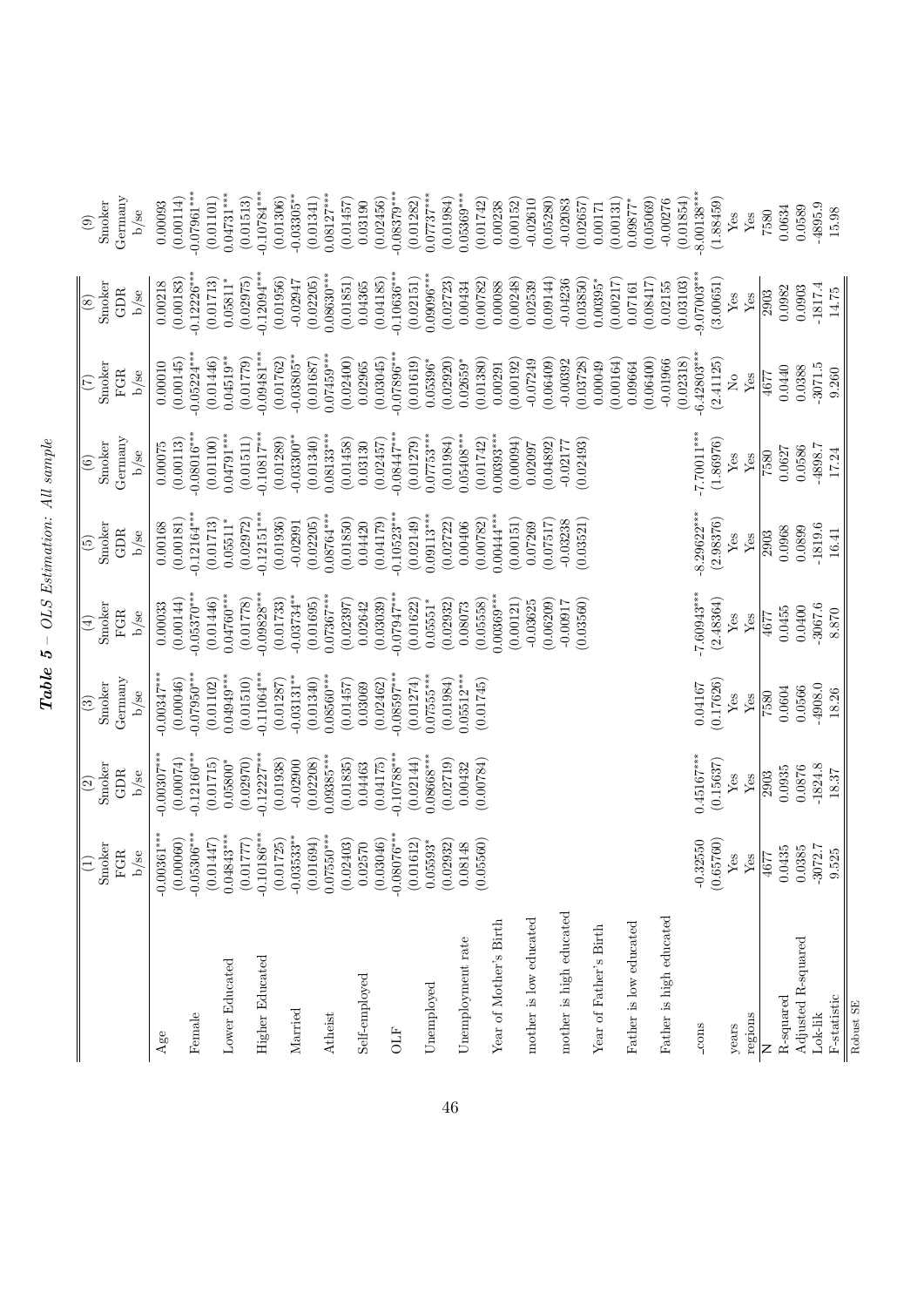<span id="page-46-0"></span>

|                         | Smoker<br>$\widehat{\Xi}$                                                                                                                                          | Smoker<br>$\widehat{\omega}$ | Smoker<br>$\odot$         | Smoker<br>$\widehat{\mathbb{F}}$ | Smoker<br>$\widetilde{5}$  | Smoker<br>$\widehat{6}$   | Smoker<br>$(\mathcal{I})$ | Smoker<br>$\circledast$    | Smoker<br>$\circledcirc$   |
|-------------------------|--------------------------------------------------------------------------------------------------------------------------------------------------------------------|------------------------------|---------------------------|----------------------------------|----------------------------|---------------------------|---------------------------|----------------------------|----------------------------|
|                         | $b$ /se<br><b>FGR</b>                                                                                                                                              | <b>GDR</b><br>b/se           | Germany<br>$\rm b/sec$    | FGR<br>$b$ /se                   | GDR<br>b/se                | Germany<br>b/se           | <b>FGR</b><br>b/se        | GDR<br>$b$ /se             | Germany<br>$b$ /se         |
| $\rm{Age}$              |                                                                                                                                                                    | $-0.00175$                   | $0.00363***$              | 0.00074                          | 0.00326                    | 0.00117                   | 0.00071                   | 0.00380                    | 0.00136                    |
|                         | $-0.00427***$<br>(0.00096)                                                                                                                                         | (0.00130)                    | (0.00075)                 | (0.00213)                        | (0.00294)                  | (0.00171)                 | (0.00214)                 | (0.00297)                  | (0.00173)                  |
| Lower Educated          |                                                                                                                                                                    | 0.06480                      | 0.01016                   | $-0.00594$                       | 0.06762                    | 0.01131                   | $-0.00806$                | 0.06905                    | 0.01071                    |
|                         |                                                                                                                                                                    | (0.04572)                    | (0.02354)                 | (0.02784)                        | (0.04602)                  | (0.02355)                 | (0.02784)                 | (0.04599)                  | (0.02361)                  |
| <b>Higher Educated</b>  |                                                                                                                                                                    | $0.17576***$                 | $-0.14801***$             | $0.13377***$                     | $-0.17592***$              | $0.14455***$              | $0.13296***$              | $-0.17045***$              | $0.14360**$                |
|                         |                                                                                                                                                                    | (0.03035)                    | (0.01833)                 | (0.02376)                        | (0.03045)                  | (0.01838)                 | (0.02410)                 | (0.03091)                  | (0.01863)                  |
| Married                 |                                                                                                                                                                    | (0.03590)<br>$-0.01171$      | (0.02109)<br>0.00795      | (0.02617)<br>0.01432             | (0.03601)<br>$-0.01511$    | (0.02111)<br>0.00453      | (0.02609)<br>0.01240      | (0.03604)<br>$-0.01928$    | (0.02113)<br>0.00408       |
| Atheist                 | $\begin{array}{c} -0.00765 \\ (0.02786) \\ -0.13840^{***} \\ (0.02364) \\ (0.02364) \\ 0.01785 \\ 0.01785 \\ (0.02616) \\ 0.05146^{*} \\ (0.03074) \\ \end{array}$ | $0.09499***$                 | $0.07436***$              | 0.04918                          | $0.08984***$               | $0.07079***$              | 0.04957                   | $0.08814***$               | $0.07089***$               |
|                         |                                                                                                                                                                    | (0.02838)                    | (0.02065)                 | (0.03057)                        | (0.02855)                  | (0.02062)                 | (0.03055)                 | (0.02858)                  | (0.02061)                  |
| Self-employed           | 0.02059                                                                                                                                                            | 0.04993                      | 0.02853                   | 0.02176                          | 0.04918                    | 0.02901                   | 0.02423                   | 0.05365                    | 0.03018                    |
|                         |                                                                                                                                                                    | (0.05462)                    | (0.03022)                 | (0.03605)                        | (0.05493)                  | (0.03014)                 | (0.03626)                 | (0.05506)                  | (0.03017)                  |
| <b>FTO</b>              | $\begin{array}{c} (0.03627) \\ -0.09590^{***} \\ (0.02687) \\ 0.18232^{***} \\ 0.18232^{***} \\ (0.04317) \end{array}$                                             | $-0.09883***$<br>(0.03373)   | $0.09159***$<br>(0.02073) | $0.09580***$<br>(0.02699)        | $-0.10066***$<br>(0.03387) | $0.09192***$<br>(0.02078) | $0.09587***$<br>(0.02690) | $-0.09998***$<br>(0.03392) | $-0.09105***$<br>(0.02083) |
| Unemployed              |                                                                                                                                                                    | $0.16796***$                 | $0.17732***$              | $0.18070***$                     | $0.17093***$               | $0.17899**$               | $0.17691***$              | $0.16984***$               | $0.17861***$               |
|                         |                                                                                                                                                                    | (0.04111)                    | (0.02946)                 | (0.04301)                        | (0.04113)                  | (0.02940)                 | (0.04276)                 | (0.04119)                  | (0.02943)                  |
| Unemployment rate       | $(0.12516$<br>$(0.07749)$                                                                                                                                          | 0.01580                      | $0.05911***$              | $0.12989*$                       | 0.01585                    | $0.05611***$              | 0.02951                   | 0.01622                    | $0.05651***$               |
|                         |                                                                                                                                                                    | (0.01142)                    | (0.02391)                 | (0.07639)                        | (0.01141)                  | (0.02393)                 | (0.01955)                 | (0.01140)                  | (0.02390)                  |
| Year of Mother's Birth  |                                                                                                                                                                    |                              |                           | $0.00467***$                     | $0.00448*$                 | $0.00446***$              | 0.00421                   | 0.00093                    | 0.00283                    |
| Mother is low educated  |                                                                                                                                                                    |                              |                           | (0.00175)<br>0.13855             | (0.00233)<br>0.03601       | (0.00139)<br>0.07866      | (0.00276)<br>0.11967      | (0.00363)<br>$-0.11829$    | (0.00220)<br>0.03631       |
|                         |                                                                                                                                                                    |                              |                           | (0.10320)                        | (0.09710)                  | (0.07042)                 | (0.10294)                 | (0.13719)                  | (0.07822)                  |
| Mother is high educated |                                                                                                                                                                    |                              |                           | $-0.04741$                       | $-0.00896$                 | $-0.03387$                | $-0.04933$                | 0.00019                    | $-0.03117$                 |
|                         |                                                                                                                                                                    |                              |                           | (0.05138)                        | (0.04958)                  | (0.03562)                 | (0.05387)                 | (0.05433)                  | (0.03812)                  |
| Year of Father's Birth  |                                                                                                                                                                    |                              |                           |                                  |                            |                           | (0.00239)<br>0.00040      | (0.00319)<br>0.00404       | (0.00191)<br>0.00181       |
| Father is low educated  |                                                                                                                                                                    |                              |                           |                                  |                            |                           | 0.04615                   | 0.18670                    | 0.07182                    |
|                         |                                                                                                                                                                    |                              |                           |                                  |                            |                           | (0.08229)                 | (0.12270)                  | (0.06689)                  |
| Father is high educated |                                                                                                                                                                    |                              |                           |                                  |                            |                           | 0.00511                   | $-0.02822$                 | $-0.00764$                 |
| $-{\rm cons}$           |                                                                                                                                                                    | 0.16267                      | $-0.01147$                | $-10.18805***$                   | $-8.69006*$                | $-8.77542***$             | $8.89334***$<br>(0.03388) | $-9.64178***$<br>(0.04502) | $-9.12641**$<br>(0.02695)  |
|                         | $(0.90041$<br>(0.92090)                                                                                                                                            | (0.22762)                    | (0.24158)                 | (3.56215)                        | (4.60499)                  | (2.75391)                 | (3.48150)                 | (4.65023)                  | (2.78629)                  |
| years                   | ${\it Yes}$                                                                                                                                                        | ${\rm Yes}$                  | ${\rm Yes}$               | ${\rm Yes}$                      | ${\rm Yes}$                | ${\rm Yes}$               | $\overline{N}$            | ${\rm Yes}$                | $\rm Yes$                  |
| regions                 | ${\rm Yes}$                                                                                                                                                        | ${\rm Yes}$                  | ${\rm Yes}$               | ${\rm Yes}$                      | ${\rm Yes}$                | ${\rm Yes}$               | ${\rm Yes}$               | ${\rm Yes}$                | ${\rm Yes}$                |
| Z                       | 2300                                                                                                                                                               | 1431                         | 3731                      | 2300                             | 1431                       | 3731                      | 2300                      | 1431                       | 3731                       |
| R-squared               | 0.0491                                                                                                                                                             | 0.0815                       | 0.0602                    | 0.0534                           | 0.0841                     | 0.0634                    | 0.0511                    | 0.0868                     | 0.0639                     |
| Adjusted R-squared      | 0.0395                                                                                                                                                             | 0.0698                       | 0.0528                    | 0.0425                           | 0.0704                     | 0.0553                    | 0.0411                    | 0.0712                     | 0.0551                     |
| Lok-lik                 | $-1548.2$                                                                                                                                                          | $-957.2$                     | $-2510.3$                 | $-1543.0$                        | $-955.2$                   | $-2503.9$                 | $-1545.8$                 | $-953.0$                   | $-2502.8$                  |
| $_{\rm F-static}$       | 5.760                                                                                                                                                              | 8.527                        | 9.538                     | 5.646                            | 7.516                      | 0.106                     | 5.783                     | 6.879                      | 8.366                      |
| Robust SE               |                                                                                                                                                                    |                              |                           |                                  |                            |                           |                           |                            |                            |

 $\textbf{Table 6}-OLS\ Estimation: \: Males\; only$  $Table\ \ 6-OLS\ Estimation{\rm :}\ Mason{\rm }s\ only$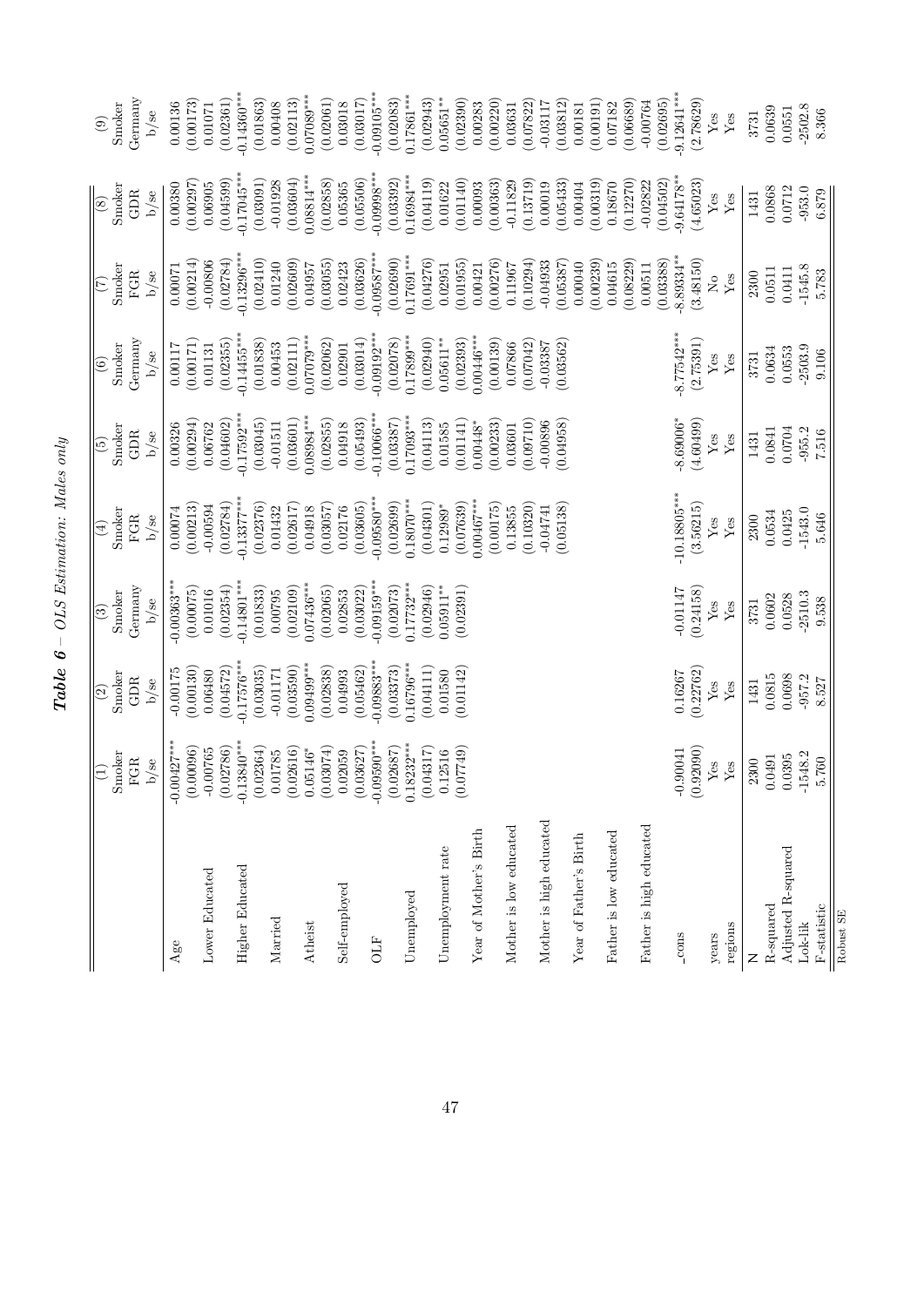|                                        |               | Mother's      | Mother's  | $M$ other's      | Father's                                                                                                               | ${\rm Father's}$ | ${\rm Fater's}$ |
|----------------------------------------|---------------|---------------|-----------|------------------|------------------------------------------------------------------------------------------------------------------------|------------------|-----------------|
| Group                                  | Year of Birth | Year of Birth | Lower     | Highly           | Year of Birth                                                                                                          | Lower            | Highly          |
|                                        |               |               | Educated  | $_{\rm{Educed}}$ |                                                                                                                        | Educated         | Educated        |
| Atheist in FGR - mean                  | 1939.36       | 1910.92       | $0.00**$  | 0.03             | 1907.70                                                                                                                |                  | $\vert 11^*$    |
| s.d.                                   | 3.02          | 6.27          | $0.00\,$  | $0.18\,$         | 06.7                                                                                                                   | 0.00             | 0.32            |
|                                        | 61.00         | 61.00         | $61.00\,$ | 61.00            | 61.00                                                                                                                  | 61.00            | 61.00           |
| Atheist in GDR-mean                    | 1938.66       | 1910.07       | $0.02\,$  | 0.00             | 1907.06                                                                                                                | 0.02             | 0.04            |
| $\frac{1}{2}$                          | 3.30          | 6.98          | 0.14      | 0.00             | FO.7                                                                                                                   | 0.14             | 0.20            |
|                                        | 193.00        | 193.00        | 93.00     | 93.00            | 193.00                                                                                                                 | 193.00           | 193.00          |
| Total -mean                            | 938.83        | 1910.27       | 0.02      | 0.01             | 1907.22                                                                                                                | 0.02             | 0.06            |
| s.d.                                   | 3.25          | 6.81          | 0.12      | 0.09             | 7.25                                                                                                                   | 0.12             | 0.24            |
|                                        | 254.00        | 254.00        | 254.00    | 254.00           | 254.00                                                                                                                 | 254.00           | 254.00          |
| Religious in FGR - mean                | 1938.76       | 1909.97       | $0.00$    | 0.03             | 1906.80                                                                                                                | 0.01             | $0.08**$        |
| s.d.                                   | 3.09          | 6.35          | 0.00      | 0.16             | 6.90                                                                                                                   | 0.09             | 0.28            |
|                                        | 371.00        | 371.00        | 371.00    | 371.00           | 371.00                                                                                                                 | 371.00           | 371.00          |
| Religious in GDR - mean                | 1938.43       | 1909.45       | 0.02      | 0.01             | 1906.42                                                                                                                | 0.01             | 0.03            |
| s.d.                                   | 3.23          | 6.20          | 0.14      | $0.10\,$         | 6.85                                                                                                                   | 0.10             | 0.17            |
|                                        | 100.00        | 100.00        | 00.00     | 00.00            | 100.00                                                                                                                 | 00.00            | .00.00          |
| Total - mean                           | 1938.69       | .909.86       | 0.00      | 0.02             | 906.72                                                                                                                 | 0.01             | 0.07            |
| s.d.                                   | 3.12          | 6.31          | $0.07$    | 0.15             | 6.89                                                                                                                   | 0.09             | 0.26            |
|                                        | 471.00        | 471.00        | 171.00    | 171.00           | 471.00                                                                                                                 | 471.00           | 171.00          |
| Source: Own computation from           | Gsoep Data    |               |           |                  |                                                                                                                        |                  |                 |
| The stars represent the statistic      |               |               |           |                  | cal significance of the t-test (between the same religious affiliation in East and West Germany) with unequal variance |                  |                 |
| $* p < 0.10, ** p < 0.05, ** p < 0.01$ |               |               |           |                  |                                                                                                                        |                  |                 |

Table  $7-$  Descriptive evidence by group: Born before 1945  $Table~7-~Descriptive~e$  vidence by group: Born before  $1945$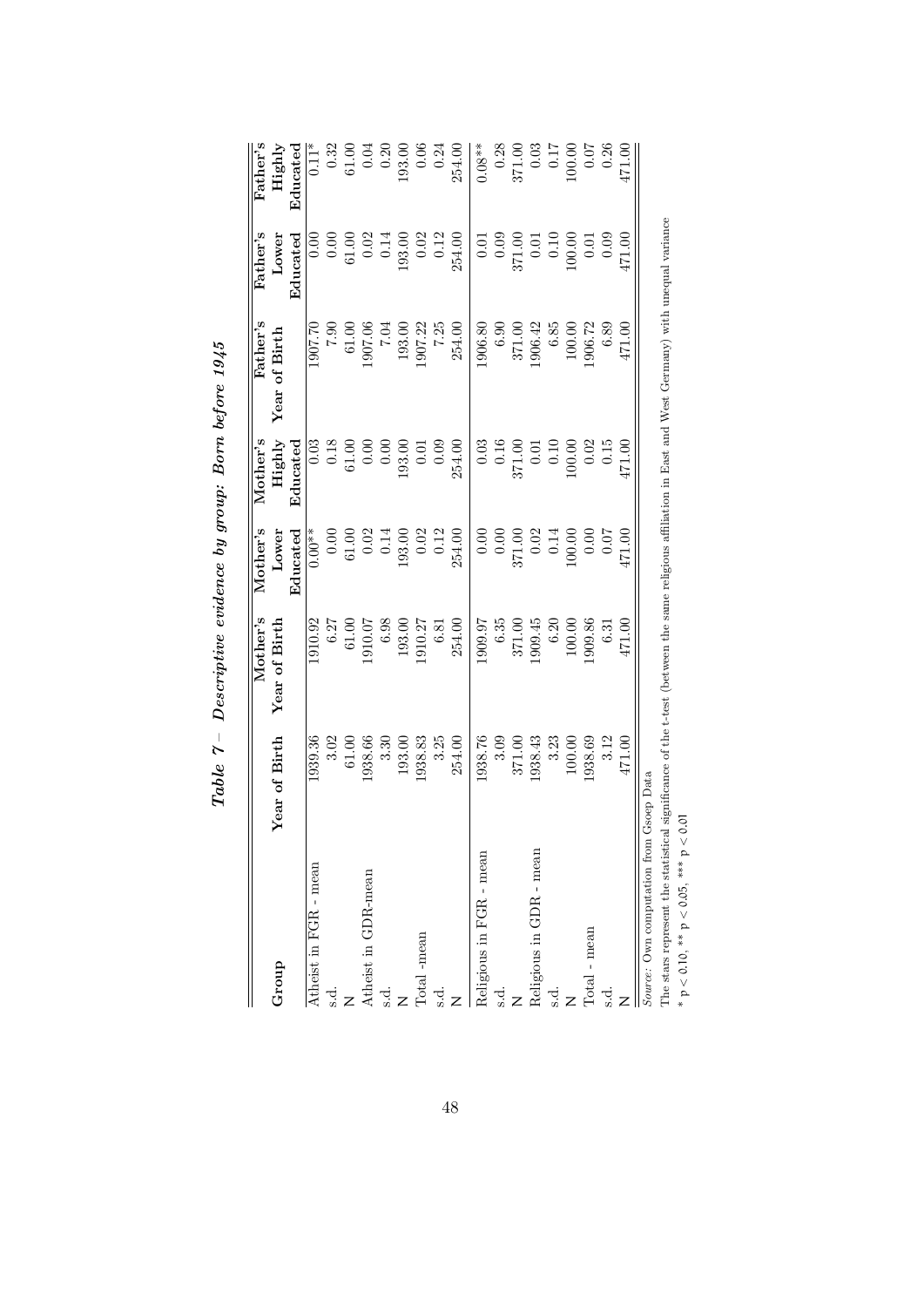|                                                                      |                   | Mother's                                                                                                                                                                                                                       | Mother's   | $M$ other's | Father's         | Father's          | Father's |
|----------------------------------------------------------------------|-------------------|--------------------------------------------------------------------------------------------------------------------------------------------------------------------------------------------------------------------------------|------------|-------------|------------------|-------------------|----------|
| Group                                                                | Year of Birth     | Year of Birth                                                                                                                                                                                                                  | Lower      | Highly      | of Birth<br>Year | Lower             | Highly   |
|                                                                      |                   |                                                                                                                                                                                                                                | Educated   | Educated    |                  | $_{\rm{Educed}}$  | Educated |
| Atheist in FGR - mean                                                | 1943.66***        | $1915.25*$                                                                                                                                                                                                                     | 0.01       | 0.03        | $1912.14*$       | $0.00**$          | 0.11     |
| s.d.                                                                 | 5.19              | 8.13                                                                                                                                                                                                                           | 0.09       | $0.18\,$    | 9.18             | 0.00              | 0.32     |
|                                                                      | 116.00            | 116.00                                                                                                                                                                                                                         | $116.00\,$ | 16.00       | $116.00\,$       | $116.00$          | 16.00    |
| Atheist in GDR - mean                                                | 1942.00           | 1913.54                                                                                                                                                                                                                        | $0.02\,$   | 0.01        | 1910.43          | 0.02              | $0.06$   |
| s.d.                                                                 | 5.50              | 8.48                                                                                                                                                                                                                           | $\,0.13$   | $0.08\,$    | 8.91             | $\,0.13$          | 0.24     |
|                                                                      | 292.00            | 292.00                                                                                                                                                                                                                         | 292.00     | 292.00      | 292.00           | 292.00            | 292.00   |
| Total -mean                                                          | 1942.47           | 1914.03                                                                                                                                                                                                                        | $0.01\,$   | 0.01        | 1910.92          | 0.01              | $0.08\,$ |
| s.d.                                                                 | 5.46              | 8.41                                                                                                                                                                                                                           | 0.12       | 0.12        | 9.01             | $\overline{0.11}$ | 0.27     |
|                                                                      | 408.00            | 408.00                                                                                                                                                                                                                         | 408.00     | 408.00      | 408.00           | 408.00            | 408.00   |
| Religious in FGR - mean                                              | 1942.23           | 1913.18                                                                                                                                                                                                                        | 0.00       | 0.02        | 1909.87          | 0.01              | 0.08     |
| s.d.                                                                 | 5.41              | 17.7                                                                                                                                                                                                                           | $0.04\,$   | 0.14        | 8.17             | 0.09              | 0.27     |
|                                                                      | 574.00            | 574.00                                                                                                                                                                                                                         | 574.00     | 574.00      | 574.00           | 574.00            | 574.00   |
| Religious in GDR - mean                                              | 1941.67           | 1913.01                                                                                                                                                                                                                        | 0.01       | 0.02        | 1909.71          | 0.01              | $0.07$   |
| s.d.                                                                 | 5.42              | 8.16                                                                                                                                                                                                                           | 0.12       | 0.14        | 8.61             | 0.08              | 0.26     |
|                                                                      | 150.00            | 150.00                                                                                                                                                                                                                         | 50.00      | 150.00      | 150.00           | 50.00             | 50.00    |
| Total - mean                                                         | 1942.1            | 913.15                                                                                                                                                                                                                         | 0.00       | 0.02        | .909.83          | $\overline{0}$ .  | 0.08     |
| <u>ನ</u>                                                             | 5.41              | 7.84                                                                                                                                                                                                                           | $0.06$     | 0.14        | 8.25             | 0.09              | 0.27     |
|                                                                      | 724.00            | 724.00                                                                                                                                                                                                                         | 724.00     | 724.00      | 724.00           | 724.00            | 724.00   |
| The stems nonneart the statistics.<br>Source: Own computation from ( | <b>Georp</b> Data | control that the first leader the common the control in East of East and III III is a second of the first of the second control in the second control of the first of the control of the second second second the second secon |            |             |                  |                   |          |

Table  $8$  – Descriptive evidence by group: Born before 1952  $Table\,\,\,8-$  Descriptive evidence by group: Born before 1952

49

The stars represent the statistical significance of the t-test (between the same religious affiliation in East and West Germany) with unequal variance The stars represent the statistical significance of the t-test (between the same religious affiliation in East and West Germany) with unequal variance \*  $p < 0.10$ , \*\*  $p < 0.05$ , \*\*\*  $p < 0.01$ 

p < 0.10, \*\* p < 0.05, \*\*\* p < 0.01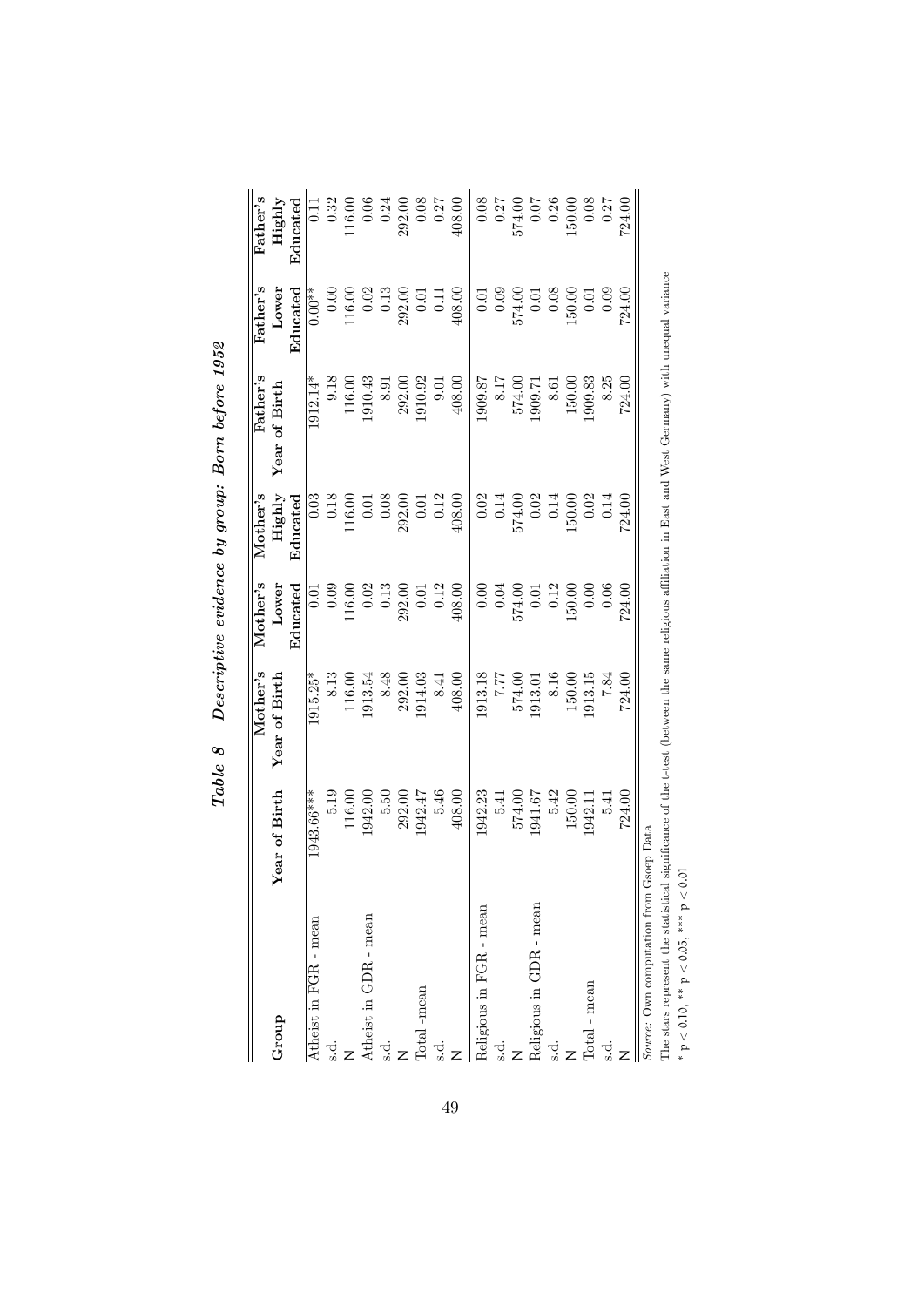|                                                                                                                                                        |               | Mother's      | Mother's           | Mother's                                    | ${\rm Father's}$ | $\rm{Fater's}$ | $\rm{Father's}$                               |
|--------------------------------------------------------------------------------------------------------------------------------------------------------|---------------|---------------|--------------------|---------------------------------------------|------------------|----------------|-----------------------------------------------|
| Group                                                                                                                                                  | Year of Birth | Year of Birth | Lower              | Highly                                      | Year of Birth    | Lower          | Highly                                        |
|                                                                                                                                                        |               |               | Educated           | Educated                                    |                  | ${\rm End}$    | $_{\rm{Educed}}$                              |
| Atheist in FGR - mean                                                                                                                                  | 1947.81       | 1919.80       | $\overline{0}$ .01 | $0.04*$                                     | 1916.53          | $0.01**$       | $0.13**$                                      |
| s.d.                                                                                                                                                   | 7.28          | 9.82          | $0.08\,$           | 0.20                                        | 10.52            | $0.08\,$       | 0.34                                          |
|                                                                                                                                                        | 176.00        | 176.00        | 76.00              | 176.00                                      | 176.00           | 176.00         | 176.00                                        |
| Atheist in GDR - mean                                                                                                                                  | 1947.63       | 1920.28       | 0.02               | 0.01                                        | 1917.26          | 0.03           | $0.06$                                        |
| s.d                                                                                                                                                    | 8.27          | 11.28         | 0.13               | 0.11                                        | 11.90            | 0.17           | $\begin{array}{c} 0.24 \\ 487.00 \end{array}$ |
|                                                                                                                                                        | 487.00        | 487.00        | 487.00             | 487.00                                      | 487.00           | 487.00         |                                               |
| Total - mean                                                                                                                                           | 1947.68       | 1920.15       | $0.02\,$           | 0.02                                        | 1917.07          | 0.02           | 0.08                                          |
| s.d.                                                                                                                                                   | 8.01          | 10.90         | 0.12               | 0.14                                        | 11.55            | $0.15\,$       | 0.27                                          |
|                                                                                                                                                        | 663.00        | 663.00        | 663.00             | 663.00                                      | 663.00           | 663.00         | 663.00                                        |
| Religious in FGR - mean                                                                                                                                | 1947.82 **    | 1919.33*      | 0.00               |                                             | 1915.96          | 0.01           | 0.08                                          |
| s.d.                                                                                                                                                   | 8.29          | 10.57         | $0.06\,$           | $\begin{array}{c} 0.02 \\ 0.15 \end{array}$ | 11.17            | 0.09           | 0.27                                          |
|                                                                                                                                                        | 945.00        | 945.00        | 945.00             | 945.00                                      | 945.00           | 945.00         | 945.00                                        |
| Religious in GDR - mean                                                                                                                                | 1946.34       | 1917.97       | 0.01               | $0.03\,$                                    | 1914.91          | 0.01           | 0.07                                          |
| s.d.                                                                                                                                                   | 8.08          | 10.36         | 0.11               | 0.16                                        | 11.05            | 0.09           | 0.26                                          |
|                                                                                                                                                        | 225.00        | 225.00        | 225.00             | 225.00                                      | 225.00           | 225.00         | 225.00                                        |
| Total - mean                                                                                                                                           | 1947.53       | 1919.07       | 0.01               | 0.02                                        | 1915.76          | 0.01           | 0.08                                          |
| s.d.                                                                                                                                                   | 8.27          | 10.54         | $0.07$             | 0.15                                        | 11.15            | 0.09           | 0.27                                          |
|                                                                                                                                                        | 1170.00       | 170.00        | 170.00             | 170.00                                      | 170.00           | 170.00         | 170.00                                        |
| Source: Own computation from                                                                                                                           | Gsoep Data    |               |                    |                                             |                  |                |                                               |
| The stars represent the statistical significance of the t-test (between the same religious affiliation in East and West Germany) with unequal variance |               |               |                    |                                             |                  |                |                                               |
| * $p < 0.10$ , ** $p < 0.05$ , *** $p <$                                                                                                               | 0.01          |               |                    |                                             |                  |                |                                               |

 $Table \ 9 - Descriptive \ evidence \ by \ group \:: \: Born \ before \ 1961$  $Table\,\,9-$  Descriptive evidence by group: Born before  $1961$ 

p < 0.10, \*\* p < 0.05, \*\*\* p < 0.01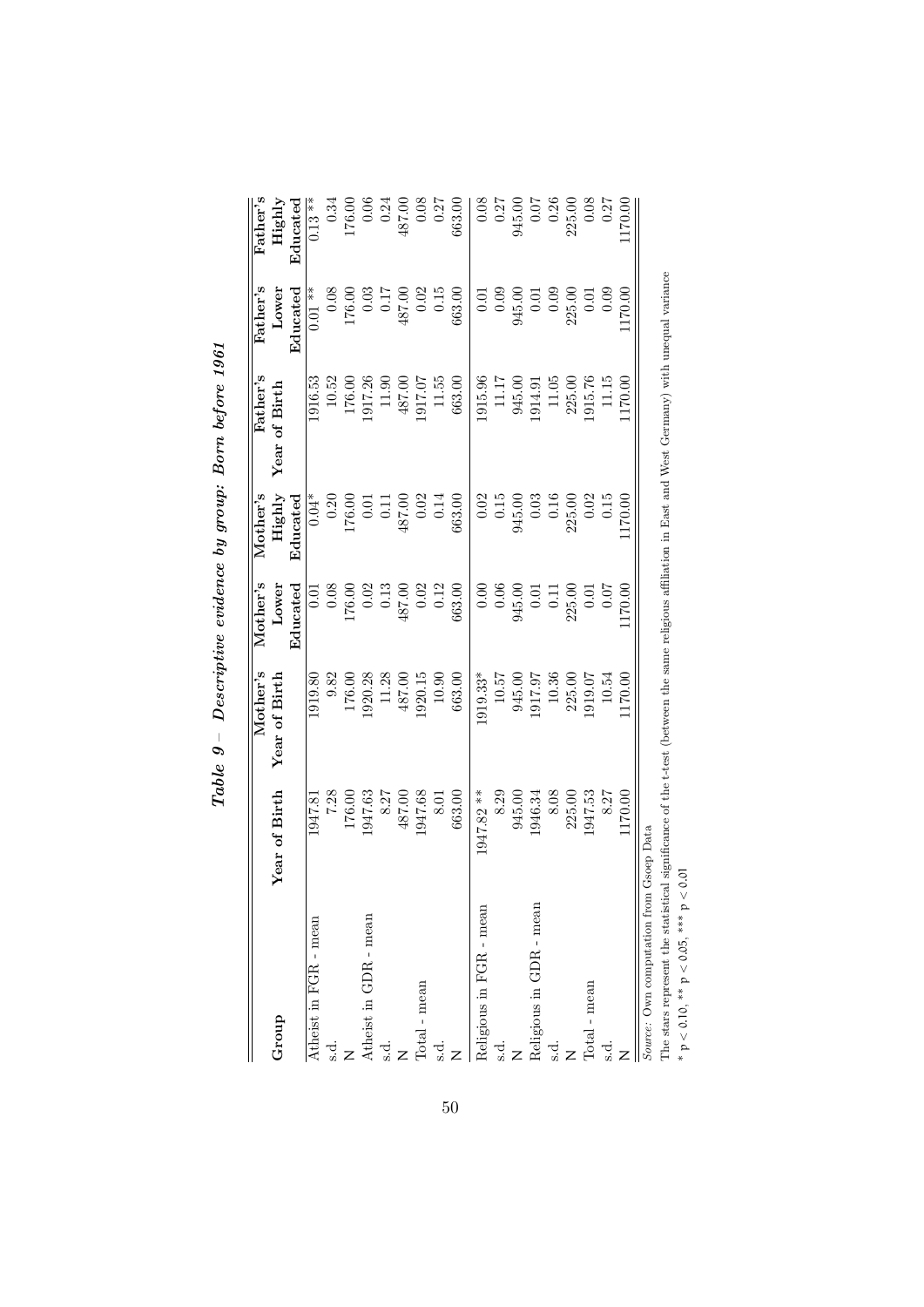|                                                                                                                                                                  |               | Mother's      | Mother's       | Mother's | Father's      | Father's         | Father's  |
|------------------------------------------------------------------------------------------------------------------------------------------------------------------|---------------|---------------|----------------|----------|---------------|------------------|-----------|
| Group                                                                                                                                                            | Year of Birth | Year of Birth | Lower          | Highly   | Year of Birth | Lower            | Highly    |
|                                                                                                                                                                  |               |               | Educated       | Educated |               | $_{\rm{Educed}}$ | Educated  |
| Atheist in FGR -mean                                                                                                                                             | 1954.64       | 1927.2        | 5<br>0.0       | 0.04     | $1923.87***$  | $0.01**$         | $0.14***$ |
| s.d.                                                                                                                                                             | 10.43         | 12.85         | 0.10           | 0.19     | 13.77         | 0.08             | 0.34      |
|                                                                                                                                                                  | 420.00        | 420.00        | 420.00         | 420.00   | 420.00        | 420.00           | 420.00    |
| Atheist in GDR - mean                                                                                                                                            | 1954.59       | 1928.20       | 0.01           | 0.04     | 1925.51       | 0.02             | 0.09      |
| s.d.                                                                                                                                                             | 11.16         | 13.70         | $\overline{0}$ | 0.19     | 14.21         | $\,0.13$         | 0.29      |
|                                                                                                                                                                  | 1465.00       | 1465.00       | 1465.00        | 1465.00  | 1465.00       | 1465.00          | 1465.00   |
| Total -mean                                                                                                                                                      | 1954.60       | 1927.98       | 0.01           | 0.04     | 1925.14       | 0.02             | $0.10\,$  |
| s.d.                                                                                                                                                             | 11.00         | 13.52         | $\overline{0}$ | 0.19     | 14.13         | 0.12             | 0.30      |
|                                                                                                                                                                  | 1885.00       | 1885.00       | 1885.00        | 1885.00  | 1885.00       | 1885.00          | 1885.00   |
| Religious in FGR - mean                                                                                                                                          | 1955.26***    | 1927.32***    | 0.01           | $0.03\,$ | 1924.18***    | 0.01             | 0.09      |
| s.d.                                                                                                                                                             | 11.40         | 13.51         | 0.09           | $0.16\,$ | 14.12         | 0.10             | 0.29      |
|                                                                                                                                                                  | 3399.00       | 3399.00       | 3399.00        | 3399.00  | 3399.00       | 3399.00          | 3399.00   |
| Religious in GDR - mean                                                                                                                                          | 1951.77       | 1923.80       | 0.02           | $0.04\,$ | 1920.82       | 0.01             | 0.09      |
| s.d.                                                                                                                                                             | 11.64         | 13.91         | 0.13           | 0.19     | 14.34         | 0.11             | $0.28\,$  |
|                                                                                                                                                                  | 690.00        | 690.00        | 690.00         | 690.00   | 690.00        | 690.00           | 690.00    |
| Total - mean                                                                                                                                                     | 1954.67       | 926.73        | 0.01           | 0.03     | 1923.61       | 0.01             | 0.09      |
| <u>ರ</u>                                                                                                                                                         | 11.51         | 13.64         | 0.10           | 0.16     | 14.21         | 0.10             | 0.29      |
|                                                                                                                                                                  | 4089.00       | 4089.00       | 4089.00        | 4089.00  | 1089.00       | 1089.00          | 4089.00   |
| The stems were the stripped signification in the compact that the stripped will be account in Dest and IMast Counces with weaver<br>Source: Own computation from | Gsoep Data    |               |                |          |               |                  |           |

 $Table\ 10 - Descriptive\ evidence\ by\ group\colon Born\ before\ 1973$  $Table\ \ 10 -\ Descriptive\ \ evidence\ by\ group\colon\ Borm\ before\ 1973$ 

51

The stars represent the statistical significance of the t-test (between the same religious affiliation in East and West Germany) with unequal variance The stars represent the statistical significance of the t-test (between the same religious affiliation in East and West Germany) with unequal variance \*  $p < 0.10$ , \*\*  $p < 0.05$ , \*\*\*  $p < 0.01$ p < 0.10, \*\* p < 0.05, \*\*\* p < 0.01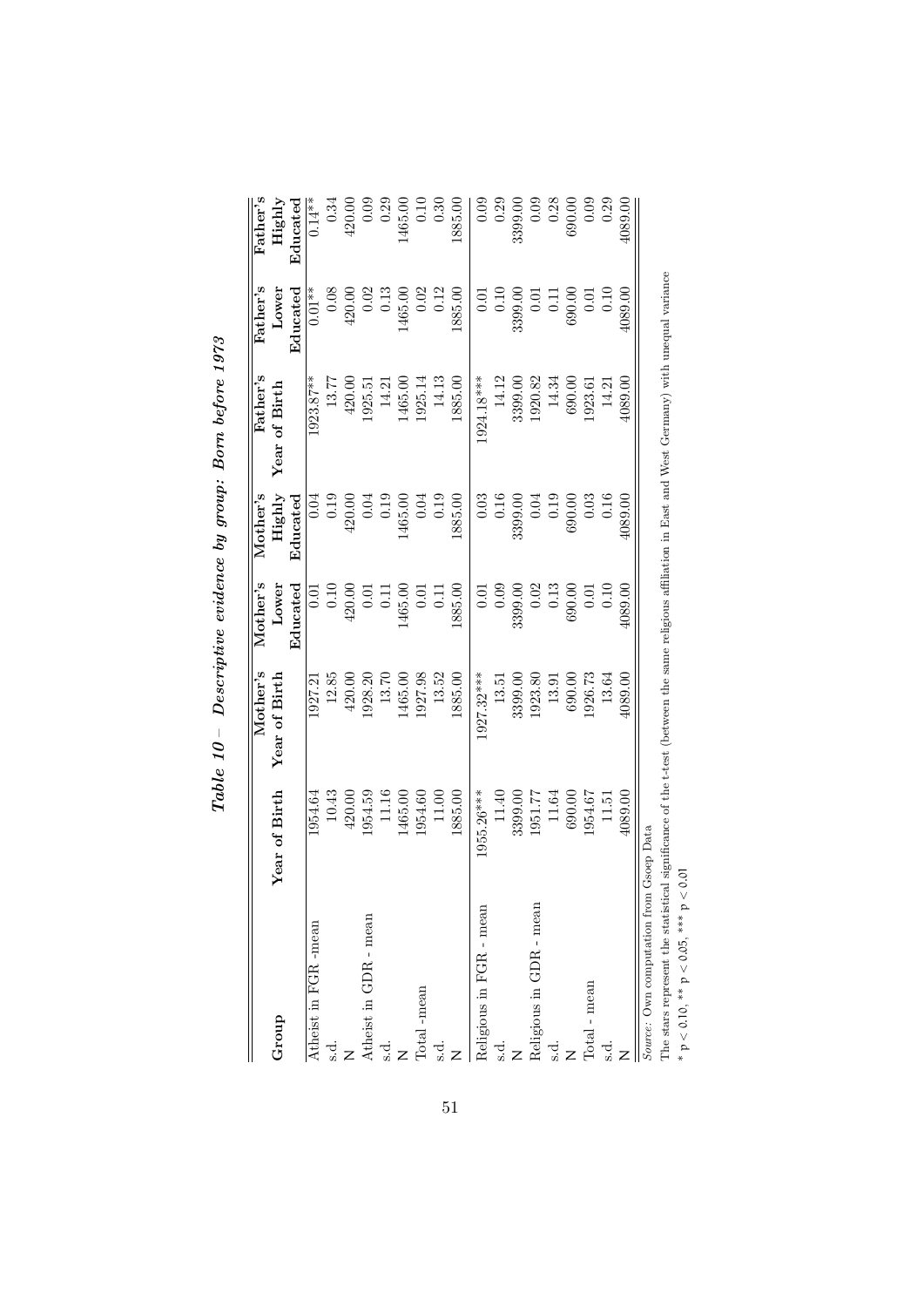|                                         |              | Mother's      | Mother's | Mother's | ${\rm Father's}$ | Father's    | $\rm{Father's}$ |
|-----------------------------------------|--------------|---------------|----------|----------|------------------|-------------|-----------------|
| Group                                   | ear of Birth | Year of Birth | Lower    | Highly   | of Birth<br>Year | Lower       | Highly          |
|                                         |              |               | Educated | Educated |                  | ${\rm End}$ | Educated        |
| Atheist in FGR - mean                   | 1956.98***   | 1929.57***    | 0.01     | 0.06     | $1926.38***$     | 0.01        | 0.15            |
| s.d.                                    | 12.96        | 14.84         | $0.11\,$ | 0.24     | 15.23            | $0.11\,$    | 0.35            |
|                                         | 303.00       | 303.00        | 303.00   | 303.00   | 303.00           | 303.00      | 303.00          |
| Atheist in GDR - mean                   | 1961.12      | 1935.26       | 0.02     | $0.08\,$ | 1932.35          | 0.02        | 0.11            |
| s.d.                                    | 14.93        | 17.46         | 0.14     | 0.27     | 17.77            | 0.15        | 0.31            |
|                                         | 035.00       | 1035.00       | 035.00   | 1035.00  | 1035.00          | 1035.00     | 1035.00         |
| Total - mean                            | 1960.18      | 1933.98       | 0.02     | 0.08     | 1931.00          | 0.02        | 0.12            |
| s.d.                                    | 14.60        | 17.07         | $0.13\,$ | 0.26     | 17.40            | 0.15        | 0.32            |
|                                         | 338.00       | 1338.00       | .338.00  | 1338.00  | 1338.00          | .338.00     | 1338.00         |
| Religious in FGR - mean                 | 1959.88***   | 932.05**      | 0.01     | 0.04     | $1928.96$ *      | 0.02        | $\Xi$           |
| s.d.                                    | 13.69        | 15.53         | 0.09     | 0.20     | 16.02            | 0.12        | 0.31            |
|                                         | 1997.00      | 1997.00       | 1997.00  | 1997.00  | 1997.00          | 1997.00     | 1997.00         |
| Religious in GDR - mean                 | 1957.58      | 1930.18       | 0.02     | 0.05     | 1927.33          | 0.02        | 0.11            |
| s.d.                                    | 15.06        | 16.99         | 0.14     | 0.22     | 17.44            | 0.14        | 0.31            |
| z                                       | 396.00       | 396.00        | 396.00   | 396.00   | 396.00           | 396.00      | 396.00          |
| Total - mean                            | 959.50       | 1931.74       | 0.01     | 0.04     | 1928.69          | 0.02        | 0.11            |
| s.d.                                    | 13.95        | 15.79         | 0.10     | 0.20     | 16.27            | 0.13        | 0.31            |
|                                         | 2393.00      | 2393.00       | 2393.00  | 2393.00  | 2393.00          | 2393.00     | 2393.00         |
| Source: Own computation from Gsoep Data |              |               |          |          |                  |             |                 |

 $Table~11 - Descriptive~ evidence~ by~group:~All~sample$  $Table \ \ 11 - Descriptive \ \ evidence \ by \ group: \ All \ sample$ 

The stars represent the statistical significance of the t-test (between the same religious affiliation in East and West Germany) with unequal variance The stars represent the statistical significance of the t-test (between the same religious affiliation in East and West Germany) with unequal variance  $* p < 0.10$ ,  $** p < 0.05$ ,  $*** p < 0.01$ p < 0.10, \*\* p < 0.05, \*\*\* p < 0.01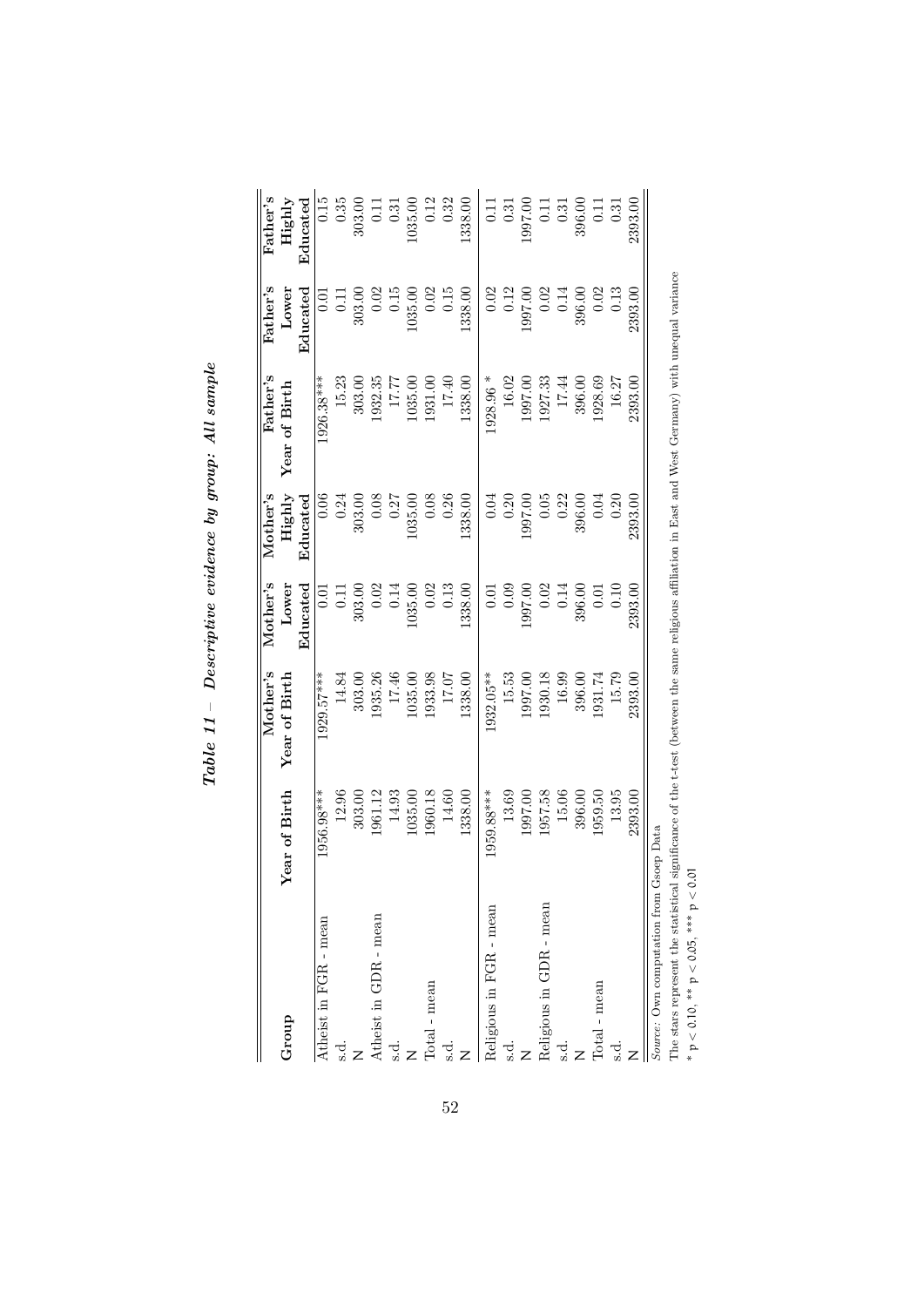| Group                                           | Year of Birth                           | Mother's<br>Year of Birth | Mother's<br>Educated<br>Lower | $M$ ot $her$ 's<br>Highly<br>Educated       | Father's<br>Year of Birth | Father's<br>Educated<br>Lower               | Father's<br>Highly<br>Educated |
|-------------------------------------------------|-----------------------------------------|---------------------------|-------------------------------|---------------------------------------------|---------------------------|---------------------------------------------|--------------------------------|
| $A_l(GDR)$ - mean                               | 1938.40**                               | 1909.82                   | 0.00                          | 0.00                                        | 1906.78                   | 0.00                                        | $0.03*$                        |
|                                                 | 3.38                                    | 7.13                      | 0.00                          | 0.00                                        | 7.51                      | $0.00\,$                                    | 0.17                           |
|                                                 | 141.00                                  | 141.00                    | 41.00                         | 141.00                                      | 141.00                    | 41.00                                       | 141.00                         |
|                                                 | 1939.48                                 | 1911.15                   |                               | 0.00                                        | 1908.21                   |                                             | 0.08                           |
| $\ensuremath{\mathcal{A}}_{h}(GDR)$ - mean s.d. | 2.98                                    | 6.59                      | 0.00000                       | 0.00                                        | 5.52                      |                                             | 0.28                           |
|                                                 | 48.00                                   | 48.00                     | 48.00                         | $48.00$                                     | 48.00                     | 48.00                                       | $48.00$                        |
|                                                 | 1939.36                                 | 1910.92                   | 0.00                          | 0.03                                        | 1907.70                   | 0.00                                        | $0.11\,$                       |
| $\mathcal{A}_h(FGR)$ - mean s.d. $\mathcal{A}$  | 3.02                                    | 6.27                      | 0.00                          | 0.18                                        | 06.7                      | 0.00                                        | 0.32                           |
|                                                 | 61.00                                   | 61.00                     | $61.00\,$                     | 61.00                                       | 61.00                     | 61.00                                       | $61.00\,$                      |
| $\mbox{Total}$ - $\mbox{mean}$                  | 1938.84                                 | 1910.34                   | 0.00                          | 0.01                                        | 1907.28                   | 0.00                                        | 0.06                           |
| s.d.                                            | 3.25                                    | 6.83                      | 0.00                          | 0.09                                        | 7.27                      | 0.00                                        | 0.24                           |
|                                                 | 250.00                                  | 250.00                    | 250.00                        | 250.00                                      | 250.00                    | 250.00                                      | 250.00                         |
|                                                 |                                         |                           |                               |                                             |                           |                                             |                                |
| $R_h(FGR)$ - mean                               | 1938.68                                 | 1909.60                   | 0.00                          | 0.01                                        | 1906.48                   | 0.00                                        | $0.01\,$                       |
| $\ddot{a}$ .                                    | 3.06                                    | 6.33                      | $0.00\,$                      | 0.11                                        | 7.15                      | 0.00                                        | 0.11                           |
|                                                 | 85.00                                   | 85.00                     | 85.00                         | 85.00                                       | 85.00                     | 85.00                                       | 85.00                          |
|                                                 | 1938.43                                 | 1909.45                   | 0.02                          |                                             | 1906.42                   |                                             | 0.03                           |
| $R_h({\rm GDR})$ - mean s.d.                    | 3.23                                    | 6.20                      | 0.14                          | $\begin{array}{c} 0.01 \\ 0.10 \end{array}$ | 6.85                      | $\begin{array}{c} 0.01 \\ 0.10 \end{array}$ | $0.17$                         |
|                                                 | 100.00                                  | 100.00                    | 00.00                         | 100.00                                      | 100.00                    | 00.00                                       | 100.00                         |
| $R_l(FGR)$ - mean                               | 1938.77                                 | 1910.08                   | 0.00                          | 0.03                                        | 1906.95                   | 0.00                                        | $0.11***$                      |
| s.d.                                            | 3.11                                    | 6.33                      | 0.00                          | 0.18                                        | 6.72                      | 0.00                                        | 0.31                           |
|                                                 | 283.00                                  | 283.00                    | 283.00                        | 283.00                                      | 283.00                    | 283.00                                      | 283.00                         |
| $\mbox{Total}$ - $\mbox{mean}$                  | 1938.68                                 | 1909.86                   | 0.00                          | 0.02                                        | 1906.75                   | 0.00                                        | 0.07                           |
| s.d.                                            | 3.12                                    | 6.29                      | 0.07                          | 0.15                                        | 6.82                      | 0.05                                        | 0.26                           |
|                                                 | 468.00                                  | 468.00                    | 168.00                        | 468.00                                      | 468.00                    | 468.00                                      | 468.00                         |
|                                                 | Source: Own computation from Gsoep Data |                           |                               |                                             |                           |                                             |                                |

Table  $12$  – Descriptive evidence by group: Born before 1945, after matching  $Table~12-$  Descriptive evidence by group: Born before 1945, after matching

the treated (i.e. A<sub>n</sub>(FGR) when we look at Atheist people or R<sub>n</sub>(GDR) when we look at Religious people) the treated (i.e.  $A_h$ (FGR) when we look at Atheist people or  $R_h$ (GDR) when we look at Religious people) The stars represent the statistical significance of the pairwise t-test between The stars represent the statistical significance of the pairwise t-test between

and the controls (i.e. the same religious affiliation peers in the other former German country) with unequal variance and the controls (i.e. the same religious affiliation peers in the other former German country) with unequal variance  $* p < 0.10$ ,  $** p < 0.05$ ,  $*** p < 0.01$ p < 0.10, \*\* p < 0.05, \*\*\* p < 0.01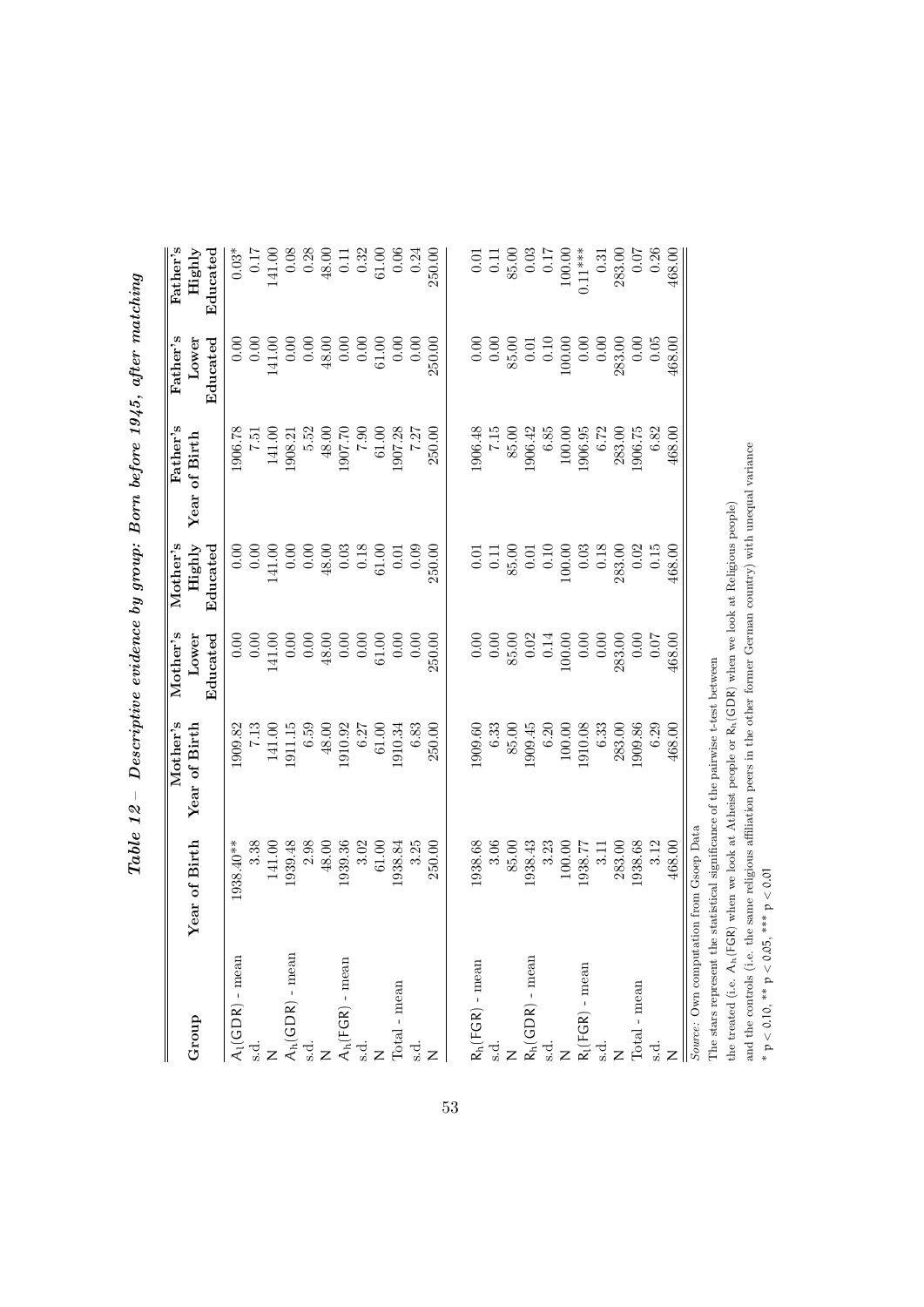| Group                                           | Year of Birth                           | Mother's<br>Year of Birth | Mother's<br>Educated<br>Lower | Mother's<br>Highly<br>Educated | Father's<br>Year of Birth | Father's<br>Educated<br>Lower               | ${\rm Father's}$<br>Educated<br>Highly |
|-------------------------------------------------|-----------------------------------------|---------------------------|-------------------------------|--------------------------------|---------------------------|---------------------------------------------|----------------------------------------|
| $\mathcal{A}_l(\mathsf{GDR})$ - mean            | 1941.38***                              | 1913.37**                 |                               | 0.01                           | 1910.39*                  |                                             | 0.06                                   |
|                                                 |                                         |                           |                               |                                |                           |                                             |                                        |
|                                                 | 5.49                                    | 8.24                      |                               | $0.10\,$                       | 8.87                      |                                             | 0.24                                   |
|                                                 | 204.00                                  | 204.00                    | 204.00                        | 204.00                         | 204.00                    | 204.00                                      | 204.00                                 |
|                                                 | 1943.60                                 | 1914.14                   |                               | $0.00**$                       | 1910.83                   |                                             | 0.07                                   |
| $\ensuremath{\mathcal{A}}_{h}(GDR)$ - mean s.d. | 5.23                                    | 8.92                      |                               | 0.00                           | 9.14                      | 0.00000                                     | 0.26                                   |
|                                                 | 83.00                                   | 83.00                     | 83.00                         | 83.00                          | 83.00                     | 83.00                                       | 83.00                                  |
| $\mathsf{A}_{\mathsf{h}}(\mathsf{FGR})$ - mean  | 1943.66                                 | 1915.25                   | 0.01                          | 0.03                           | 1912.14                   | 0.00                                        | 0.11                                   |
|                                                 | 5.19                                    | 8.13                      | 0.09                          | 0.18                           | 9.18                      | 0.00                                        | 0.32                                   |
|                                                 | 116.00                                  | 116.00                    | 16.00                         | 16.00                          | 116.00                    | $116.00$                                    | 116.00                                 |
| $\mbox{Total}$ - $\mbox{mean}$                  | 1942.49                                 | 1914.07                   | 0.00                          | 0.01                           | 1910.99                   | 0.00                                        | 0.08                                   |
| $\frac{1}{\dot{a}}$ z                           | 5.46                                    | 8.37                      | 0.05                          | 0.12                           | 9.02                      | 0.00                                        | 0.27                                   |
|                                                 | 403.00                                  | 403.00                    | 403.00                        | 403.00                         | 403.00                    | 403.00                                      | 403.00                                 |
|                                                 |                                         |                           |                               |                                |                           |                                             |                                        |
| $R_h(\mathsf{FGR})$ - mean                      | 1941.51                                 | 1912.35                   | 0.00                          | 0.03                           | 1908.88                   | 0.000000                                    | 0.08                                   |
|                                                 | 5.08                                    | 7.30                      | 0.00                          | 0.16                           | 7.40                      |                                             | 0.28                                   |
| $R_h({\rm GDR})$ - mean s.d.                    | 119.00                                  | 119.00                    | 19.00                         | .19.00                         | 119.00                    | 19.00                                       | 119.00                                 |
|                                                 | 1941.67                                 | 1913.01                   | 0.01                          | 0.02                           | 1909.71                   | 0.01                                        | 0.07                                   |
|                                                 | 5.42                                    | 8.16                      | 0.12                          | 0.14                           | 8.61                      | 0.08                                        | 0.26                                   |
|                                                 | 150.00                                  | 150.00                    | 50.00                         | 50.00                          | 150.00                    | $-50.00$                                    | 150.00                                 |
| $R_l(FGR)$ - mean                               | 1942.41                                 | 1913.40                   | 0.00                          | 0.02                           | 1910.12                   | 0.01                                        | 0.08                                   |
| s.d.                                            | 5.48                                    | 7.88                      | 0.05                          | 0.14                           | 8.34                      | 0.10                                        | 0.27                                   |
|                                                 | 455.00                                  | 455.00                    | 155.00                        | 455.00                         | 455.00                    | 455.00                                      | 455.00                                 |
| $\mbox{Total}$ - $\mbox{mean}$                  | 1942.1                                  | .913.15                   | 0.00                          | 0.02                           | 1909.83                   |                                             | 0.08                                   |
|                                                 | 5.41                                    | 7.84                      | 0.06                          | 0.14                           | 8.25                      | $\begin{array}{c} 0.01 \\ 0.09 \end{array}$ | 0.27                                   |
|                                                 | 724.00                                  | 724.00                    | 724.00                        | 724.00                         | 724.00                    | 724.00                                      | 724.00                                 |
|                                                 | Source: Own computation from Gsoep Data |                           |                               |                                |                           |                                             |                                        |

Table  $13$  – Descriptive evidence by group: Born before 1952, after matching  $Table\ 13 - Descriptive\ evidence\ by\ group: \ Born\ before\ 1952,\ after\ matching$ 

the treated (i.e. A<sub>n</sub>(FGR) when we look at Atheist people or R<sub>n</sub>(GDR) when we look at Religious people) the treated (i.e.  $A_h$ (FGR) when we look at Atheist people or  $R_h$ (GDR) when we look at Religious people) The stars represent the statistical significance of the pairwise t-test between The stars represent the statistical significance of the pairwise t-test between

and the controls (i.e. the same religious affiliation peers in the other former German country) with unequal variance and the controls (i.e. the same religious affiliation peers in the other former German country) with unequal variance  $* p < 0.10$ ,  $** p < 0.05$ ,  $*** p < 0.01$ p < 0.10, \*\* p < 0.05, \*\*\* p < 0.01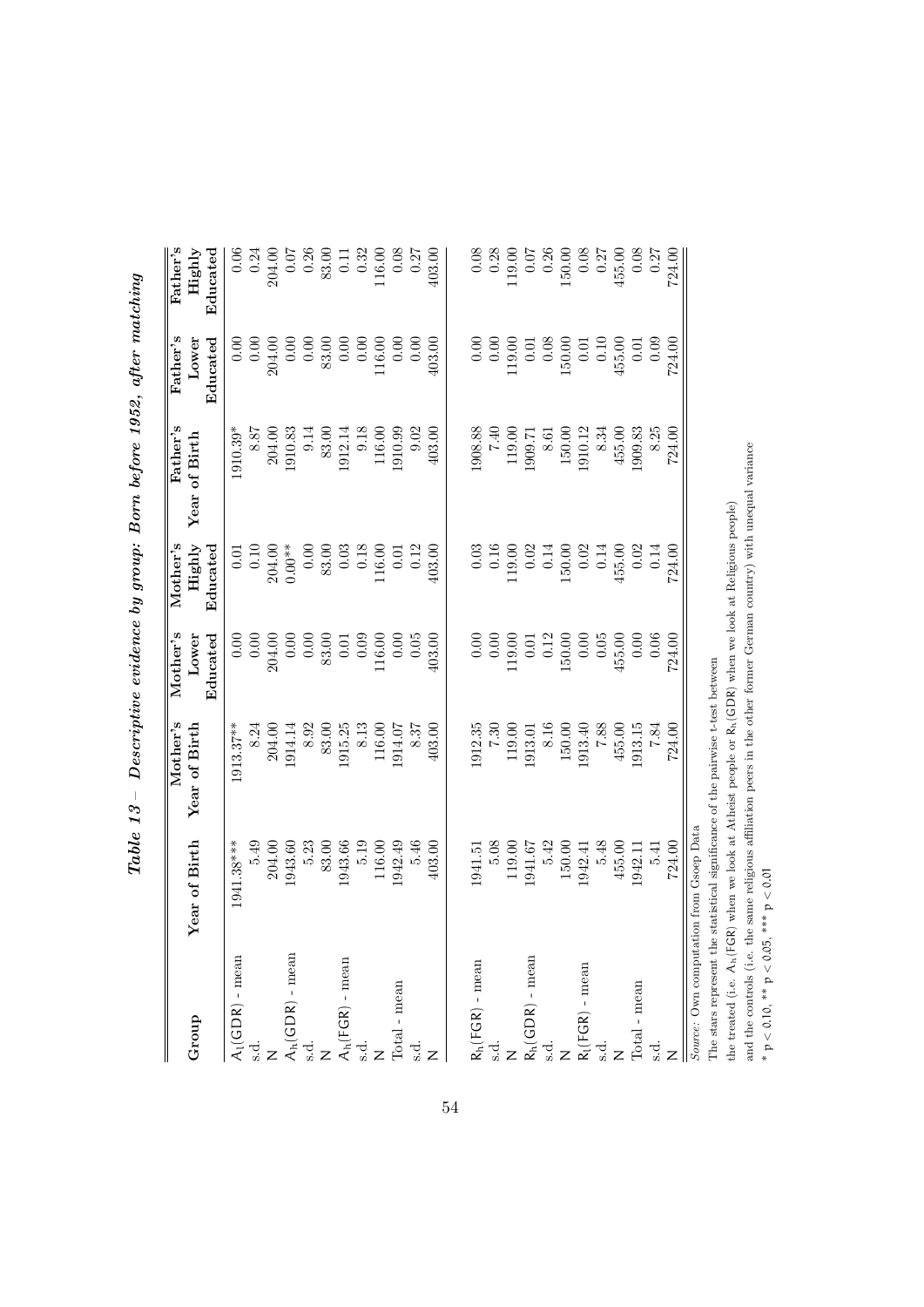| Group                                                 | Year of Birth                           | Mother's<br>Year of Birth | Mother's<br>Lower                           | $M$ ot $her$ 's<br>Highly                   | Father's<br>Year of Birth | ${\rm Father's}$<br>Lower | $_{\rm Father's}$<br>Highly                   |
|-------------------------------------------------------|-----------------------------------------|---------------------------|---------------------------------------------|---------------------------------------------|---------------------------|---------------------------|-----------------------------------------------|
|                                                       |                                         |                           | Educated                                    | Educated                                    |                           | Educated                  | ${\rm End}$ ed                                |
| $\mathcal{A}_l(\mathsf{GDR}\,\text{-}\,\mathsf{mean}$ | 1947.41                                 | .920.16                   | $0.03*$                                     | $0.01*$                                     | 1917.21                   | $0.04***$                 | $0.06***$                                     |
| $\ddot{s}.$                                           | 8.45                                    | 11.43                     | 0.16                                        | 0.11                                        | 11.91                     | 0.19                      | 0.24                                          |
|                                                       | 356.00                                  | 356.00                    | 356.00                                      | 356.00                                      | 356.00                    | 356.00                    | 356.00                                        |
| $A_h(GDR)$ - mean                                     | 1948.24                                 | 1920.59                   | 0.00                                        | 0.02                                        | 1917.41                   | 0.01                      | $0.06***$                                     |
|                                                       | 7.75                                    | 10.87                     | 0.00                                        | 0.12                                        | 11.91                     | 0.09                      |                                               |
|                                                       | 131.00                                  | 131.00                    | 131.00                                      | 131.00                                      | 131.00                    | 131.00                    | $\begin{array}{c} 0.24 \\ 131.00 \end{array}$ |
| $\ensuremath{\mathcal{A}}_{h}(FGR)$ - mean s.d.       | 1947.81                                 | 1919.80                   | $\begin{array}{c} 0.01 \\ 0.08 \end{array}$ |                                             | 1916.53                   | 0.01                      |                                               |
|                                                       | 7.28                                    | 9.82                      |                                             | $0.04$<br>0.20                              | 10.52                     | 0.08                      | $\begin{array}{c} 0.13 \\ 0.34 \end{array}$   |
|                                                       | 176.00                                  | 176.00                    | 176.00                                      | 176.00                                      | 176.00                    | 176.00                    | 176.00                                        |
| Iotal - mean                                          | 1947.68                                 | 1920.15                   | 0.02                                        | 0.02                                        | 1917.07                   | 0.02                      |                                               |
| $\ddot{a}$ .                                          | 8.01                                    | 10.90                     | 0.12                                        | 0.14                                        | 11.55                     | $0.15\,$                  | $\begin{array}{c} 0.08 \\ 0.27 \end{array}$   |
|                                                       | 663.00                                  | 663.00                    | 663.00                                      | 663.00                                      | 663.00                    | 663.00                    | 663.00                                        |
| $R_h(FGR)$ - mean                                     | 1947.03                                 | 1918.75                   | $0.00 *$                                    | 0.03                                        | 1915.76                   | 0.00                      | $0.06\,$                                      |
| s.d.                                                  | 8.15                                    | 10.35                     | 0.00                                        | 0.16                                        | 10.79                     | 0.00                      | 0.24                                          |
|                                                       | 190.00                                  | 190.00                    | 190.00                                      | 190.00                                      | 190.00                    | 190.00                    | 190.00                                        |
| $R_h(GDR)$ - mean                                     | 1946.34                                 | 1917.97                   | 0.01                                        |                                             | 1914.91                   | 0.01                      |                                               |
|                                                       | 8.08                                    | 10.36                     | 0.11                                        | $\begin{array}{c} 0.03 \\ 0.16 \end{array}$ | 11.05                     | 0.09                      | $\begin{array}{c} 0.07 \\ 0.26 \end{array}$   |
|                                                       | 225.00                                  | 225.00                    | 225.00                                      | 225.00                                      | 225.00                    | 225.00                    | 225.00                                        |
| $R_l(FGR)$ - mean                                     | 1948.02 ***                             | $-19.47*$                 | 0.00                                        | 0.02                                        | 1916.01                   | 0.01                      | $0.08\,$                                      |
| $\ddot{a}$                                            | 8.32                                    | 10.62                     | 0.06                                        | 0.14                                        | 11.27                     | 0.10                      | 0.28                                          |
|                                                       | 755.00                                  | 755.00                    | 755.00                                      | 755.00                                      | 755.00                    | 755.00                    | 755.00                                        |
| $\operatorname{Total}$ - $\operatorname{mean}$        | 1947.53                                 | 1919.07                   | 0.01                                        | 0.02                                        | 1915.76                   | 0.01                      | 0.08                                          |
| $\ddot{a}$ .                                          | 8.27                                    | 10.54                     | 0.07                                        | 0.15                                        | 11.15                     | 0.09                      | 0.27                                          |
|                                                       | 1170.00                                 | 170.00                    | 1170.00                                     | 170.00                                      | 170.00                    | 170.00                    | 170.00                                        |
|                                                       | Source: Own computation from Gsoep Data |                           |                                             |                                             |                           |                           |                                               |

Table  $14$  – Descriptive evidence by group: Born before 1961, after matching  $Table\ 14$  – Descriptive evidence by group: Born before 1961, after matching

The stars represent the statistical significance of the pairwise t-test between The stars represent the statistical significance of the pairwise t-test between

the treated (i.e.  $A_h(FGR)$  when we look at Atheist people or  $R_h(GDR)$  when we look at Religious people)<br>and the controls (i.e. the same religious affiliation peers in the other former German country) with unequal variance the treated (i.e.  $A_h$ (FGR) when we look at Atheist people or  $R_h$ (GDR) when we look at Religious people)

and the controls (i.e. the same religious affiliation peers in the other former German country) with unequal variance

\*  $p < 0.10$ , \*\*  $p < 0.05$ , \*\*\*  $p < 0.01$ p < 0.10, \*\* p < 0.05, \*\*\* p < 0.01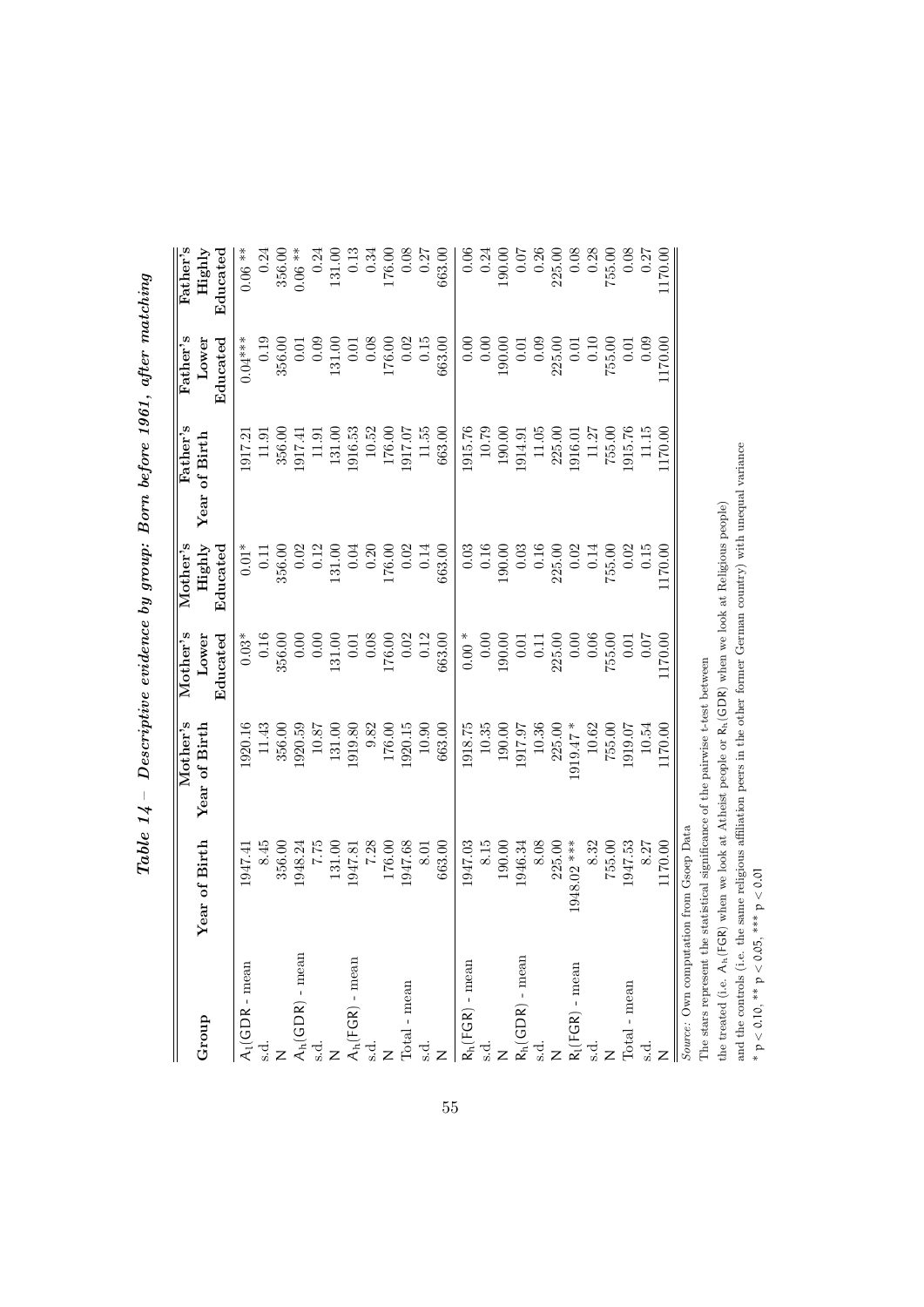| Group                                             | Year of Birth                           | Mother's<br>Year of Birth | $\rm Mother's$<br>Educated<br>Lower | $M$ ot $her$ 's<br>Educated<br>Highly | ${\rm Father's}$<br>Year of Birth | ${\rm Father's}$<br>Educated<br>Lower | ${\rm Father's}$<br>Highly<br>${\rm End}$ ed |
|---------------------------------------------------|-----------------------------------------|---------------------------|-------------------------------------|---------------------------------------|-----------------------------------|---------------------------------------|----------------------------------------------|
| $\mathcal{A}_l(\mathsf{GDR}\text{-}\mathsf{mean}$ | 1954.26                                 | 1927.67                   | $0.02*$                             | 0.04                                  | 1924.94                           | $0.03***$                             | $0.06***$                                    |
|                                                   |                                         |                           |                                     |                                       |                                   |                                       |                                              |
| $\ddot{s}.$                                       | 11.47                                   | 13.81                     | 0.15                                | 0.20                                  | 14.33                             | 0.17                                  | 0.25                                         |
|                                                   | 540.00                                  | 540.00                    | 540.00                              | 540.00                                | 540.00                            | 540.00                                | 540.00                                       |
| $\mathsf{A}_{\mathsf{h}}(\mathsf{GDR})$ - mean    | 1953.50                                 | 1926.80                   | 0.00                                | 0.04                                  | 1923.70                           | 0.00                                  | 0.16                                         |
|                                                   | 10.85                                   | 14.33                     | $0.00\,$                            | 0.21                                  | 14.76                             | 0.07                                  | 0.37                                         |
|                                                   | 203.00                                  | 203.00                    | 203.00                              | 203.00                                | 203.00                            | 203.00                                | 203.00                                       |
| $\mathcal{A}_h(\mathsf{FGR})$ - mean              | 1953.92                                 | 1926.47                   | 0.01                                |                                       | 1923.35                           | 0.01                                  | 0.14                                         |
| $\ddot{\mathbf{c}}$ .                             | 10.47                                   | 12.83                     | 0.09                                | $0.04$<br>0.19                        | 13.39                             | 0.09                                  | 0.35                                         |
|                                                   | 267.00                                  | 267.00                    | 267.00                              | 267.00                                | 267.00                            | 267.00                                | 267.00                                       |
| Iotal - mean                                      | 1954.02                                 | 1927.18                   | 0.01                                | 0.04                                  | 1924.27                           |                                       | 0.10                                         |
| s.d.                                              | 11.08                                   | 13.66                     | $0.12\,$                            | 0.20                                  | 14.18                             | $\frac{0.02}{0.14}$                   | 0.30                                         |
|                                                   | 1010.00                                 | 1010.00                   | 1010.00                             | 1010.00                               | 1010.00                           | 1010.00                               | 1010.00                                      |
| $R_h(FGR)$ - mean                                 | 1952.43                                 | 1924.80                   | 0.02                                | 0.03                                  | 1921.94                           | 0.03                                  | 0.08                                         |
| s.d.                                              | 11.52                                   | 13.48                     | 0.12                                | <b>117</b>                            | 14.16                             | 0.16                                  | 0.28                                         |
|                                                   | 259.00                                  | 259.00                    | 259.00                              | 259.00                                | 259.00                            | 259.00                                | 259.00                                       |
| $R_h(GDR)$ - mean                                 | 1952.28                                 | 1924.65                   | 0.02                                | 0.05                                  | 1921.70                           | 0.02                                  | 0.10                                         |
|                                                   | 11.64                                   | 13.98                     | 0.15                                | 0.21                                  | 14.46                             | 0.15                                  | 0.31                                         |
|                                                   | 318.00                                  | 318.00                    | 318.00                              | 318.00                                | 318.00                            | 318.00                                | 318.00                                       |
| $h_l(FGR)$ - mean                                 | 1956.24 ***                             | 1928.12***                | $0.01*$                             | 0.03                                  | 1924.97***                        | 0.01                                  | $0.10\,$                                     |
| d.<br>si                                          | 11.21                                   | 13.31                     | 0.08                                | 0.16                                  | 13.90                             | 0.10                                  | 0.30                                         |
|                                                   | 1369.00                                 | 1369.00                   | 1369.00                             | 1369.00                               | 1369.00                           | 1369.00                               | 1369.00                                      |
| $\operatorname{Total}$ - $\operatorname{mean}$    | 1955.09                                 | 1927.1                    | 0.01                                | 0.03                                  | 1924.03                           | 0.01                                  | 0.10                                         |
| s.d.                                              | 11.46                                   | 13.52                     | 0.10                                | 0.17                                  | 14.09                             | 0.12                                  | 0.30                                         |
|                                                   | 1946.00                                 | 1946.00                   | 1946.00                             | 1946.00                               | 1946.00                           | 1946.00                               | 1946.00                                      |
|                                                   | Source: Own computation from Gsoep Data |                           |                                     |                                       |                                   |                                       |                                              |

Table  $15$  – Descriptive evidence by group: Born before 1973, after matching  $Table\ 15 - Descriptive\ evidence\ by\ group: \ Borm\ before\ 1973,\ after\ matching$ 

The stars represent the statistical significance of the pairwise t-test between The stars represent the statistical significance of the pairwise t-test between

the treated (i.e.  $A_h(FGR)$  when we look at Atheist people or  $R_h(GDR)$  when we look at Religious people)<br>and the controls (i.e. the same religious affiliation peers in the other former German country) with unequal variance the treated (i.e.  $A_h$ (FGR) when we look at Atheist people or  $R_h$ (GDR) when we look at Religious people)

and the controls (i.e. the same religious affiliation peers in the other former German country) with unequal variance

\*  $p < 0.10$ , \*\*  $p < 0.05$ , \*\*\*  $p < 0.01$ p < 0.10, \*\* p < 0.05, \*\*\* p < 0.01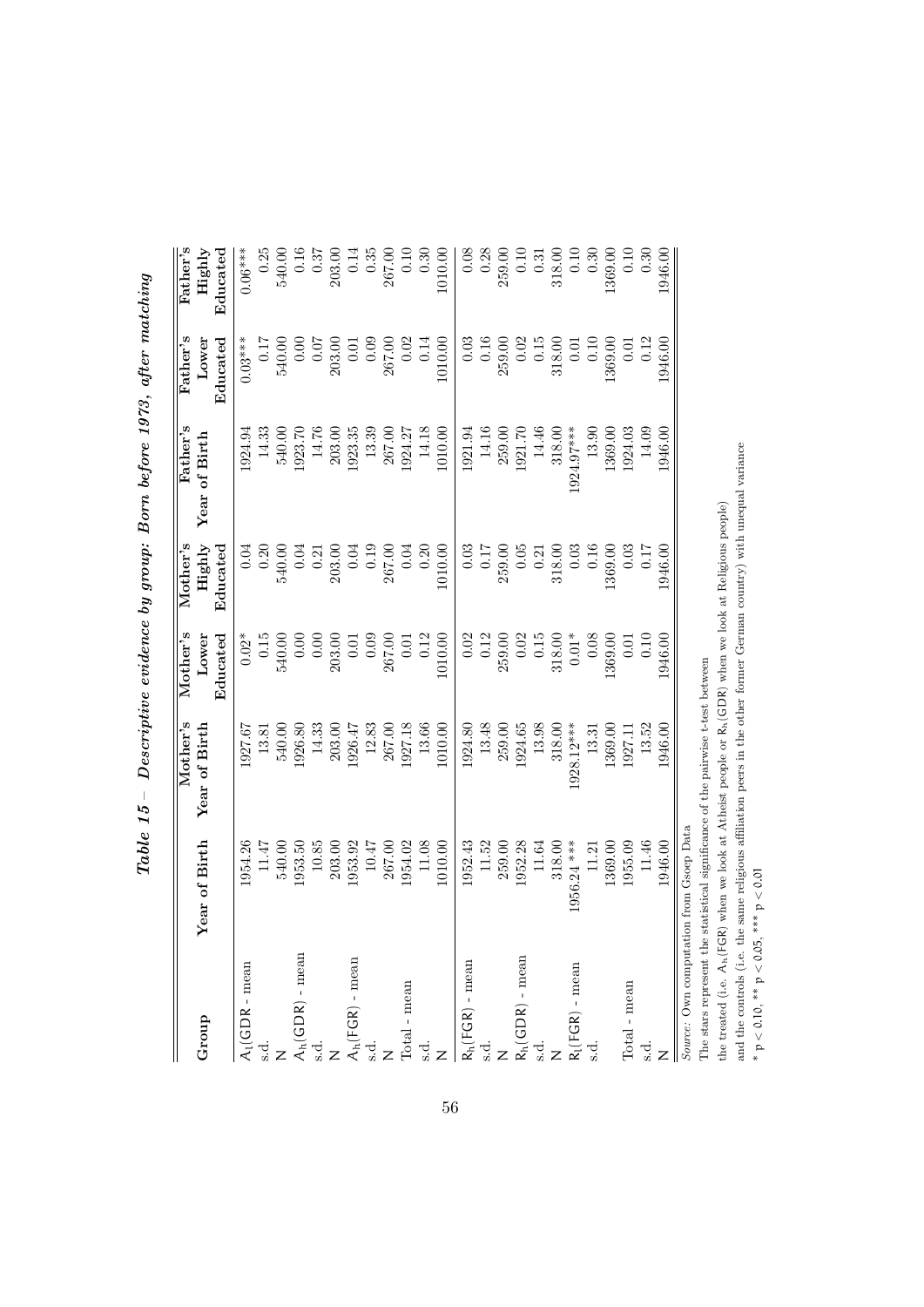<span id="page-56-0"></span>

|                                                   | (1)           | (2)                            | (3)           | (4)           | (5)           |
|---------------------------------------------------|---------------|--------------------------------|---------------|---------------|---------------|
|                                                   | Propensity    | Propensity                     | Propensity    | Propensity    | Propensity    |
|                                                   | to smoke      | to smoke                       | to smoke      | to smoke      | to smoke      |
|                                                   | b/sec         | b/sec                          | b/sec         | b/sec         | b/sec         |
|                                                   |               | Males only                     |               |               |               |
|                                                   |               | Not using Länder Fixed Effects |               |               |               |
| $(Al(GDR) - Rl(FGR))$ -<br>$(Rh(GDR)-Rh(FGR))$    | $0.12983***$  | $0.12927***$                   | $0.13127***$  | $0.17474**$   | $0.20762***$  |
|                                                   | (0.02864)     | (0.02945)                      | (0.02370)     | (0.08359)     | (0.07833)     |
| $\text{Al}(\text{GDR})$ - $\text{Rl}(\text{FGR})$ | $0.11870***$  | $0.14027***$                   | $0.08504***$  | $0.14442**$   | $0.16569***$  |
|                                                   | (0.02850)     | (0.03697)                      | (0.02384)     | (0.06534)     | (0.06236)     |
| $Rh(GDR) - Rh(FGR)$                               | $-0.01113***$ | 0.01100                        | $-0.04623***$ | $-0.03031$    | $-0.04193$    |
|                                                   | (0.00357)     | (0.02664)                      | (0.00359)     | (0.01908)     | (0.04479)     |
|                                                   |               | Males only                     |               |               |               |
|                                                   |               | Using Länder Fixed Effects     |               |               |               |
|                                                   |               |                                |               |               |               |
| $(Al(GDR) - Rh(GDR)) -$<br>$(Rl(FGR)-Rh(FGR))$    | $0.12759***$  | $0.12240***$                   | $0.12966***$  | $0.16202**$   | $0.17888**$   |
|                                                   | (0.02866)     | (0.02947)                      | (0.02840)     | (0.07354)     | (0.08198)     |
| $\text{Al}(\text{GDR}) - \text{Rh}(\text{GDR})$   | $0.11505***$  | $0.11495***$                   | $0.07193***$  | 0.11146       | 0.12416       |
|                                                   | (0.02859)     | (0.02932)                      | (0.02757)     | (0.07353)     | (0.08146)     |
| $Rl(FGR) - Rh(FGR)$                               | $-0.01255***$ | $-0.00745***$                  | $-0.05773***$ | $-0.05056***$ | $-0.05472***$ |
|                                                   | (0.00213)     | (0.00237)                      | (0.00386)     | (0.00315)     | (0.01626)     |
| $\mathbb N$                                       | 1,127         | 1,084                          | 1,179         | 648           | 646           |
| Rh(FGR)                                           | 119           | 114                            | 116           | 73            | 72            |
| Rh(GDR)                                           | 150           | 142                            | 155           | 150           | 142           |
| Rl(FGR)                                           | 455           | 439                            | 480           | 148           | 145           |
| AI(GDR)                                           | 204           | 192                            | 231           | 138           | 1,456         |
| Ah(GDR)                                           | 83            | 82                             | 78            | 23            | 27            |
| Ah(FGR)                                           | 116           | 115                            | 119           | 116           | 115           |

Table 16 – Estimation Results for those born before 1952

 $*$  p < 0.10, \*\* p < 0.05, \*\*\* p < 0.01

Males born between 1933 and 1951

Bootstrapped SE-values in parentheses (100 replications), stratification by country of birth: GDR or FGR. The individuals distribution are aligned according to year of birth, parental year of birth, parental education.

In the second stage we used as controls education (2 dummies: high or low level), marital status,

employment status (3 dummies: Self-employed, OLF, Unemployed), year dummies,

and according to the estimation with or without regional dummies (15 federal Länder dummies)

In column (1) estimated effect using the covariates above described.

In column (2) estimated effect using as covariate also the real cigarettes prices.

In column (3) estimated effect defined Low as residuals and using in the PSM only mother's information.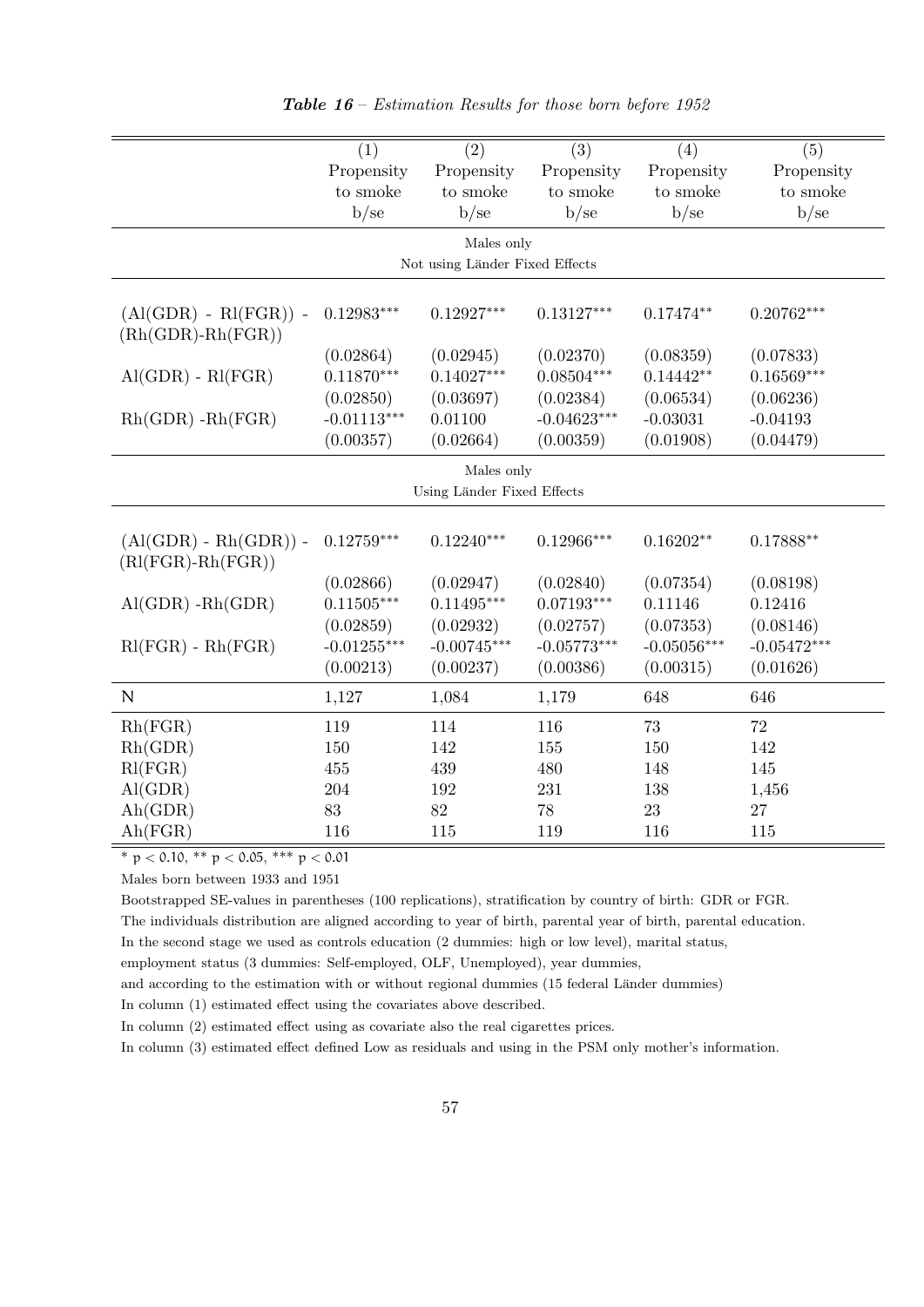In column (4) estimated effect where High and Low types are defined by PSM and Low Types are never caught as High. In column (5) we adopt the same approach as column 4 but controlling for real cigarettes prices.

<span id="page-57-0"></span>

|                                                   | $\overline{(1)}$ | $\overline{(2)}$               | $\overline{(3)}$ | $\overline{(4)}$ | $\overline{(5)}$ |
|---------------------------------------------------|------------------|--------------------------------|------------------|------------------|------------------|
|                                                   | Propensity       | Propensity                     | Propensity       | Propensity       | Propensity       |
|                                                   | to smoke         | to smoke                       | to smoke         | to smoke         | to smoke         |
|                                                   | b/sec            | b/sec                          | b/sec            | b/sec            | b/sec            |
|                                                   |                  | Males only                     |                  |                  |                  |
|                                                   |                  | Not using Länder Fixed Effects |                  |                  |                  |
|                                                   |                  |                                |                  |                  |                  |
| $(Al(GDR) - Rl(FGR))$ -<br>$(Rh(GDR)-Rh(FGR))$    | $0.12956***$     | $0.12745***$                   | $0.12707***$     | $0.19512***$     | $0.20114***$     |
|                                                   | (0.02204)        | (0.02153)                      | (0.02281)        | (0.06592)        | (0.07066)        |
| $\text{Al}(\text{GDR})$ - $\text{RI}(\text{FGR})$ | $0.05573**$      | 0.01647                        | $0.05367^{**}$   | 0.08040          | 0.07381          |
|                                                   | (0.02174)        | (0.02505)                      | (0.02313)        | (0.05101)        | (0.05250)        |
| $Rh(GDR) - Rh(FGR)$                               | $-0.07383***$    | $-0.11098***$                  | $-0.07340***$    | $-0.11472***$    | $-0.12734***$    |
|                                                   | (0.00249)        | (0.01400)                      | (0.00239)        | (0.01546)        | (0.03164)        |
|                                                   |                  | Males only                     |                  |                  |                  |
|                                                   |                  | Using Länder Fixed Effects     |                  |                  |                  |
|                                                   |                  |                                |                  |                  |                  |
| $(Al(GDR) - Rh(GDR)) -$<br>$(Rl(FGR)-Rh(FGR))$    | $0.12947***$     | $0.12696***$                   | $0.17398***$     | $0.18583**$      | $0.17699***$     |
|                                                   | (0.02229)        | (0.02149)                      | (0.02955)        | (0.07787)        | (0.05888)        |
| $\text{Al}(\text{GDR}) - \text{Rh}(\text{GDR})$   | $0.09979***$     | $0.09975***$                   | $0.12822***$     | 0.08819          | 0.08571          |
|                                                   | (0.02229)        | (0.02143)                      | (0.02889)        | (0.07792)        | (0.05783)        |
| $\text{RI}(\text{FGR})$ - $\text{Rh}(\text{FGR})$ | $-0.02968***$    | $-0.02721***$                  | $-0.04576***$    | $-0.09764***$    | $-0.09128***$    |
|                                                   | (0.00101)        | (0.00099)                      | (0.00139)        | (0.00134)        | (0.01357)        |
| $\mathbb N$                                       | 1,833            | 1,790                          | 1,916            | 1,030            | 1,047            |
| Rh(FGR)                                           | 190              | 184                            | 174              | 111              | 110              |
| Rh(GDR)                                           | $225\,$          | 217                            | 233              | 225              | 217              |
| Rl(FGR)                                           | 755              | 740                            | 808              | 246              | 249              |
| AI(GDR)                                           | 356              | 348                            | 382              | 241              | 258              |
| Ah(GDR)                                           | 131              | 126                            | 132              | 31               | 38               |
| Ah(FGR)                                           | 176              | 175                            | 187              | 176              | 175              |

Table 17 – Estimation Results for those born before 1961

 $* p < 0.10, ** p < 0.05, ** p < 0.01$ 

Males born between 1933 and 1960

Bootstrapped SE-values in parentheses (100 replications), stratification by country of birth: GDR or FGR. The individuals distribution are aligned according to year of birth, parental year of birth, parental education.

In the second stage we used as controls education (2 dummies: high or low level), marital status,

employment status (3 dummies: Self-employed, OLF, Unemployed), year dummies,

and according to the estimation with or without regional dummies (15 federal Länder dummies)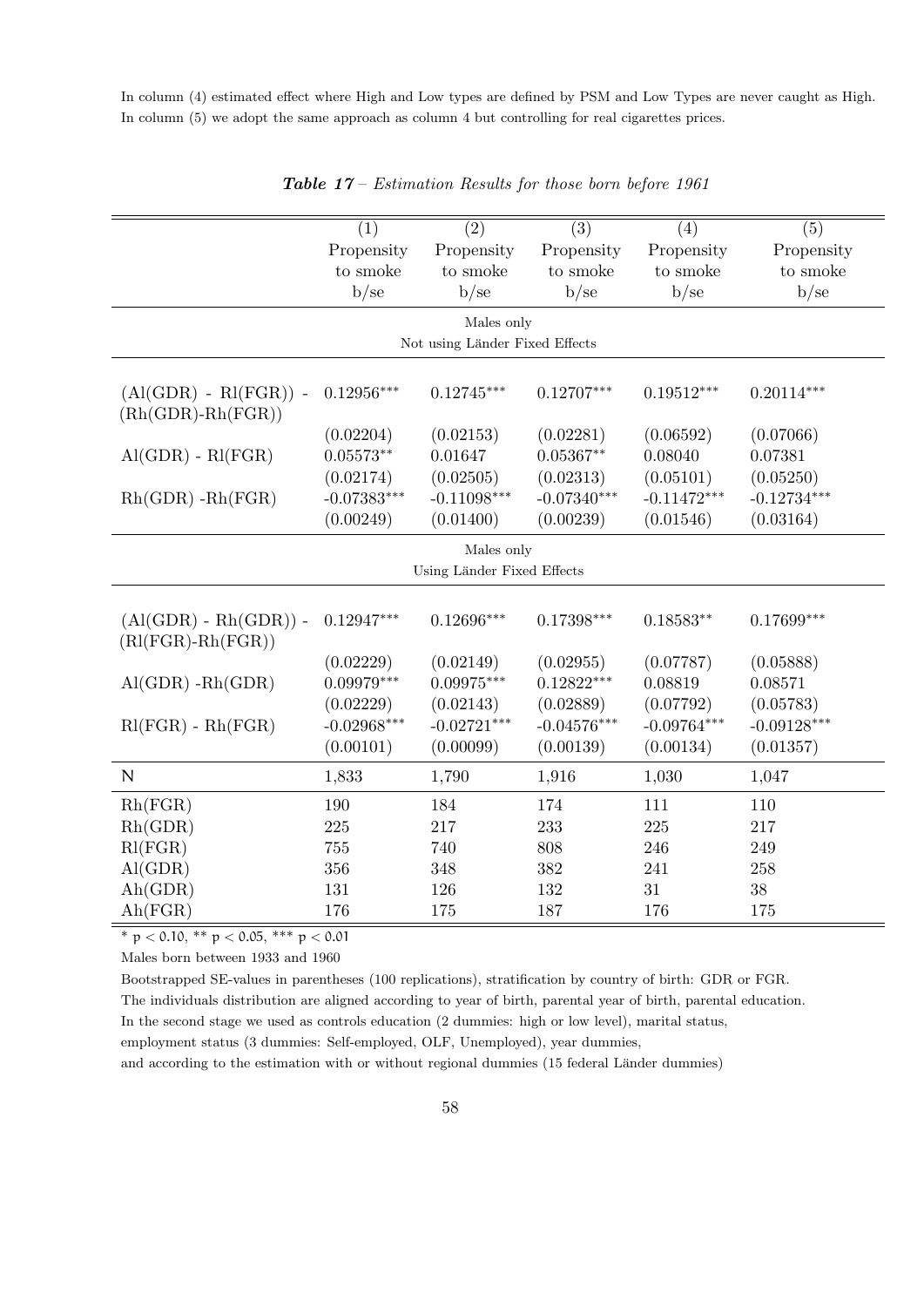In column (1) estimated effect using the covariates above described.

In column (2) estimated effect using as covariate also the real cigarettes prices.

In column (3) estimated effect defined Low as residuals and using in the PSM only mother's information.

In column (4) estimated effect where High and Low types are defined by PSM and Low Types are never caught as High.

In column (5) we adopt the same approach as column 4 but controlling for real cigarettes prices.

<span id="page-58-0"></span>

|                                            | (1)         | (2)                            | (3)          | (4)          |
|--------------------------------------------|-------------|--------------------------------|--------------|--------------|
|                                            | Born        | Born                           | Born         | Born         |
|                                            | before 1945 | before 1952                    | before 1961  | before 1973  |
|                                            | b/se        | b/se                           | b/se         | b/se         |
|                                            |             | Males only                     |              |              |
|                                            |             | Not using Länder Fixed Effects |              |              |
|                                            |             |                                |              |              |
| Rl(FGR)<br>(Al(GDR))                       | $0.05279*$  | $0.12983***$                   | $0.12956***$ | $0.08186***$ |
| $-(Rh(GDR)-Rh(FGR))$                       |             |                                |              |              |
|                                            | (0.03055)   | (0.02864)                      | (0.02204)    | (0.01708)    |
|                                            |             | Males only                     |              |              |
|                                            |             | Using Länder Fixed Effects     |              |              |
|                                            |             |                                |              |              |
| $(Al(GDR) -$<br>Rh(GDR))<br>$\overline{a}$ | $0.05408*$  | $0.12759***$                   | $0.12947***$ | $0.07921***$ |
| $(Rl(FGR)-Rh(FGR))$                        |             |                                |              |              |
|                                            | (0.03024)   | (0.02866)                      | (0.02229)    | (0.01626)    |
| N                                          | 718         | 1,127                          | 1,833        | 2,956        |
| Rh(FGR)                                    | 85          | 119                            | 190          | 259          |
| Rh(GDR)                                    | 100         | 150                            | 225          | 318          |
| Rl(FGR)                                    | 283         | 455                            | $755\,$      | 1,369        |
| AI(GDR)                                    | 141         | 204                            | 356          | 540          |
| Ah(GDR)                                    | 48          | 83                             | 131          | 203          |
| Ah(FGR)                                    | 61          | 116                            | 176          | 267          |

Table 18 – Estimation Results for Different Cohorts

 $*$  p < 0.10, \*\* p < 0.05, \*\*\* p < 0.01

Bootstrapped SE-values in parentheses (100 replications), stratification by country of birth: GDR or FGR. The individuals distribution are aligned according to year of birth, parental year of birth, parental education. In the second stage we used as controls education (2 dummies: high or low level), marital status, employment status (3 dummies: Self-employed, OLF, Unemployed), year dummies, and according to the estimation with or without regional dummies (15 federal Länder dummies)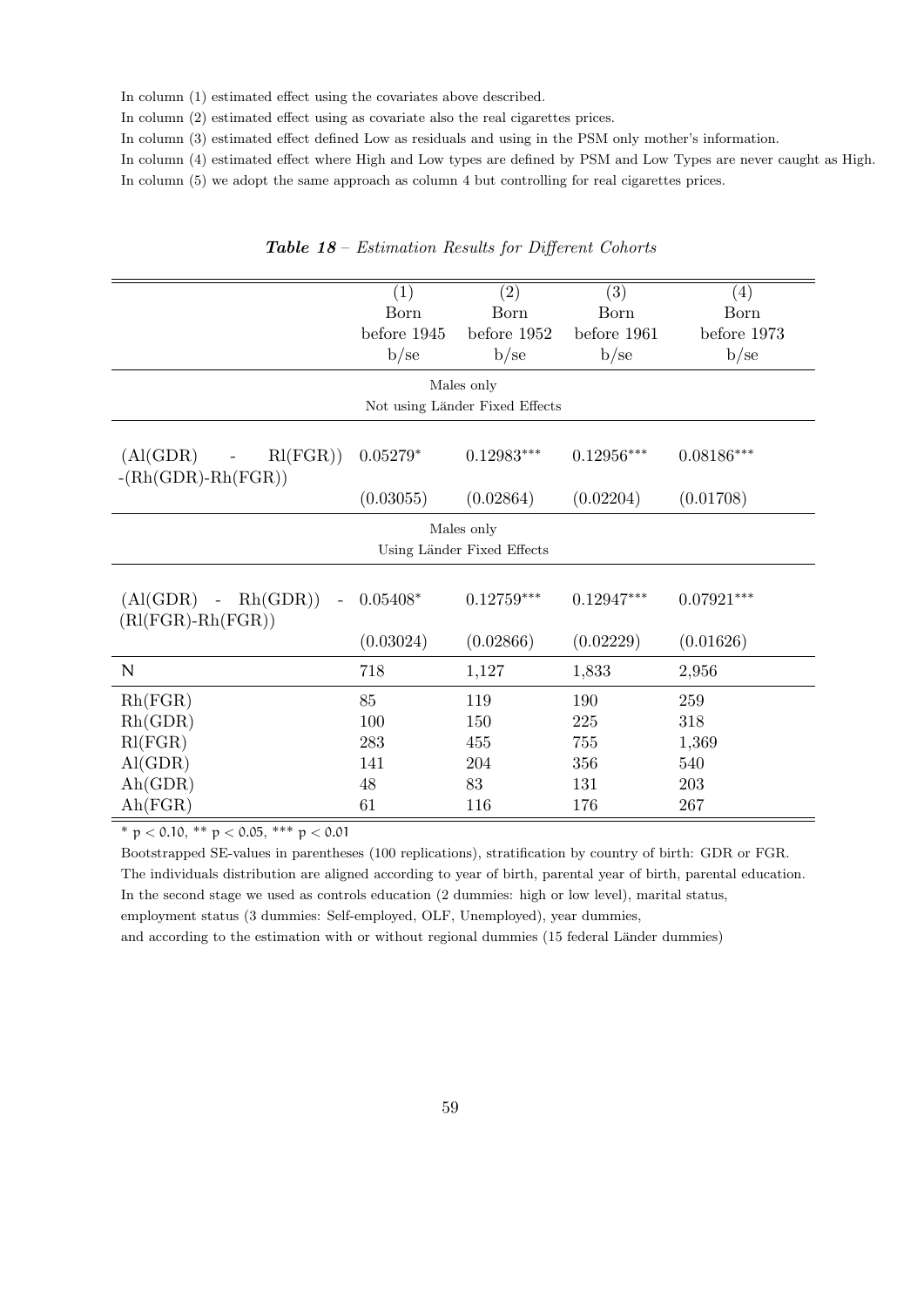<span id="page-59-0"></span>

|                                     | (1)          | (2)                                        | (3)          | (4)          |  |  |
|-------------------------------------|--------------|--------------------------------------------|--------------|--------------|--|--|
|                                     | Born         | Born                                       | Born         | Born         |  |  |
|                                     | before 1945  | before 1952                                | before 1961  | before 1973  |  |  |
|                                     | b/sec        | b/sec                                      | b/se         | b/se         |  |  |
|                                     |              | Males only                                 |              |              |  |  |
|                                     |              | Using in the PSM only mother's information |              |              |  |  |
|                                     |              | Not using Länder Fixed Effects             |              |              |  |  |
|                                     |              |                                            |              |              |  |  |
| Rh(GDR)<br>$(Al(GDR) -$<br>$\equiv$ | $0.09533***$ | $0.13127***$                               | $0.12707***$ | $0.12584***$ |  |  |
| $(Rl(FGR)-Rh(FGR))$                 |              |                                            |              |              |  |  |
|                                     | (0.03175)    | (0.02370)                                  | (0.02281)    | (0.01813)    |  |  |
|                                     |              | Males only                                 |              |              |  |  |
|                                     |              | Using in the PSM only mother's information |              |              |  |  |
| Using Länder Fixed Effects          |              |                                            |              |              |  |  |
|                                     |              |                                            |              |              |  |  |
| $(Al(GDR) - Rh(GDR))$               | $0.09425***$ | $0.12966***$                               | $0.17398***$ | $0.11817***$ |  |  |
| $(Rl(FGR)-Rh(FGR))$                 |              |                                            |              |              |  |  |
|                                     | (0.03137)    | (0.02840)                                  | (0.02955)    | (0.01654)    |  |  |
| N                                   | 744          | 1,179                                      | 1,916        | 3,108        |  |  |
| Rh(FGR)                             | 76           | 116                                        | 174          | 239          |  |  |
| Rh(GDR)                             | 104          | 155                                        | 233          | 330          |  |  |
| Rl(FGR)                             | 306          | 480                                        | 808          | 1,466        |  |  |
| AI(GDR)                             | 153          | 231                                        | 382          | 590          |  |  |
| Ah(GDR)                             | 43           | 78                                         | 132          | 200          |  |  |
| Ah(FGR)                             | 62           | 119                                        | 187          | 283          |  |  |

\* p < 0.10, \*\* p < 0.05, \*\*\* p < 0.01

Bootstrapped SE-values in parentheses (100 replications), stratification by country of birth: GDR or FGR. The individuals distribution are aligned according to year of birth, parental year of birth, parental education. In the second stage we used as controls education (2 dummies: high or low level), marital status, employment status (3 dummies: Self-employed, OLF, Unemployed), year dummies,

and according to the estimation with or without regional dummies (15 federal Länder dummies)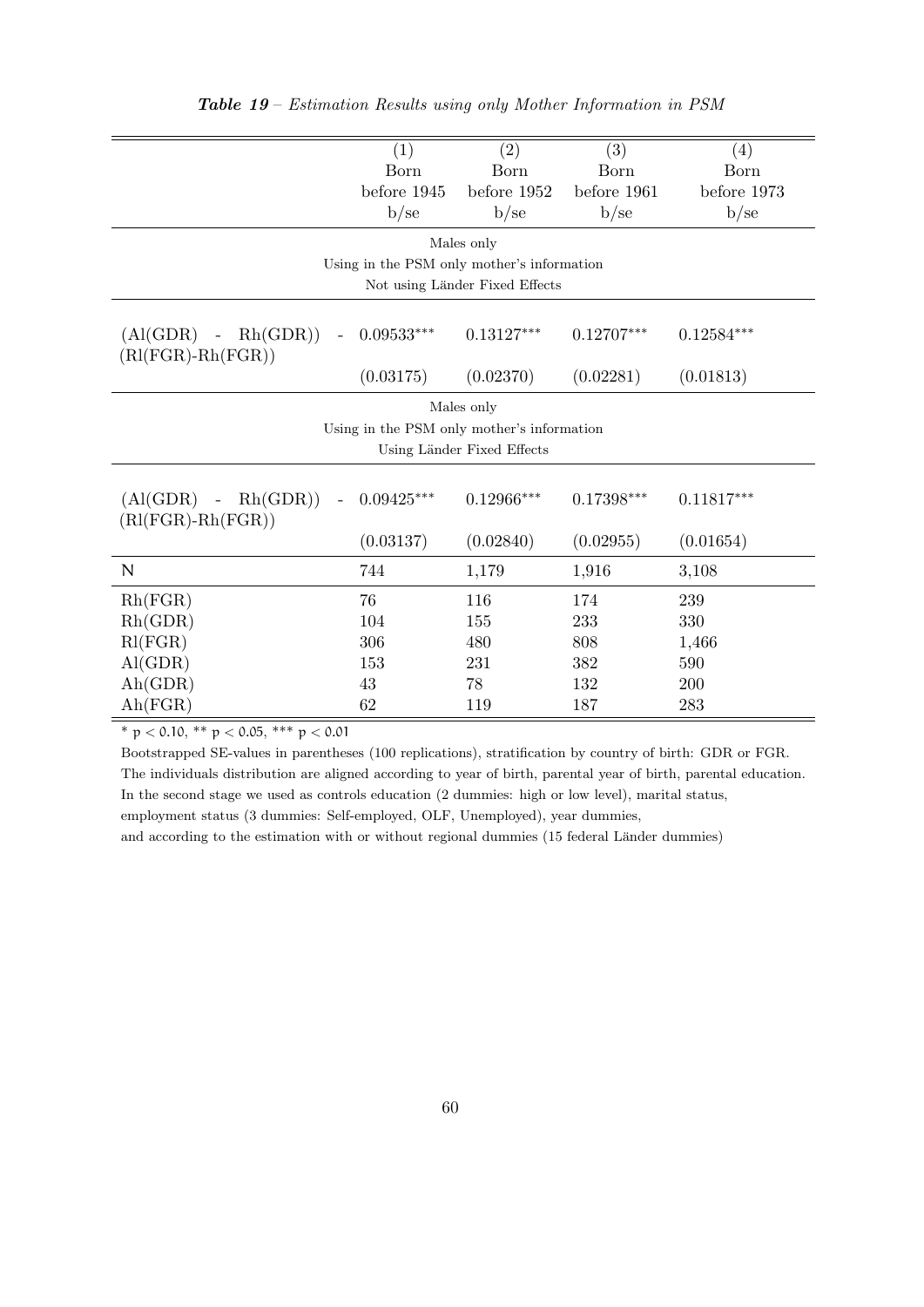<span id="page-60-0"></span>

|                                                    | (1)                                                                 | (2)                                | (3)          | $\left( 4\right)$ |
|----------------------------------------------------|---------------------------------------------------------------------|------------------------------------|--------------|-------------------|
|                                                    | Born                                                                | Born                               | Born         | Born              |
|                                                    | before 1945                                                         | before 1952                        | before 1961  | before 1973       |
|                                                    | b/se                                                                | b/se                               | b/se         | b/se              |
|                                                    |                                                                     | Low types are defined as Residuals |              |                   |
|                                                    | Using as covariate individual income and the real cigarettes prices |                                    |              |                   |
|                                                    |                                                                     | Males only                         |              |                   |
|                                                    |                                                                     |                                    |              |                   |
| Rh(GDR)<br>$\rm{(Al(GDR)}$<br>$\equiv$<br>$\equiv$ | $0.06531**$                                                         | $0.12648***$                       | $0.12820***$ | $0.09702***$      |
| $(Rl(FGR)-Rh(FGR))$                                |                                                                     |                                    |              |                   |
|                                                    | (0.03237)                                                           | (0.02937)                          | (0.02258)    | (0.01898)         |
| N                                                  | 675                                                                 | 1,084                              | 1,790        | 2,911             |
| Rh(FGR)                                            | 79                                                                  | 114                                | 184          | 251               |
| Rh(GDR)                                            | 92                                                                  | 142                                | 217          | 310               |
| Rl(FGR)                                            | 268                                                                 | 439                                | 740          | 1,356             |
| AI(GDR)                                            | 129                                                                 | 192                                | 348          | 529               |
| Ah(GDR)                                            | 47                                                                  | 82                                 | 126          | 201               |
| Ah(FGR)                                            | 60                                                                  | 115                                | 175          | 264               |

**Table 20** – Estimation Results Controlling for Income

\* p < 0.10, \*\* p < 0.05, \*\*\* p < 0.01

Bootstrapped SE-values in parentheses (100 replications), stratification by country of birth: GDR or FGR.

The individuals distribution are aligned according to year of birth, parental year of birth, parental education.

In the second stage we used as controls education (2 dummies: high or low level), marital status,

employment status (3 dummies: Self-employed, OLF, Unemployed), year dummies,

and according to the estimation with or without regional dummies (15 federal Länder dummies) and real cigarettes prices.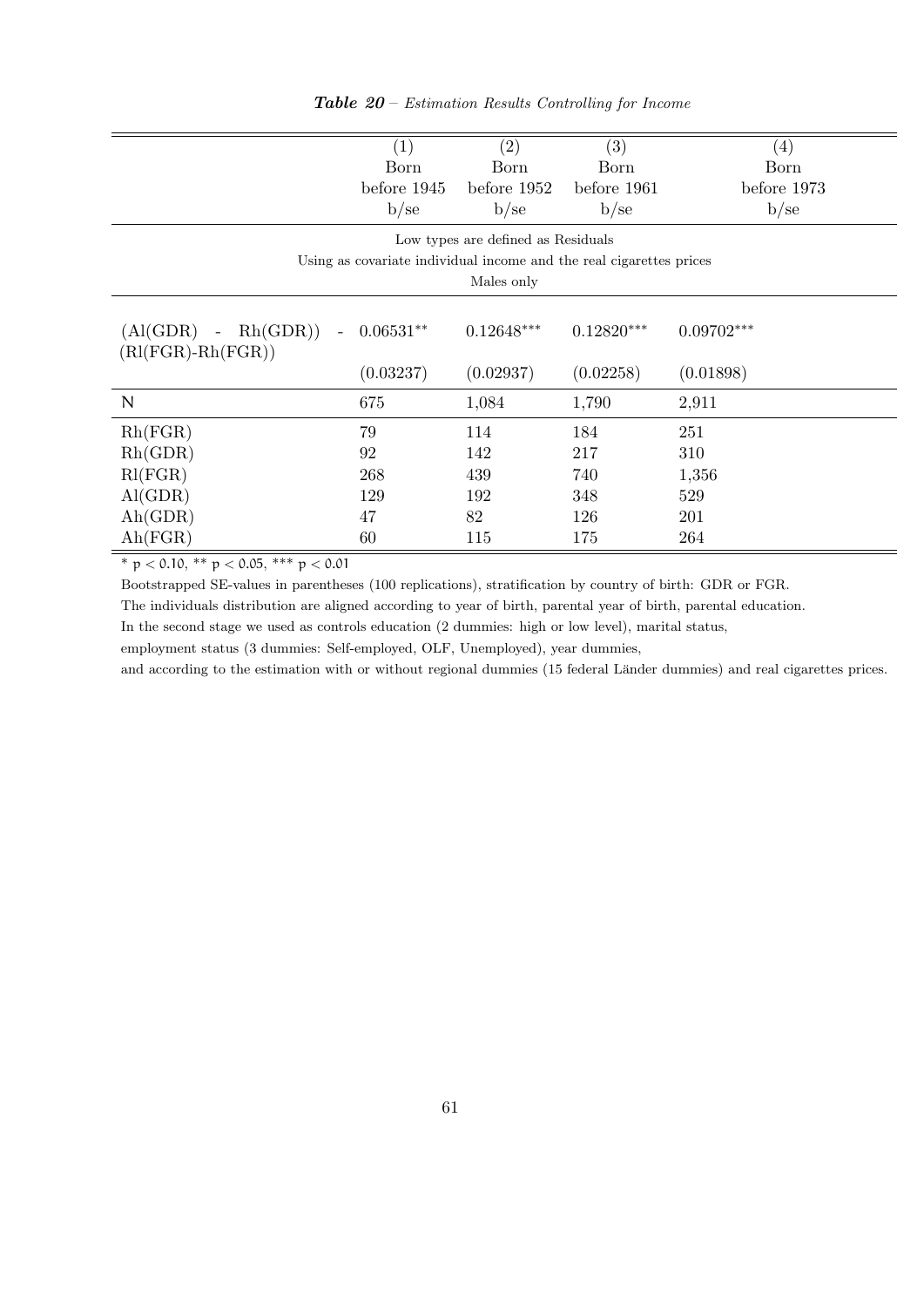<span id="page-61-0"></span>

|                             | (1)                                              | (2)                                | (3)          | (4)          |
|-----------------------------|--------------------------------------------------|------------------------------------|--------------|--------------|
|                             | Born                                             | Born                               | Born         | Born         |
|                             | before 1945                                      | before 1952                        | before 1961  | before 1973  |
|                             | b/se                                             | b/se                               | b/se         | b/se         |
|                             |                                                  | Low types are defined as Residuals |              |              |
|                             | Using as covariate the cohort of birth           |                                    |              |              |
|                             |                                                  | Males only                         |              |              |
|                             |                                                  |                                    |              |              |
| Rh(GDR))<br>$(Al(GDR) -$    | $0.05394*$                                       | $0.12233***$                       | $0.12579***$ | $0.06692***$ |
| $(Rl(FGR)-Rh(FGR))$         |                                                  |                                    |              |              |
|                             | (0.03161)                                        | (0.02894)                          | (0.02284)    | (0.01766)    |
|                             |                                                  | Low types are defined as Residuals |              |              |
|                             | Using as covariate the cohort of birth           |                                    |              |              |
|                             | Using a hetereogenous cohort between FGR and GDR |                                    |              |              |
|                             |                                                  | Males only                         |              |              |
|                             |                                                  |                                    |              |              |
| Rh(GDR)<br>$(Al(GDR) -$     | $0.05366*$                                       | $0.12228***$                       | $0.13343***$ | $0.07589***$ |
| $(Rl(FGR)-Rh(FGR))$         |                                                  |                                    |              |              |
|                             | (0.03142)                                        | (0.02946)                          | (0.02317)    | (0.01744)    |
| N                           | 718                                              | 1,127                              | 1,833        | 2,956        |
| Rh(FGR)                     | 85                                               | 119                                | 190          | 259          |
| Rh(GDR)                     | 100                                              | 150                                | 225          | 318          |
| Rl(FGR)                     | 283                                              | 455                                | 755          | 1,369        |
| AI(GDR)                     | 141                                              | 204                                | 356          | 540          |
| $\mathrm{Ah}(\mathrm{GDR})$ | 48                                               | 83                                 | 131          | 203          |
| Ah(FGR)                     | 61                                               | 116                                | 176          | 267          |

**Table 21** – Estimation Results using as covariate the cohorts dummies

 $\frac{1}{\sqrt{p}}$   $\times$  0.10, \*\* p  $\times$  0.05, \*\*\* p  $\times$  0.01

Bootstrapped SE-values in parentheses (100 replications), stratification by country of birth: GDR or FGR. The individuals distribution are aligned according to year of birth, parental year of birth, parental education. In the second stage we used as controls education (2 dummies: high or low level), marital status, employment status (3 dummies: Self-employed, OLF, Unemployed), year dummies,

and according to the estimation with or without regional dummies (15 federal Länder dummies)